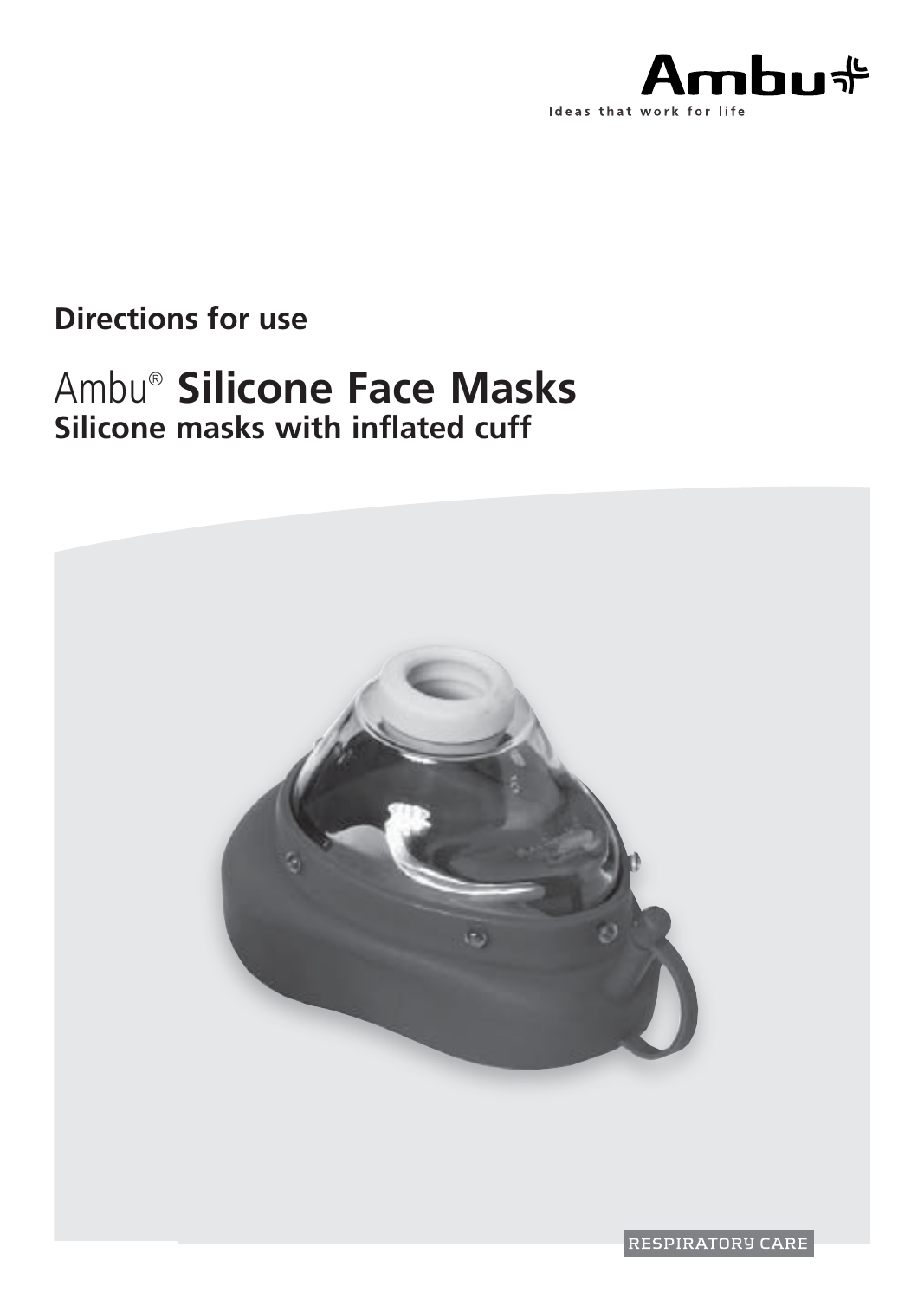| English<br>Directions for use                                                                                                                                                                                                                           | 3  |
|---------------------------------------------------------------------------------------------------------------------------------------------------------------------------------------------------------------------------------------------------------|----|
| Deutsch                                                                                                                                                                                                                                                 | 9  |
| Dansk<br>Brugsanvisning Processors and Contract Contract Contract Contract Contract Contract Contract Contract Contract Contract Contract Contract Contract Contract Contract Contract Contract Contract Contract Contract Contract Con                 | 15 |
| Ελληνικά<br>Οδηγίες χρήσης                                                                                                                                                                                                                              | 21 |
| Español<br>Manual de instrucciones                                                                                                                                                                                                                      | 27 |
| Suomi<br>Käyttöohje                                                                                                                                                                                                                                     | 33 |
| <b>Français</b><br>Mode diemploi <b>contraction and contract of the contract of the contract of the contract of the contract of the contract of the contract of the contract of the contract of the contract of the contract of the contract of the</b> | 39 |
| Italiano<br>Manuale díuso                                                                                                                                                                                                                               | 45 |
| <b>Nederlands</b>                                                                                                                                                                                                                                       | 51 |
| <b>Norsk</b>                                                                                                                                                                                                                                            | 57 |
| Português<br>Manual de instruções                                                                                                                                                                                                                       | 63 |
| Svenska<br>Instruktionshandbok                                                                                                                                                                                                                          | 69 |

Ambu® are registered trademarks of Ambu A/S, Denmark. Ambu A/S is certified according to ISO 9001 and ISO 13485.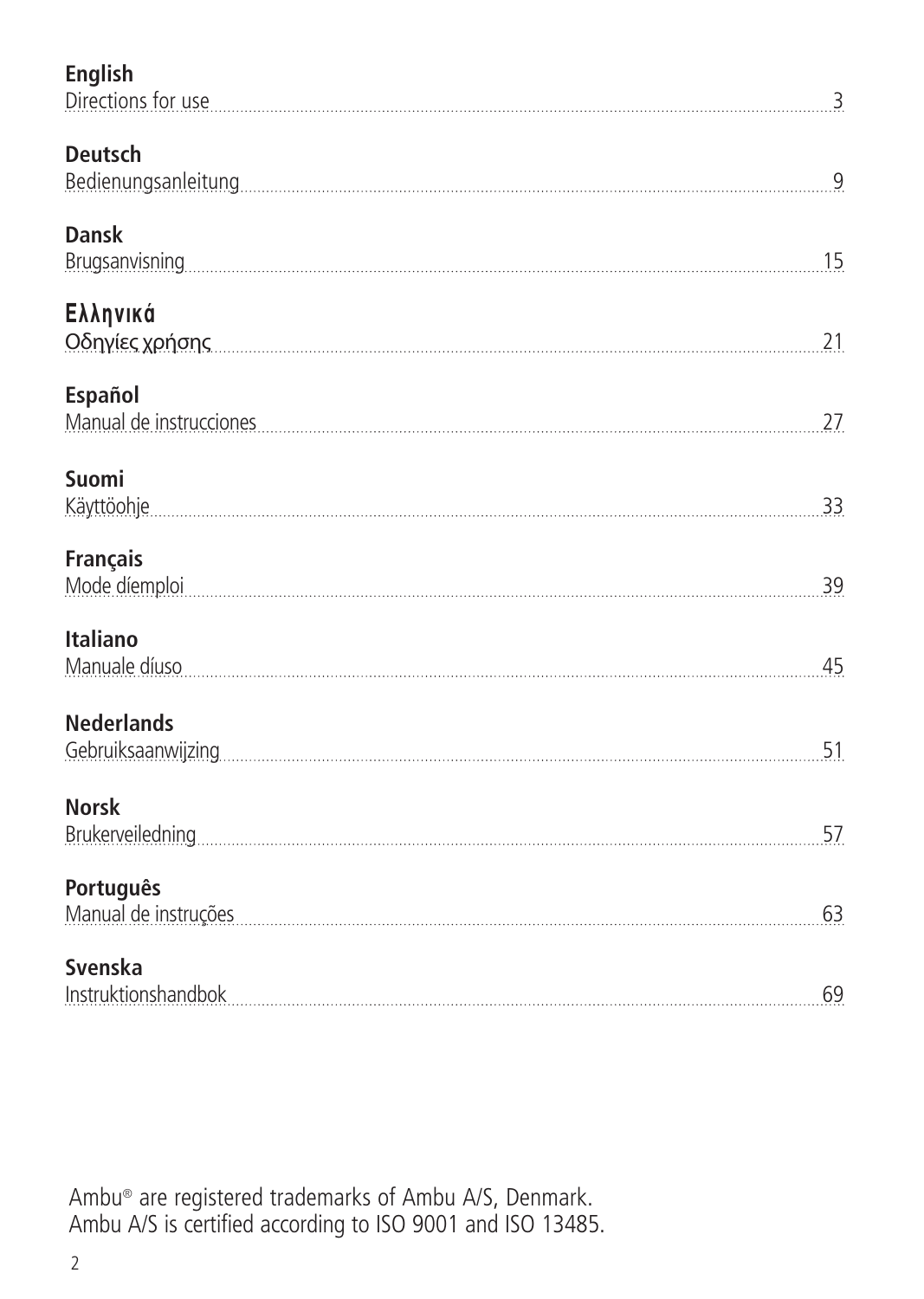# Ambu®  **Silicone Face Masks**

# **Silicone masks with inflated cuff**

# **1. Warnings/precautions**

## **Caution:**

- U.S. federal law restricts this device to sale by or on the order of a physician (USA only).
- For use by CPR trained personnel only. The proper application of a face mask to obtain a tight seal should be trained in particular. Make sure that such personnel are made familiar with the contents of this manual.

# **2. Description**

Ambu**® Silicone Face Masks** sizes 0A, 0 (with boring), 0, 2, 3/4, 5 and 6 with inflated cushion are designed for use with manual resuscitators, automatic resuscitators and ventilators.

#### **Size 0A with a 15mm ISO connector**

The mask is transparent. The cuff of the 0A model is filled with foam and the inflation is not adjustable.

### **Sizes 0, 2, 3 /4, 5 and 6 with a 22 mm ISO connector**

The mask domes are transparent. The soft cuff is inflatable and the cuff inflation may be adjusted.

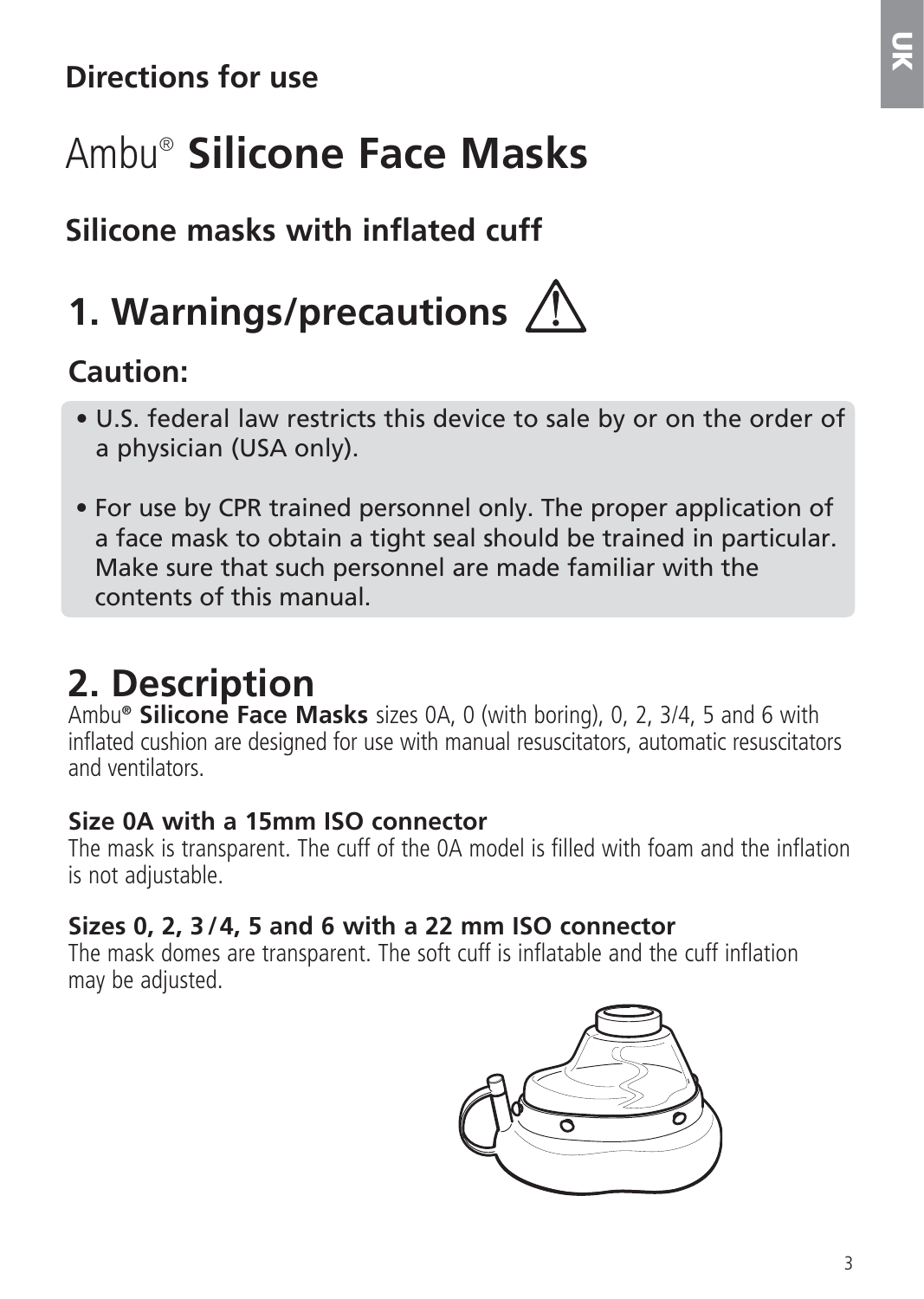#### **Size 0 with boring**

The model 0 with boring is designed for use with the Ambu**® Mark III and the** Ambu**® Mark IV resuscitator** on small children down to three years of age/ approx. 15 kg of body weight. The leakage from the boring is designed to limit the ventilation pressure to approx. 4 kPa (40 cm H2O) **and shall not be used for any other application than that.**



# **3. Operating instructions**

#### **Ventilation with a face mask**

Apply the mask firmly to the patient's face to achieve a tight seal. Hold the mask tight against the face while maintaining the correct head tilt to keep the airway open.

#### **It is very important to thoroughly train correct application of the face mask before any attempt is made to use a resuscitator.**

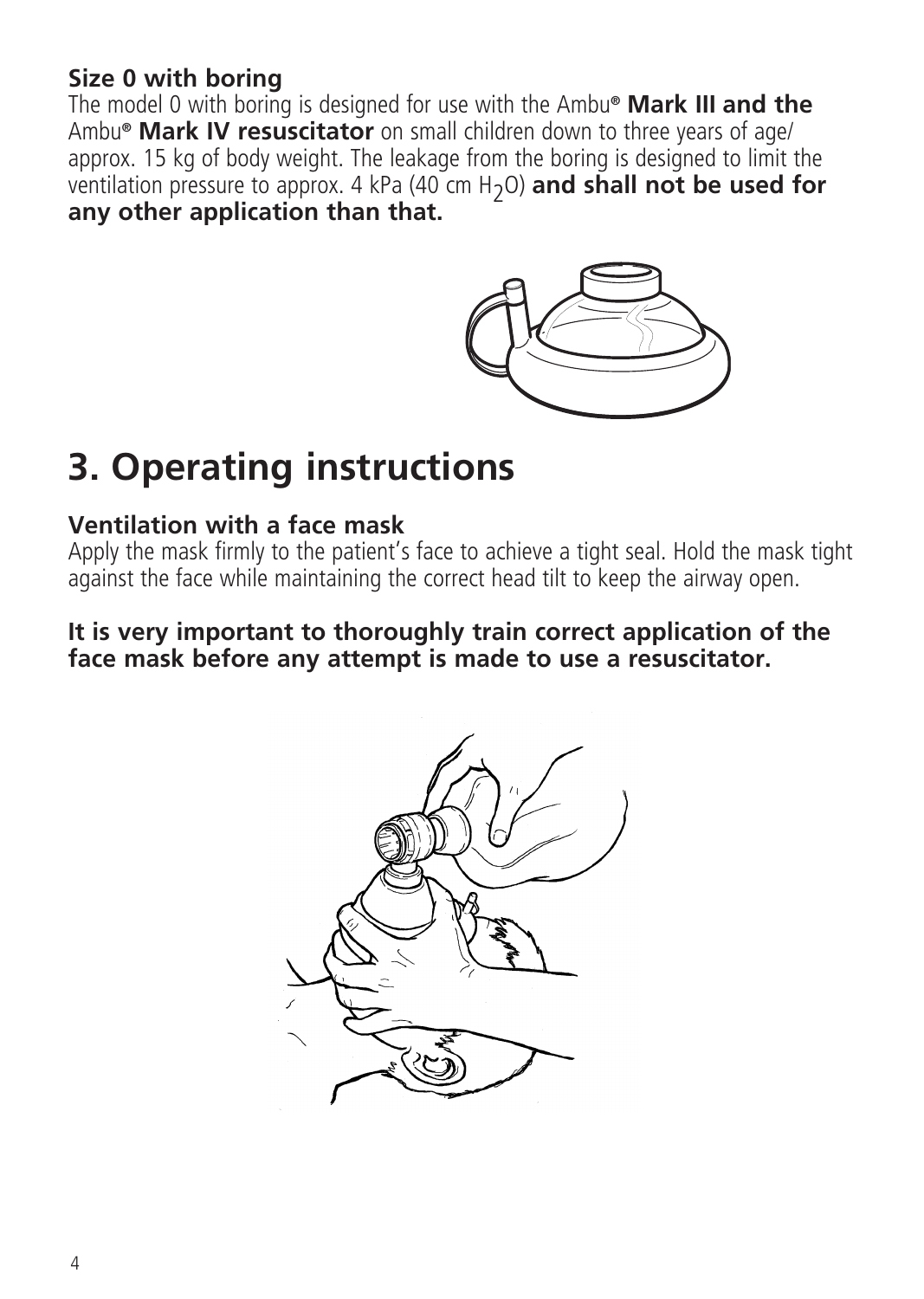# **4. Cleaning - disinfecting - sterilising**

| Applicable<br>Not applicable<br>O |                                                     | <b>Methods</b> |                      |                            |         |                  |                |                    |  |
|-----------------------------------|-----------------------------------------------------|----------------|----------------------|----------------------------|---------|------------------|----------------|--------------------|--|
|                                   |                                                     |                | Cleaning             | Disinfecting - sterilising |         |                  |                |                    |  |
|                                   |                                                     | Washing        |                      | Disinfecting               |         | Auto-<br>claving |                |                    |  |
|                                   | Mask                                                | Manual washing | Washing machine (WM) | W.M. heat disinfecting     | Boiling | Chemical         | $\cup$<br>121° | U<br>$138^{\circ}$ |  |
| use<br>After                      | Silicone face masks sizes 0,<br>2, 3/4 & 8.5        |                |                      |                            |         |                  |                |                    |  |
| аc<br>ã                           | Silicone face mask with<br>foam filled cuff size OA |                |                      |                            | Q       |                  | $\Omega$       |                    |  |

*The table shows applicable methods for cleaning, disinfecting and sterilising.*

#### **Detergents and chemical disinfectants**

Numerous brands of detergents and chemical disinfectants are available. Use only brands that are compatible with the mask materials to avoid reduction in the lifetime of the materials. See list of materials on page 6. Follow the instructions of the manufacturer of the detergent or chemical disinfectant for dilution and exposure time. Substances containing phenol should be avoided.

Information on selected detergents and chemical disinfectants verified for compatibility with the mask materials is available on request from the local Ambu representative or Ambu A/S.

**Note:** If residuals of detergents or disinfectants are allowed to dry on the mask materials, surfaces may become impaired and the product lifetime may become reduced.

#### **The cleaning, disinfecting and sterilising process**

The following steps are generally recommended. Select proper methods for the mask parts in question according to the table above.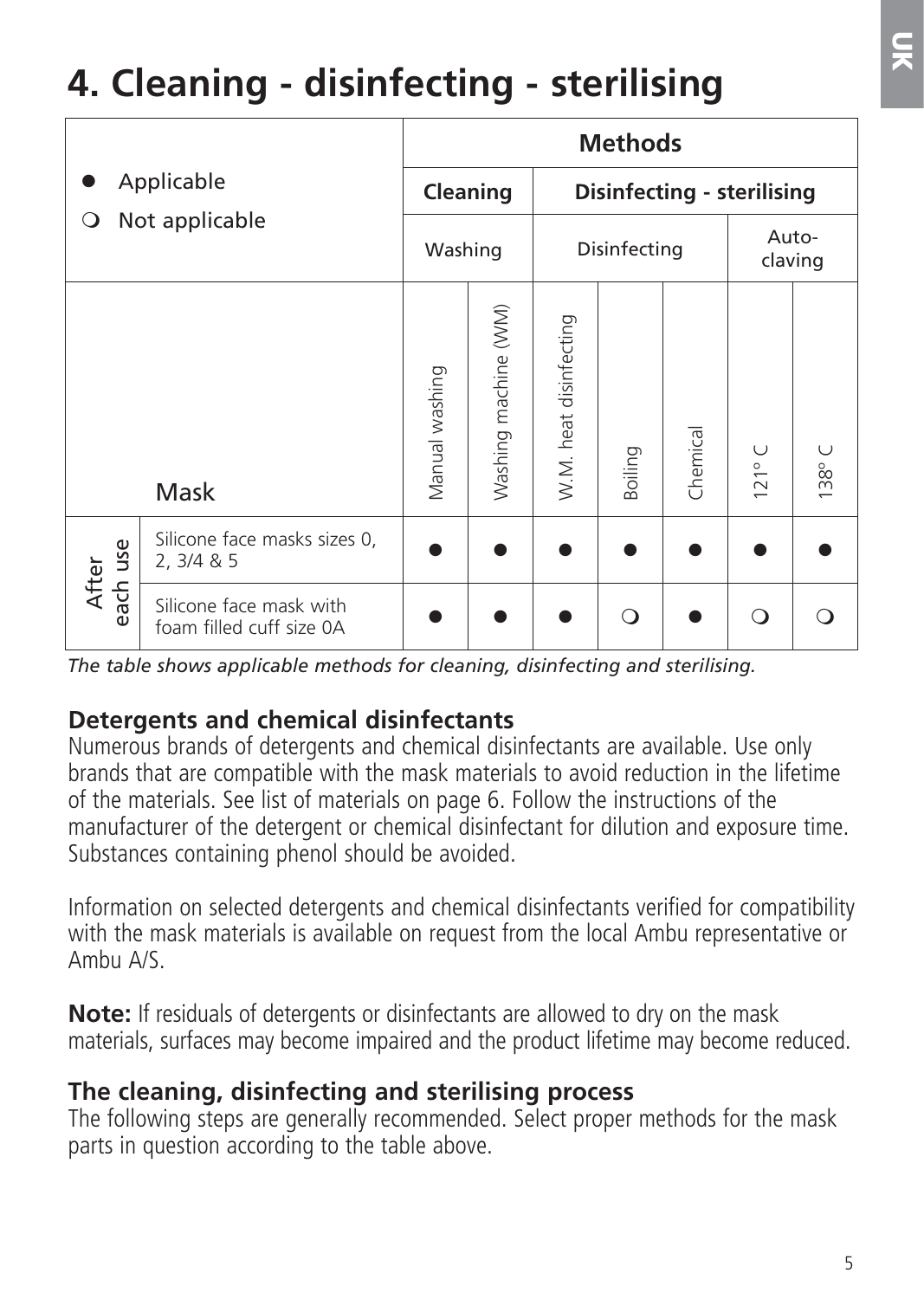## **4.1. Disassembly of the mask (recommended)**

Unbutton or remove mask cuff from dome.

#### **Caution!**

Before autoclaving remove stopper from the inflation tube.





*Disassembled mask* 

*Disassembled mask with stopper removed from the inflation tube.*

# **4.2. Cleaning of parts**

#### **Manual washing or automatic washing machine**

Wash the parts in warm water using a detergent suitable for the mask materials cf. paragraph 5. Rinse all parts thoroughly in clean water to remove all detergent residues.

If surface cleaning and/or disinfecting of the outer surfaces of the mask are carried out, make sure that the detergent and/or disinfectant is compatible with the materials of the mask and be sure to remove the detergent/disinfectant by rinsing with water. If residues are allowed to dry on the mask, the lifetime of the materials may be reduced.

An automatic washing machine with a programme designed for washing anaesthesia breathing equipment may be used.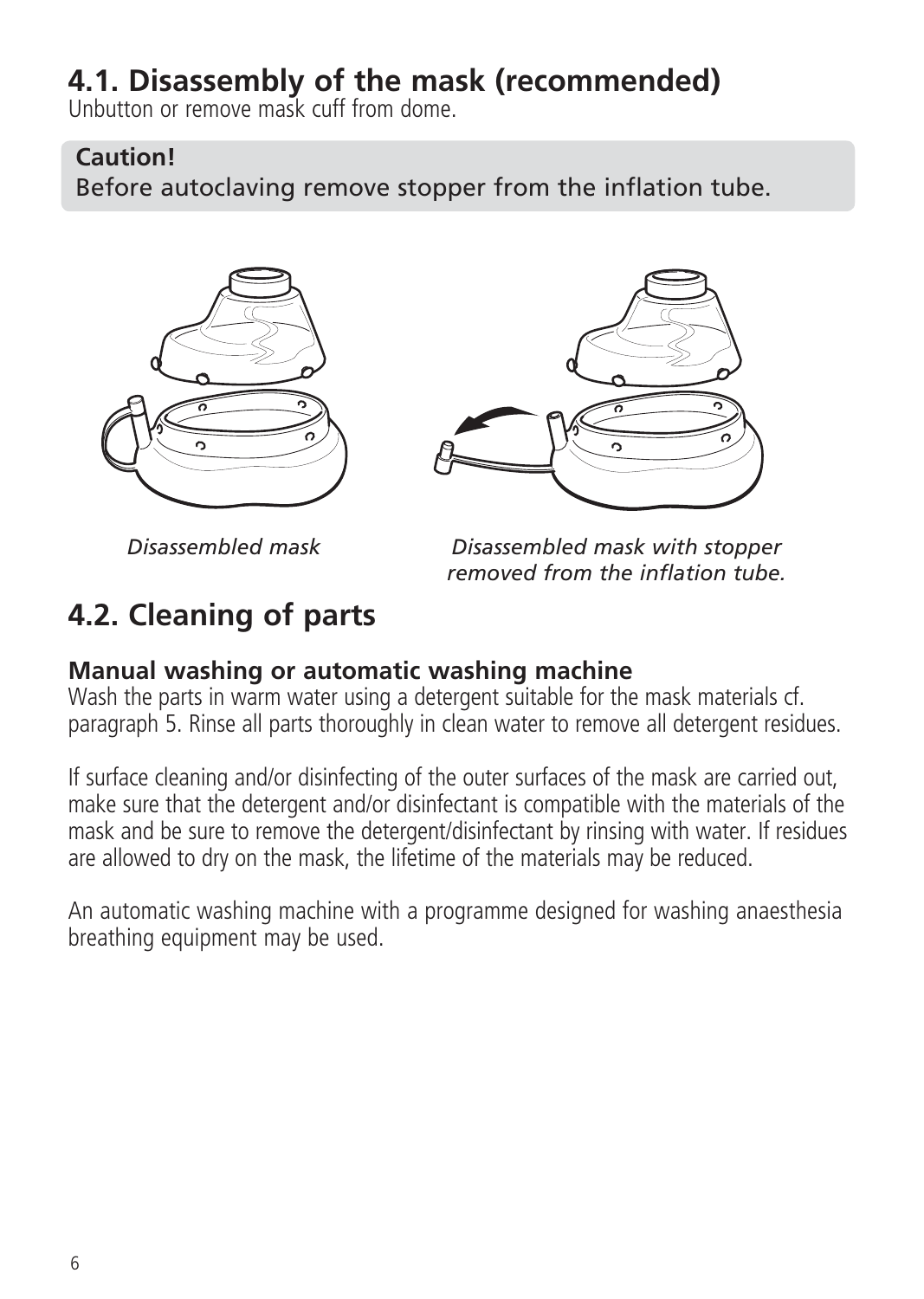## **4.3. Disinfecting and/or sterilising**

Select heated or chemical disinfection according to local standards for disinfection and the table of applicable methods.

#### **Washing machine - Heat disinfecting programme**

Automatic washing machines designed for medical equipment will normally include program cycles for heat disinfection.

### **Boiling**

Use clean water, heat and boil parts for e.g. 10 minutes to disinfect.

### **Chemical disinfecting**

Follow the instructions of the manufacturer of the chemical disinfectant for dilution and exposure time. After exposure of the mask parts to the chemical disinfectant, rinse thoroughly in clean water to remove all residues.

### **Autoclaving**

Use standard autoclaving equipment adjusted for max. 138°C.

### **Caution!**

Before autoclaving remove stopper from the inflation tube.

## **4.4. Drying and cooling**

Leave the parts to dry and/or cool completely before reassembling the mask.

## **4.5. Inspection of parts**

After cleaning, disinfecting and/or sterilising carefully inspect all parts for damage or excessive wear and replace, if necessary. Some methods may cause discolouration of rubber parts without impact on their lifetime. In case of materials deterioration e.g. cracking, the parts should be replaced.

# **4.6. Assembling**

Reassemble the mask.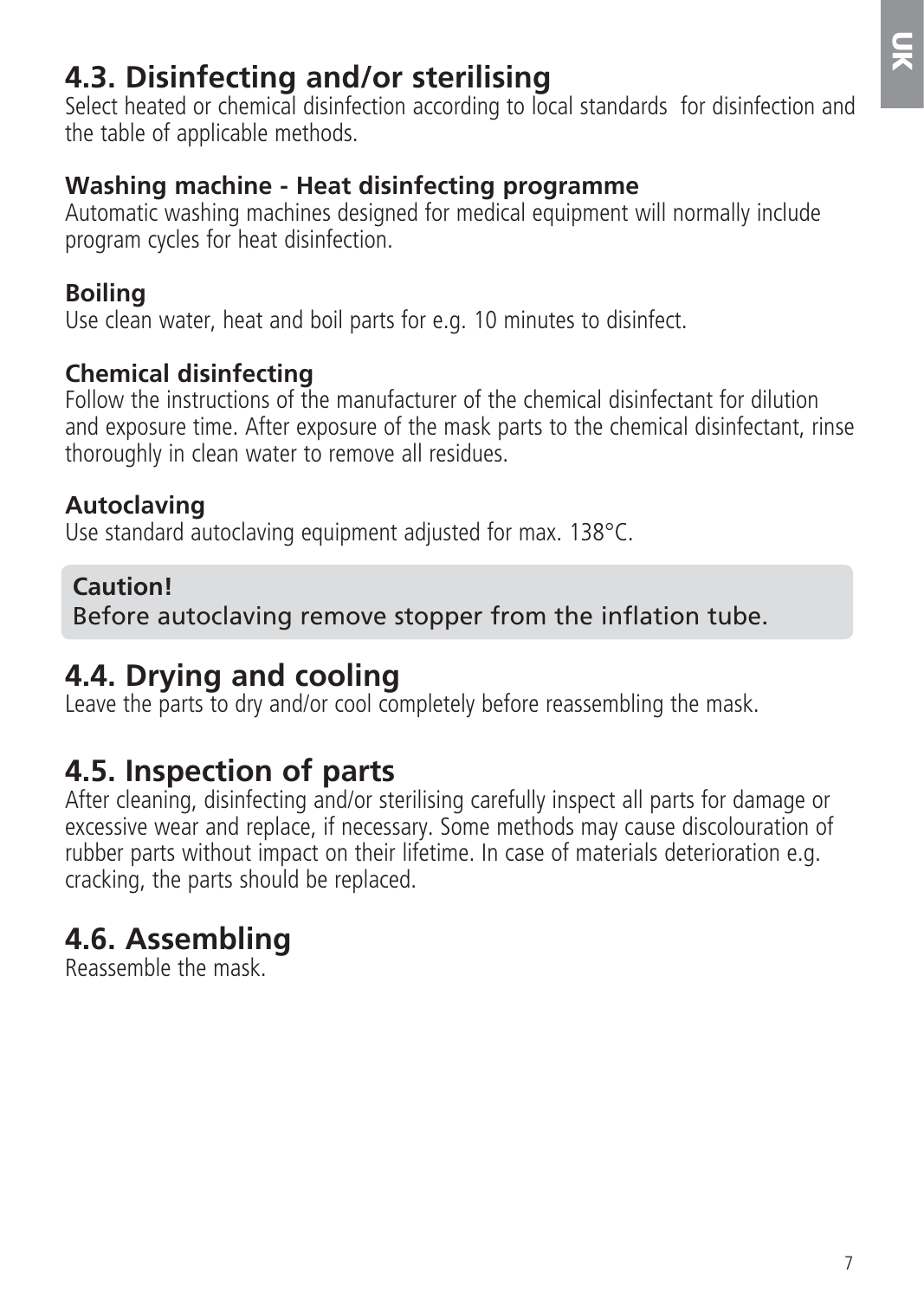# **5. Specifications**

### **Weight**

| Size OA:            | app. 28 g. |
|---------------------|------------|
| Size 0 with boring: | app. 39 q. |
| Size 0:             | app. 38 q. |
| Size 2:             | app. 63 q. |

Storage temperature range:

**Parts Materials**<br>Mask cuff size 04: **Materials** Mask dome: Polysulphone<br>
Mask cuff: Silicone rubbe Mask connector:

# **Parts list**

Blue

| ۲<br>. . | ۰Ο۰<br>u<br>$\sim$ |  |
|----------|--------------------|--|
|          |                    |  |

| DIUE        |                               |
|-------------|-------------------------------|
| 000 313 000 | Face mask, size 0A            |
| 000 314 000 | Face mask, size 0 with boring |
| 000 315 000 | Face mask, size 0             |
| 000 316 000 | Face mask, size 2             |
| 000 312 000 | Face mask, size 3/4           |
| 000 317 000 | Face mask, size 5             |
| 000 319 000 | Face mask size 6              |

Size  $3/4$ : app. 78 g.<br>Size 5: app. 80 g. Size 5:  $\frac{1}{2}$  app. 80 g.<br>Size 6: app. 105.6  $\sin 105$  g.

Operating temperature range:  $-40^{\circ}$ C to 50°C (-40°F to 122°F)<br>Storage temperature range:  $-40^{\circ}$ C to 70°C (-40°F to 158°F)

Mask cuff size 0A: Silicone rubber with foam filling<br>Mask dome: Silicone Polysulphone Silicone rubber<br>Silicone rubber

#### Size Connector

15 mm ISO connector 22 mm ISO connector 22 mm ISO connector 000 316 000 Face mask, size 2 22 mm ISO connector 22 mm ISO connector 22 mm ISO connector 000 319 000 Face mask, size 6 22 mm ISO connector

#### **Note:**



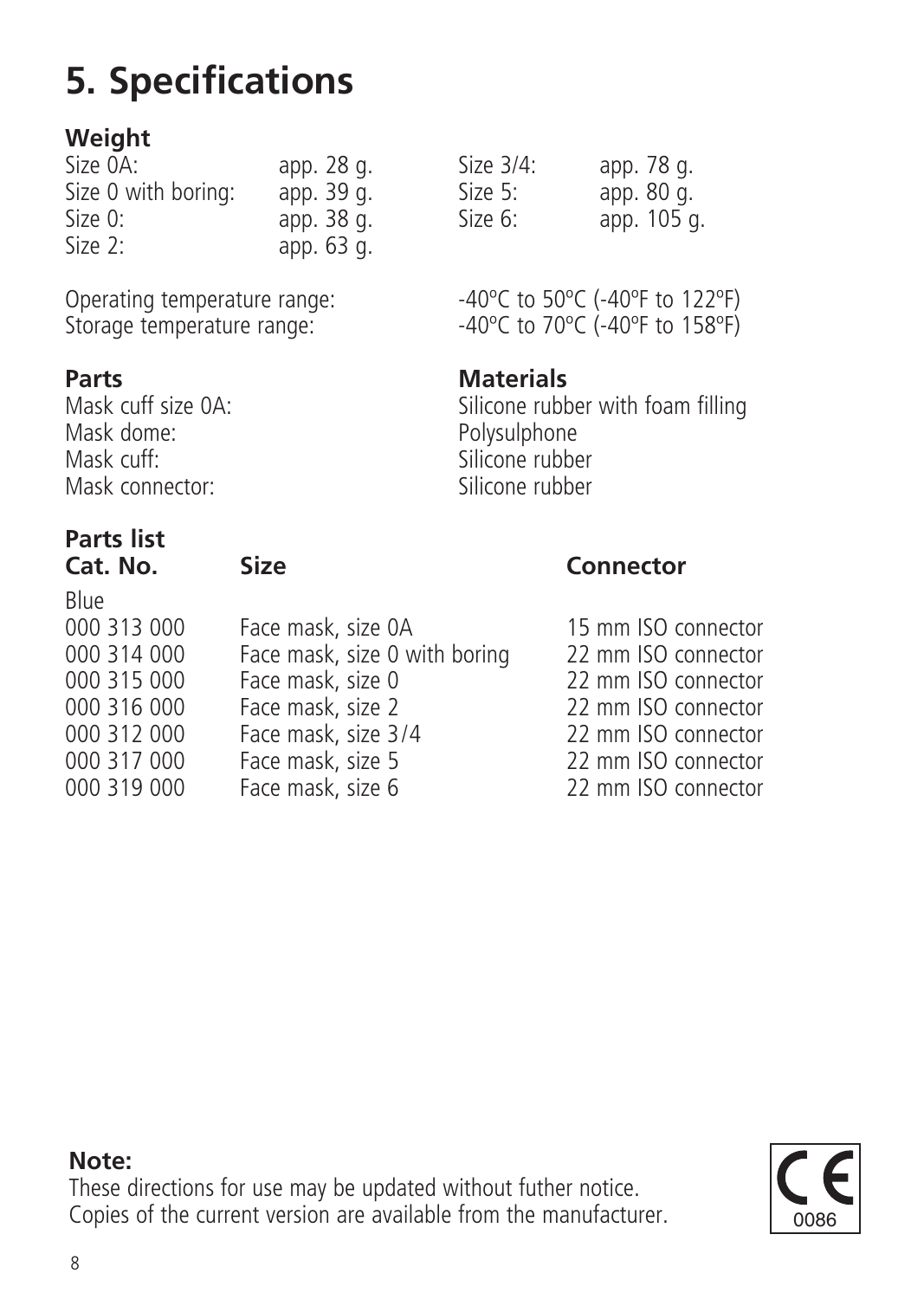# Ambu® **Silikon-Gesichtsmasken**

**Mit transparentem Dom und regulierbarem Cuff**

# **1. Warnhinweise/Vorsichtsmaßnahmen**

### **Achtung:**

- Laut US-Bundesrecht darf dieses Gerät nur von einem Arzt selbst oder auf dessen Anordnung verkauft werden (nur USA).
- Diese Maske darf nur von Personen verwendet werden, die zur kardiopulmonalen Wiederbelebung ausgebildet sind. Die korrekte Verwendung einer Gesichtsmaske, so daß eine dichte Versiegelung erreicht wird, muss besonders geübt werden. Es ist sicherzustellen, dass das betreffende Personal mit dem Inhalt dieses Anleitung vertraut ist.

# **2. Beschreibung**

Die Ambu® **Silikon-Gesichtsmasken** mit selbstfüllendem Maskencuff eignen sich ideal für die Anwendung mit manuellen und automatischen Beatmungssystemen.

### **Größe 0A mit einem 15 mm ISO Konnektor**

Die Maske ist durchsichtig. Der Cuff des 0A-Modells ist mit Schaum gefüllt, und das Inflationsvolumen kann nicht eingestellt werden.

### **Größe 0, 2, 3/4, 5 und 6 mit 22 mm ISO Konnektor**

Die Maskendome sind transparent. Der Maskencuff ist selbstfüllend und druckregulierbar.

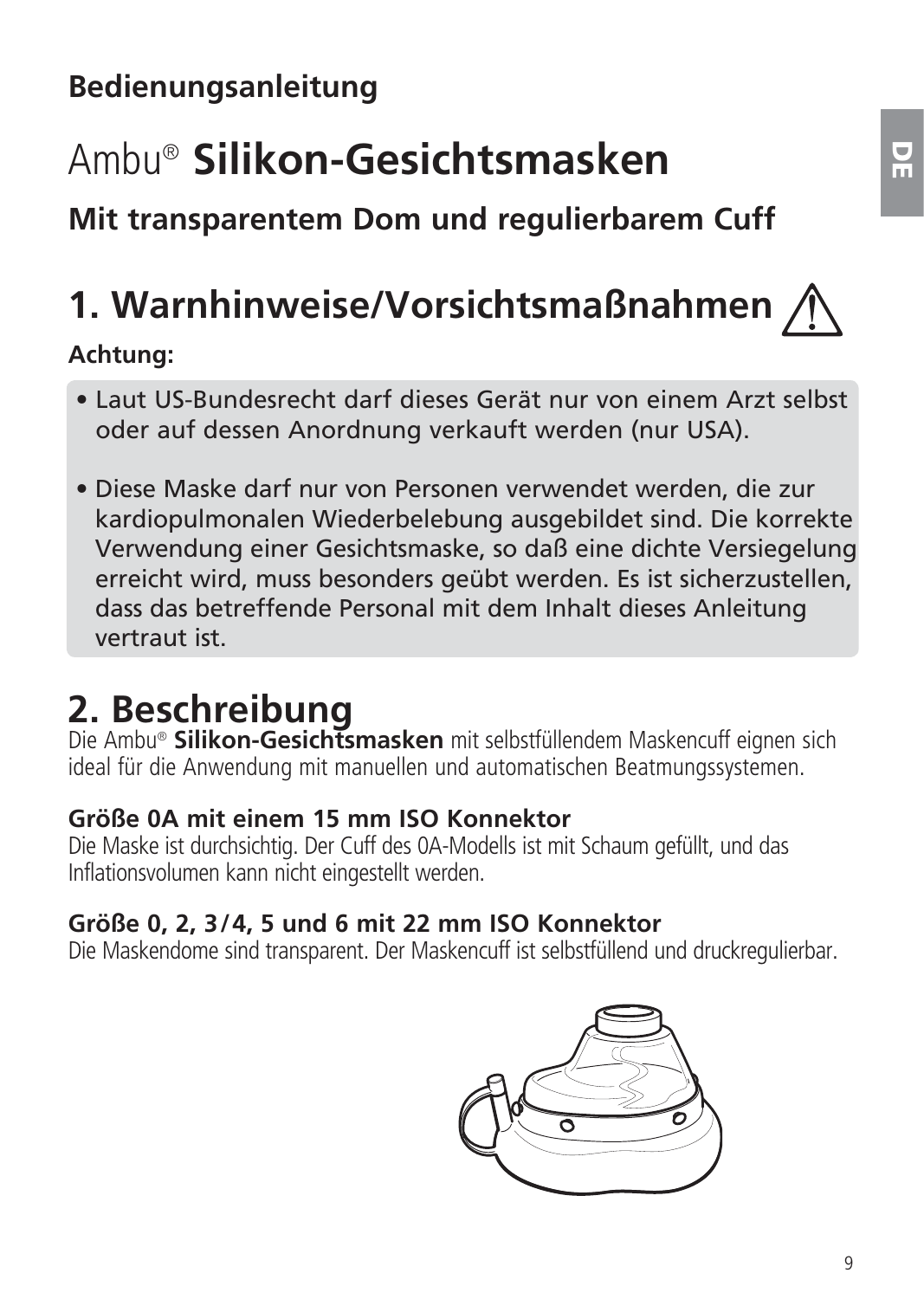#### **Größe 0 mit Bohrung**

Das Modell 0 mit Bohrung ist für die Anwendung mit den Ambu**® Mark III-** und Ambu**® Mark IV-Beatmungsbeuteln** für Kleinkinder im Mindestalter von ca. drei Jahren mit mindestens 15 kg Körpergewicht ausgelegt. Die Leckage von der Bohrung begrenzt den Beatmungsdruck auf ca. 4 kPa (40 cm H2O) **und darf nicht für andere Zwecke verwendet werden.**



# **3. Bedienung**

#### **Beatmung mit einer Gesichtsmaske**

Setzen Sie die Maske auf das Gesicht des Patienten, so daß sie luftdicht abschließt. Halten Sie die Maske dicht auf dem Gesicht und achten Sie gleichzeitig auf ein korrektes Kopfüberstrecken, um die Atemwege frei zu halten.

#### **Vor der Anwendung eines Beatmungsbeutels muß das korrekte Aufsetzen der Gesichtsmaske ausführlich geübt werden.**

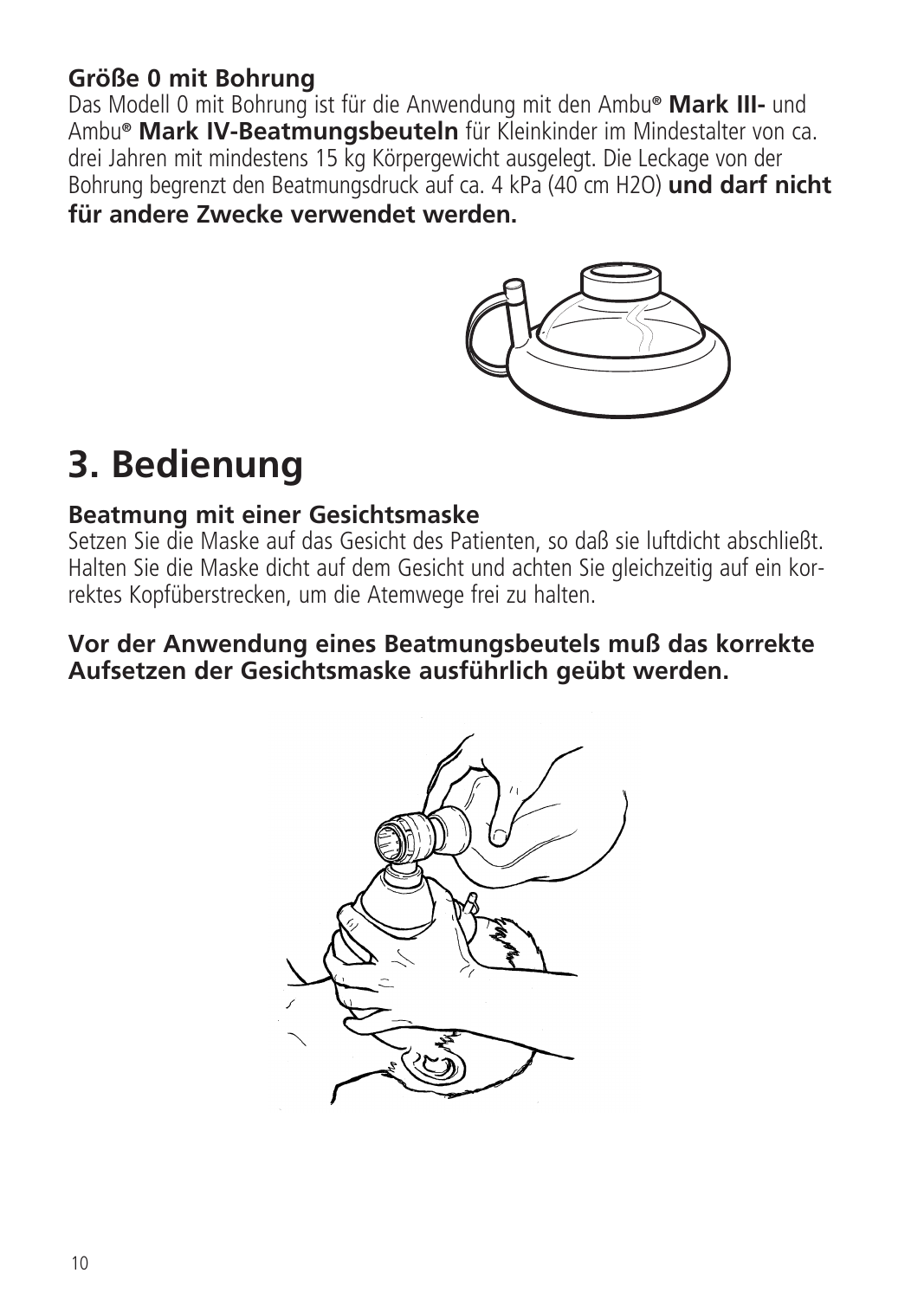# **4. Reinigung, Desinfektion und Sterilisation**

|                                   |                                                                      |                                                  |                   |                                   | <b>Methoden</b> |          |                    |                    |
|-----------------------------------|----------------------------------------------------------------------|--------------------------------------------------|-------------------|-----------------------------------|-----------------|----------|--------------------|--------------------|
| Anwendbar<br>Nicht anwendbar<br>റ |                                                                      | <b>Desinfektion - Sterilisation</b><br>Reinigung |                   |                                   |                 |          |                    |                    |
|                                   |                                                                      | Waschen                                          |                   |                                   | Desinfizieren   |          |                    | Auto-<br>klavieren |
|                                   | Gesichtsmaske                                                        | Handwäsche                                       | Spülmaschine (SM) | SM,Desinfektion durch<br>Erhitzen | Kochen          | Chemisch | U<br>$121^{\circ}$ | U<br>138°          |
| patient<br>Ρr                     | Silikone Gesichtsmasken in den<br>Größen 0, 2, 3/4 & 5               |                                                  |                   |                                   |                 |          |                    |                    |
|                                   | Silikone Gesichtsmaske mit schaum-<br>gefülltem Cuff in der Größe 0A |                                                  |                   |                                   | ∩               |          | ∩                  | ∩                  |

*Die Tabelle zeigt die für Reinigung, Desinfektion und Sterilisation anwendbaren Methoden.*

#### **Reinigungs- und chemische Desinfektionsmittel**

Es gibt zahlreiche verschiedene Marken von Reinigungs- und chemischen Desinfektionsmitteln. Um die Lebensdauer der Materialien nicht zu verkürzen, verwenden Sie nur Produkte, die für die Materialien der Gesichtsmaske geeignet sind. Eine Liste der Materialien finden Sie auf Seite 6. Befolgen Sie die Anleitungen der Hersteller der Reinigungs- und chemischen Desinfektionsmittel hinsichtlich Verdünnung und Dauer der Anwendung. Phenolhaltige Substanzen sind zu vermeiden.

Informationen zu ausgewählten Reinigungs- und chemischen Desinfektionsmitteln, die auf ihre Verträglichkeit mit den Materialien der Gesichtsmaske überprüft sind, können Sie von Ihrem Ambu Repräsentanten oder von Ambu A/S anfordern.

**Hinweis:** Angetrocknete Rückstände von Reinigungs- und Desinfektions-mitteln auf den Materialien der Gesichtsmaske können Oberflächen angreifen und die Lebensdauer des gesamten Produktes verkürzen.

#### **Vorgehensweise für Reinigung, Desinfektion und Sterilisation**

Generell sind die folgenden Schritte auszuführen. Wählen Sie gemäß der oben abgebildeten Tabelle die korrekten Methoden für die jeweils betroffenen Teile der Gesichtsmaske.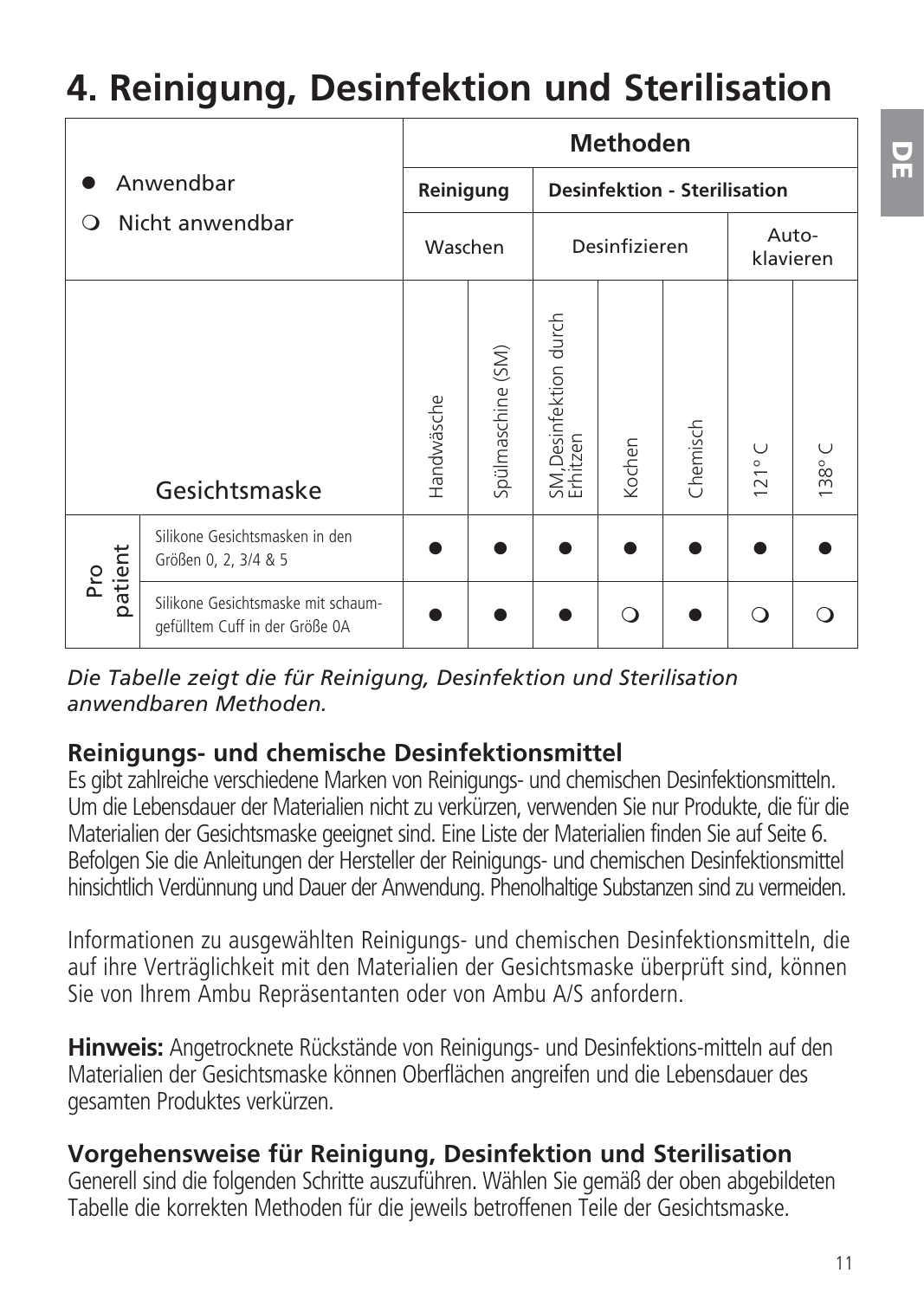## **4.1. Demontage der Masken (empfohlen)**

Cuff vom Dom abknöpfen bzw. abziehen.

#### **Achtung:**

Vor dem Autoklavieren ist der Verschlußstopfen am Cuff zu lösen.





*Zerlegte Gesichtsmaske* 

**4.2. Reinigen der Teile**

*Zerlegte Gesichtsmaske mit geöffnetem Verschlußstopfen.*

#### **Handwäsche oder automatische Spülmaschine**

Waschen Sie die Teile in warmem Wasser und mit einem für die Materialien der Gesichtsmaske geeigneten Reinigungsmittel, siehe Kapitel 5. Spülen Sie alle Teile gründlich in klarem Wasser, um eventu elle Rückstände des Reinigungsmittels zu entfernen.

Vergewissern Sie sich bei der Oberflächenreinigung und/oder Desinfektion der Außenflächen der Gesichtsmaske, dass das Reinigungs- und/oder Desinfektionsmittel für die Materialien der Gesichtsmaske geeignet ist und wieder vollständig durch Spülen mit Wasser entfernt wird. Angetrocknete Rückstände auf den Materialien der Gesichtsmaske können die Lebensdauer der Materialien verkürzen.

Automatische Spülmaschinen mit Programmen zum Spülen von Anästhesiezubehör können verwendet werden.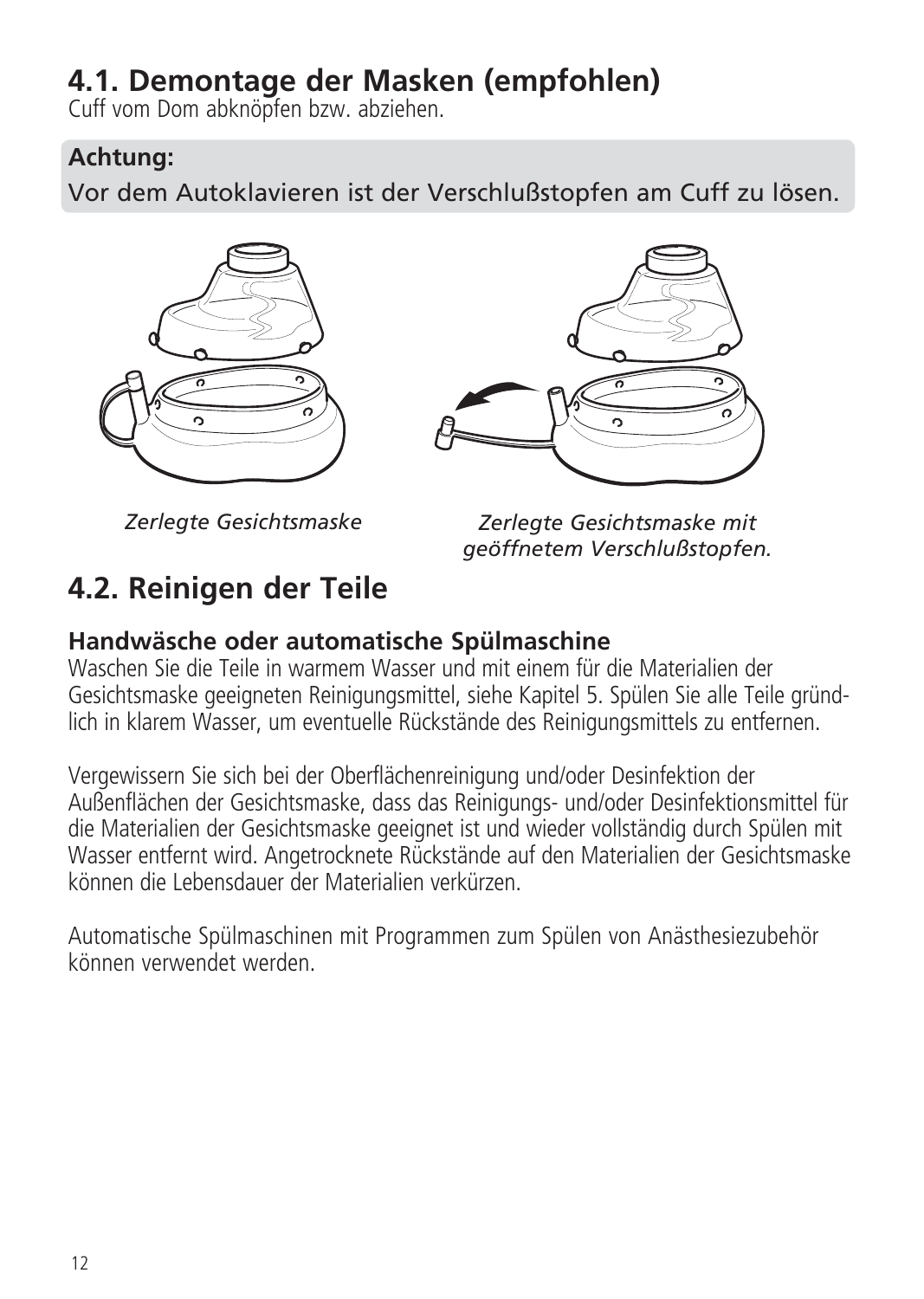## **4.3. Desinfizieren und/oder Sterilisieren**

Wählen Sie chemische Desinfektion oder Desinfektion durch Erhitzen je nach Ihren vor Ort gegebenen Bestimmungen

### **Spülmaschine - Programm zur Desinfektion durch Erhitzen**

Automatische Spülmaschinen für medizinisches Zubehör bieten meist auch Programme zur Desinfektion durch Erhitzen.

### **Kochen**

Verwenden Sie klares Wasser; erhitzen und kochen Sie die Teile für z.B. 10 Minuten, um sie zu desinfizieren.

#### **Chemisches Desinfizieren**

Befolgen Sie die Anleitungen des Herstellers des chemischen Desinfektionsmittels bezüglich Verdünnung und Anwendungsdauer. Spülen Sie alle Teile der Gesichtsmaske nach der Anwendung des chemischen Desinfektionsmittels gründlich mit klarem Wasser, um alle Rückstände zu entfernen.

### **Autoklavieren**

Verwenden Sie die üblichen Autoklaven für 138° C.

### **Achtung:**

Vor dem Autoklavieren ist der Verschlußstopfen am Cuff zu lösen.

## **4.4 Trocknen und Abkühlen**

Lassen Sie die Teile vollständig trocknen und/oder abkühlen, bevor Sie die Gesichtsmaske wieder zusammenbauen.

# **4.5 Überprüfen der Teile**

Nach Reinigung, Desinfektion und/oder Sterilisation prüfen Sie sorgfältig alle Teile auf Beschädigungen oder übermäßigen Verschleiß. Tauschen Sie sie gegebenfalls aus. Einige Methoden können Verfärbungen der Gummiteile verursachen, ohne daß dadurch die Lebensdauer der Teile beeinträchtigt wird. Bei Materialermüdung, sichtbar z.B. durch Brechen des Materials, müssen die betroffenen Teile ausgetauscht werden.

## **4.6 Zusammenbau**

Bauen Sie die Gesichtsmaske wieder zusammen.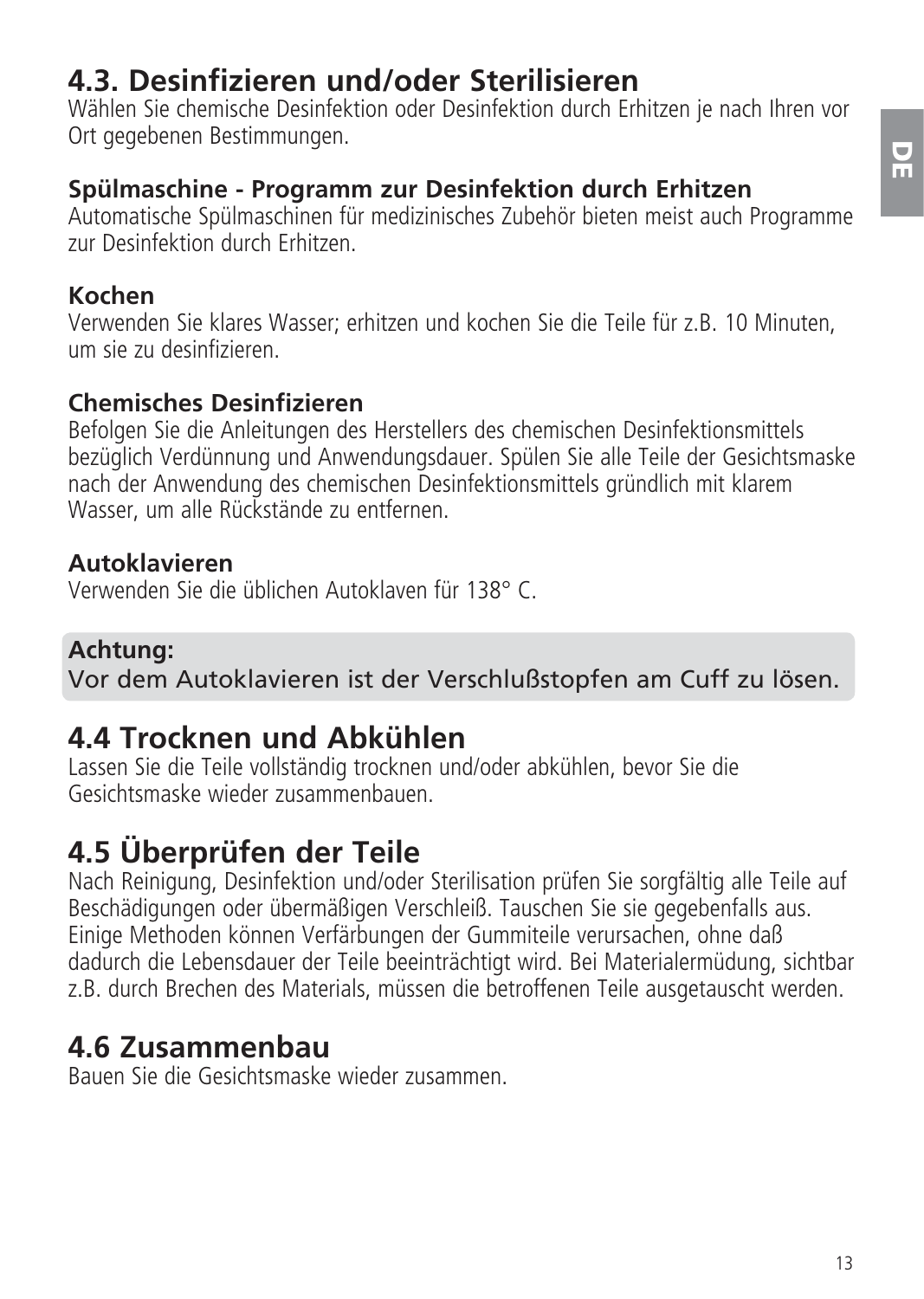# **5. Materialien und Teile**

### **Gewicht**

| Größe 0A:            | ca. 28 g. |
|----------------------|-----------|
| Größe 0 mit Bohrung: | ca. 39 g. |
| Größe 0:             | ca. 38 g. |
| Größe 2:             | ca. 63 g. |
|                      |           |

| Betriebstemperatur:  | $-40^{\circ}$ C to 50 $^{\circ}$ C  |  |
|----------------------|-------------------------------------|--|
| Lagerungstemperatur: | -40 $^{\circ}$ C to 70 $^{\circ}$ C |  |

Größe 3/4: ca. 78 g.<br>Größe 5: ca. 80 g. Größe 5:<br>Größe 6:

**Teile Materialien**<br>Masken-Cuff Größe 0A: **Materialien** Masken-Cuff Größe 0A: Silikongummi mit Schaumfüllung Maskendom Polysulfon Maskencuff, Größe 0, 2, 3/4, 5, 6 Silikongummi Konnektor (Silikongummi) Silikongummi

ca. 105 g.

#### **Teile**

| .           |                                                     |                     |
|-------------|-----------------------------------------------------|---------------------|
| Best.-Nr.   | Größe                                               | Konnektor           |
| Blau        |                                                     |                     |
| 000 313 000 | Gesichtsmaske Gr. 0A                                | 15 mm ISO Konnektor |
| 000 314 000 | Gesichtsmaske Gr. 0 mit Bohrung 22 mm ISO Konnektor |                     |
| 000 315 000 | Gesichtsmaske Gr. 0                                 | 22 mm ISO Konnektor |
| 000 316 000 | Gesichtsmaske Gr. 2                                 | 22 mm ISO Konnektor |
| 000 312 000 | Gesichtsmaske Gr. 3/4                               | 22 mm ISO Konnektor |
| 000 317 000 | Gesichtsmaske Gr. 5                                 | 22 mm ISO Konnektor |
| 000 319 000 | Gesichtsmaske Gr. 6                                 | 22 mm ISO Konnektor |
|             |                                                     |                     |

### **Hinweis:**

Diese Bedienungsanleitung kann ohne Voranmeldung aktualisiert werden. Kopien der aktuellen Version sind vom Hersteller bzw. Vertreiber zu beziehen.

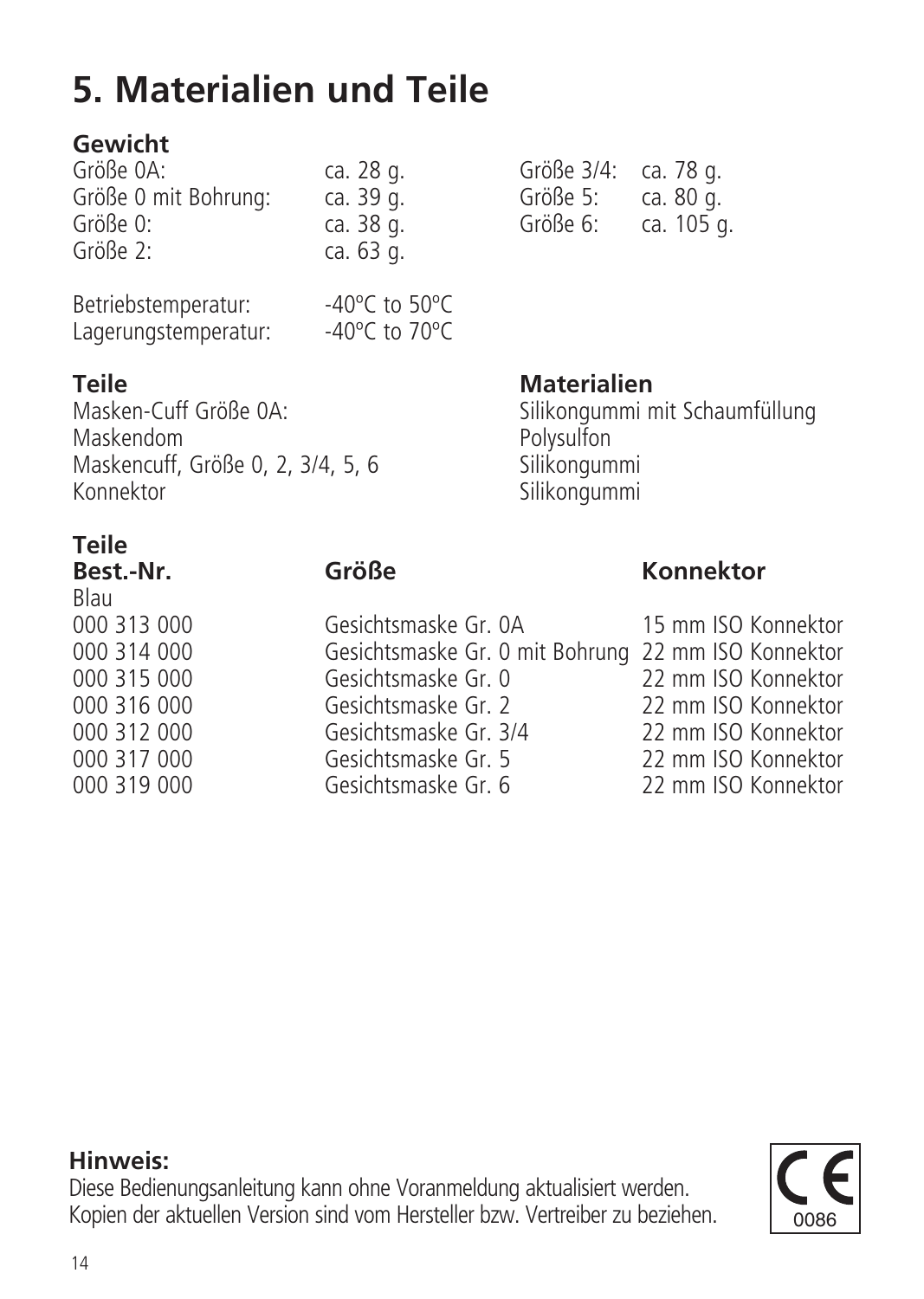# **Brugsanvisning**

# Ambu® **Silicone ansigtsmasker**

## **Silicone maske med luftfyldt vulst**

# **1. Advarsel/forholdsregler**

#### **Advarsel:**

- I USA må denne enhed kun sælges af læger eller efter anvisning fra en læge.
- Må kun anvendes af uddannet personale. Det er især vigtigt at indøve korrekt brug af ansigtsmasken, så den slutter tæt. Brugeren skal altid være bekendt med indholdet af denne manual.

# **2. Beskrivelse**

Ambu® **Silicone ansigtsmasker** størrelse 0A, 0 med hul, 0, 2, 3/4, 5 og 6 med luftfyldt vulst er fremstillet til brug i forbindelse med manuelle genoplivningsposer, automatiske genoplivningsapparater og respiratorer.

#### **Størrelse 0A med 15 mm ISO konnektor**

Masken er gennemsigtig. vulst'en på 0A-modellen er fyldt med skum, og inflationen er ikke justerbar.

### **Størrelse 0, 2, 3/4, 5 og 6 med en 22 mm ISO konnektor**

Maskeskallerne er transparente. Den bløde vulst er luftfyldt, og luftmængden heri kan justeres.

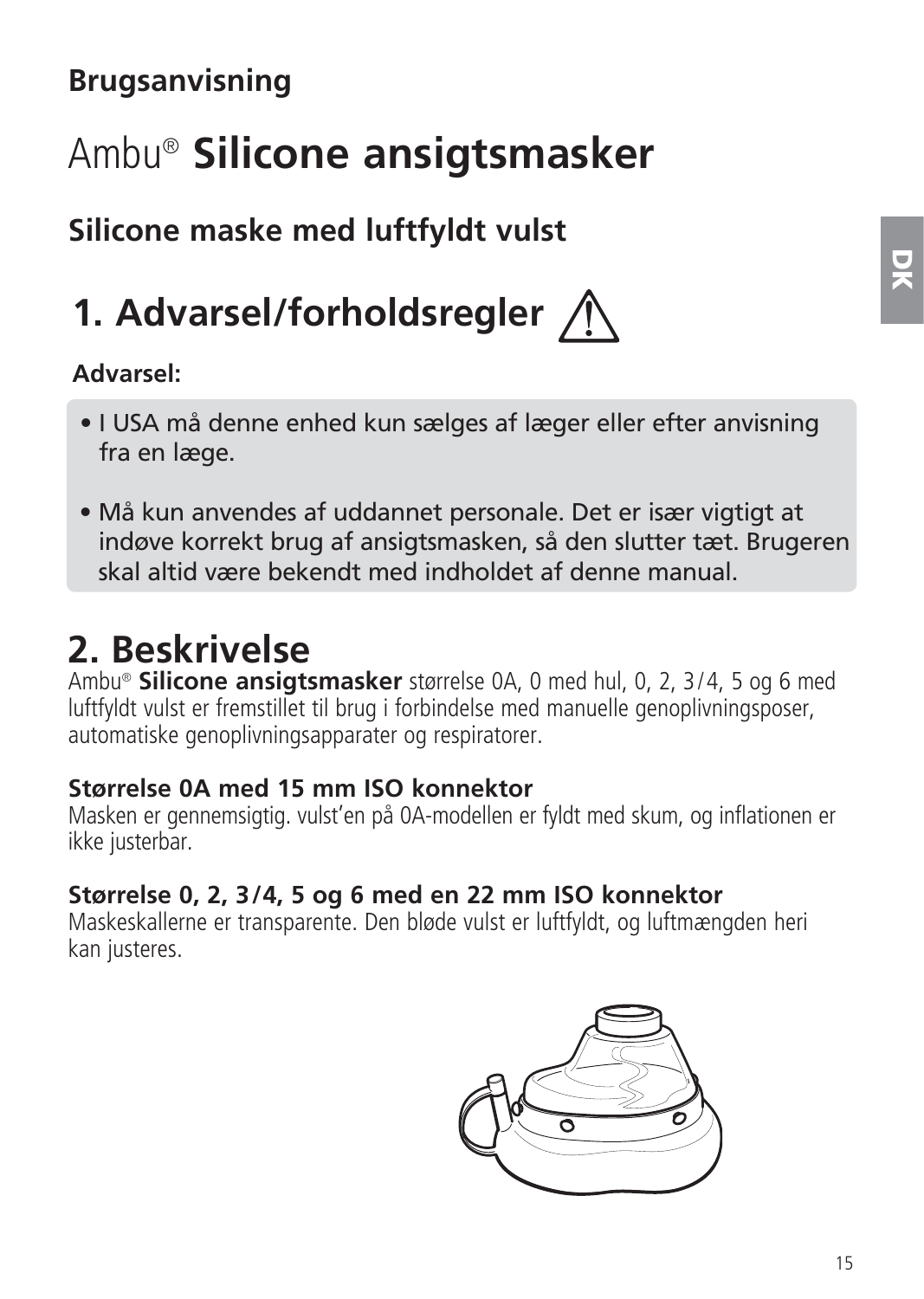#### **Størrelse 0 med udboring**

Model 0 med udboring er beregnet til brug sammen med Ambu® **Mark III-** og Ambu® **Mark IV-genoplivningsposen** på små børn ned til tre år og en kropsvægt på over 15 kg. Lækagen fra udboringen er beregnet til at begrænse ventilationstrykket til ca. 4 kPa (40 cm H2O) **og må ikke anvendes til andre formål.**



# **3. Betjening**

#### **Genoplivning med en ansigtsmaske**

Hold masken tæt til patientens ansigt ved at placere den afrundede del af maskevulsten mellem underlæben og hagen og den smalle del af maskevulsten på næseryggen.

#### **Det er meget vigtigt, at korrekt anbringelse af ansigtsmasken indøves grundigt, før der gøres forsøg på at bruge en genoplivningspose.**

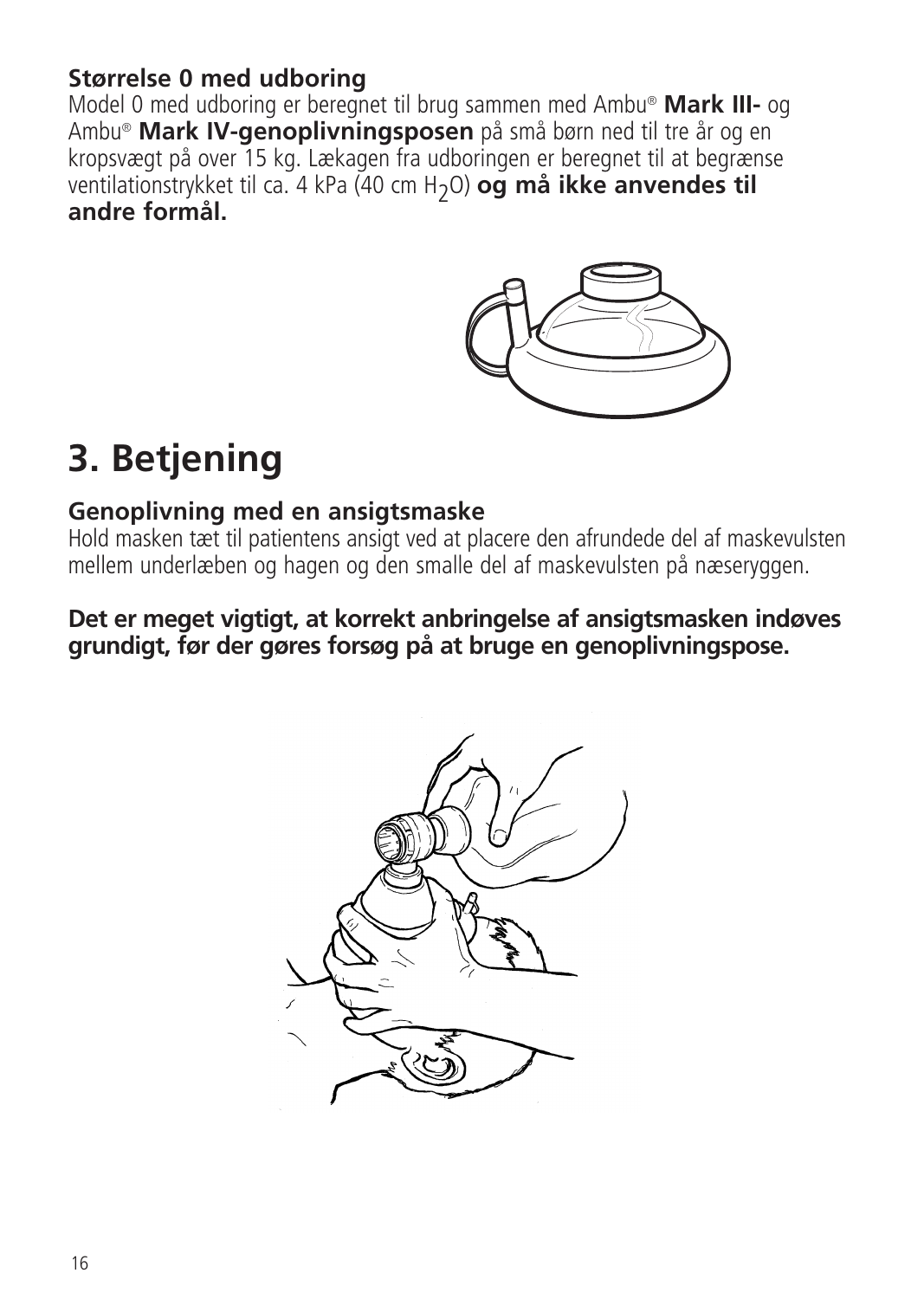# **4. Rengøring - desinfektion - sterilisation**

|                          |                                                                  |             |                                           |                      | <b>Metoder</b> |                     |                    |       |
|--------------------------|------------------------------------------------------------------|-------------|-------------------------------------------|----------------------|----------------|---------------------|--------------------|-------|
|                          | Brugbar                                                          |             | Rengøring<br>Desinfektion - sterilisering |                      |                |                     |                    |       |
| Ikke brugbar<br>О        |                                                                  |             | Vask                                      | Desinfektion         |                |                     | Auto-<br>klavering |       |
|                          | Maske                                                            | Manuel vask | vaskemaskine (VM)                         | /M varmedesinfektion | Kogning        | Kemisk desinfektion | $121^{\circ}$ C    | 138°C |
| anvendelse<br>Efter hver | Gennemsigtige ansigtsmasker, stør-<br>relse 0, 2, 3/4 og 5       |             |                                           |                      |                |                     |                    |       |
|                          | Gennemsigtig ansigtsmaske med<br>skumfyldt manchet, størrelse 0A |             |                                           |                      | ∩              |                     | ∩                  |       |

*Tabellen viser de anvendelige metoder for rengøring, desinfektion og sterilisering.*

#### **Vaskemidler og kemiske desinfektionsmidler**

Der findes adskillige af disse midler på markedet. Brug kun midler, der er forenelige med de anvendte materialer (se listen side 6) da maskens levetid ellers kan blive nedsat væsentligt. Følg producentens anvisninger angående fortynding og eksponeringstid. Midler, der indeholder fenol, bør undgås.

Nærmeste Ambu forhandler eller Ambu A/S kan på forespørgsel yde hjælp med hensyn til et udvalg af vaskemidler og kemiske desinfektionsmidler, der er afprøvet for forenelighed med de materialer, der er anvendt i masken.

**Bemærk:** Det kan svække materialerne i masken, hvis rester af vaske- eller desinfektionsmidler får lov til at tørre på overfladerne. Herved kan produktets levetid reduceres væsentligt.

#### **Fremgangsmåde ved rengøring, desinfektion og sterilisation**

Det anbefales at følge nedenstående punkter. Vælg passende metode til de enkelte dele i henhold til tabellen.

**DK**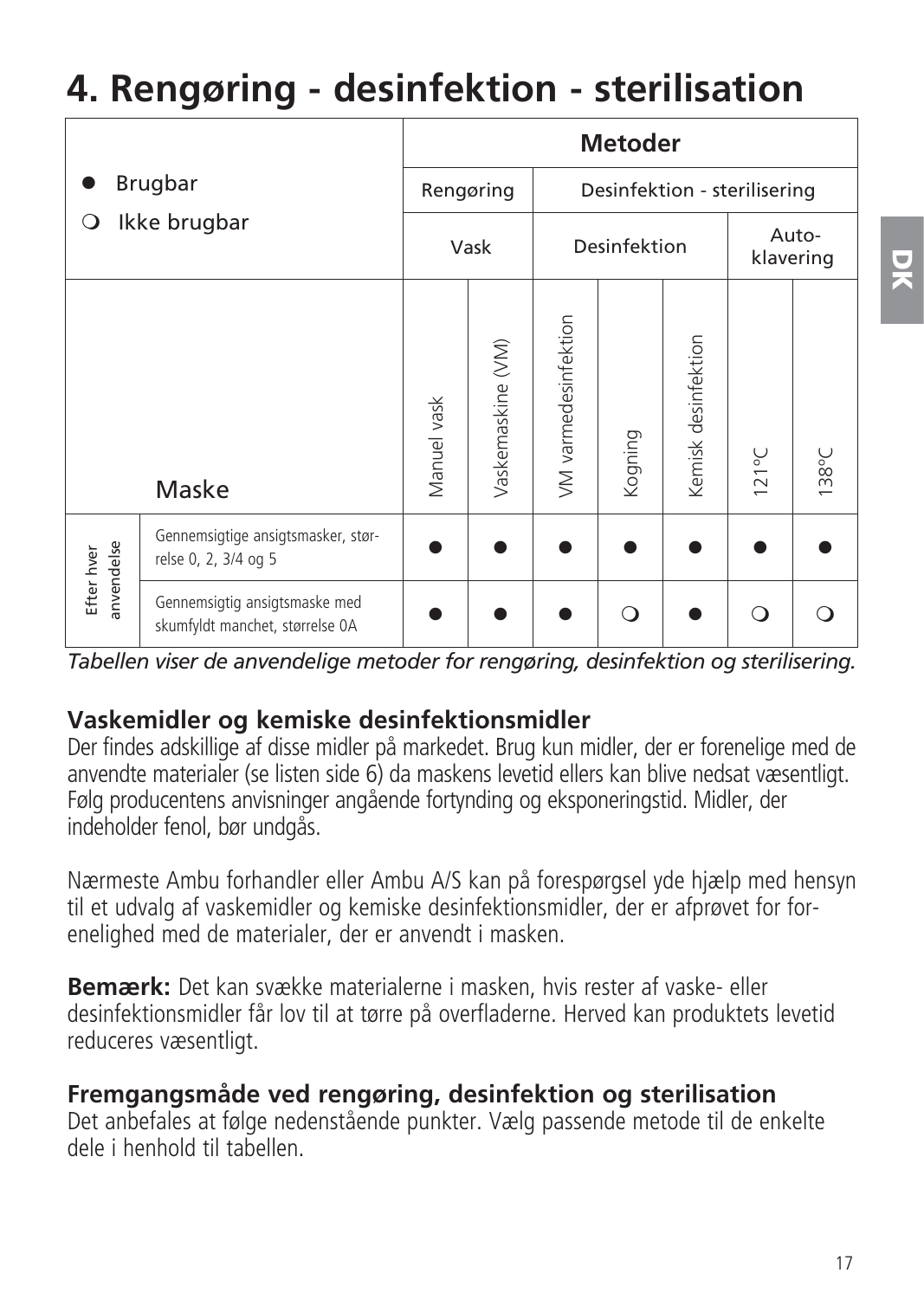## **4.1 Adskillelse af maskerne (anbefales)**

Frigør maskevulsten fra maskeskallens knapper.

### **Advarsel:**

Før autoklavering tages studsen af vulsten.



*Adskilt maske*

*Adskilt maske med studsen fjernet fra vulsten*

# **4.2 Rengøring af dele**

#### **Manuel vask eller vask i vaskemaskine**

Vask delene i varmt vand med et passende vaskemiddel i henhold til materialelisten i afsnit 5. Rens alle dele grundigt med rent vand for at fjerne alle rester af vaskemiddel.

Kontroller at vaske- og/eller desinfektionsmidlet er foreneligt med materialerne i masken, og sørg for at alle rester er fjernet fuldstændigt ved skylning med rent vand, da materialets levetid ellers kan nedsættes væsentligt.

En opvaskemaskine med et program til vask af anæstesiudstyr kan anvendes.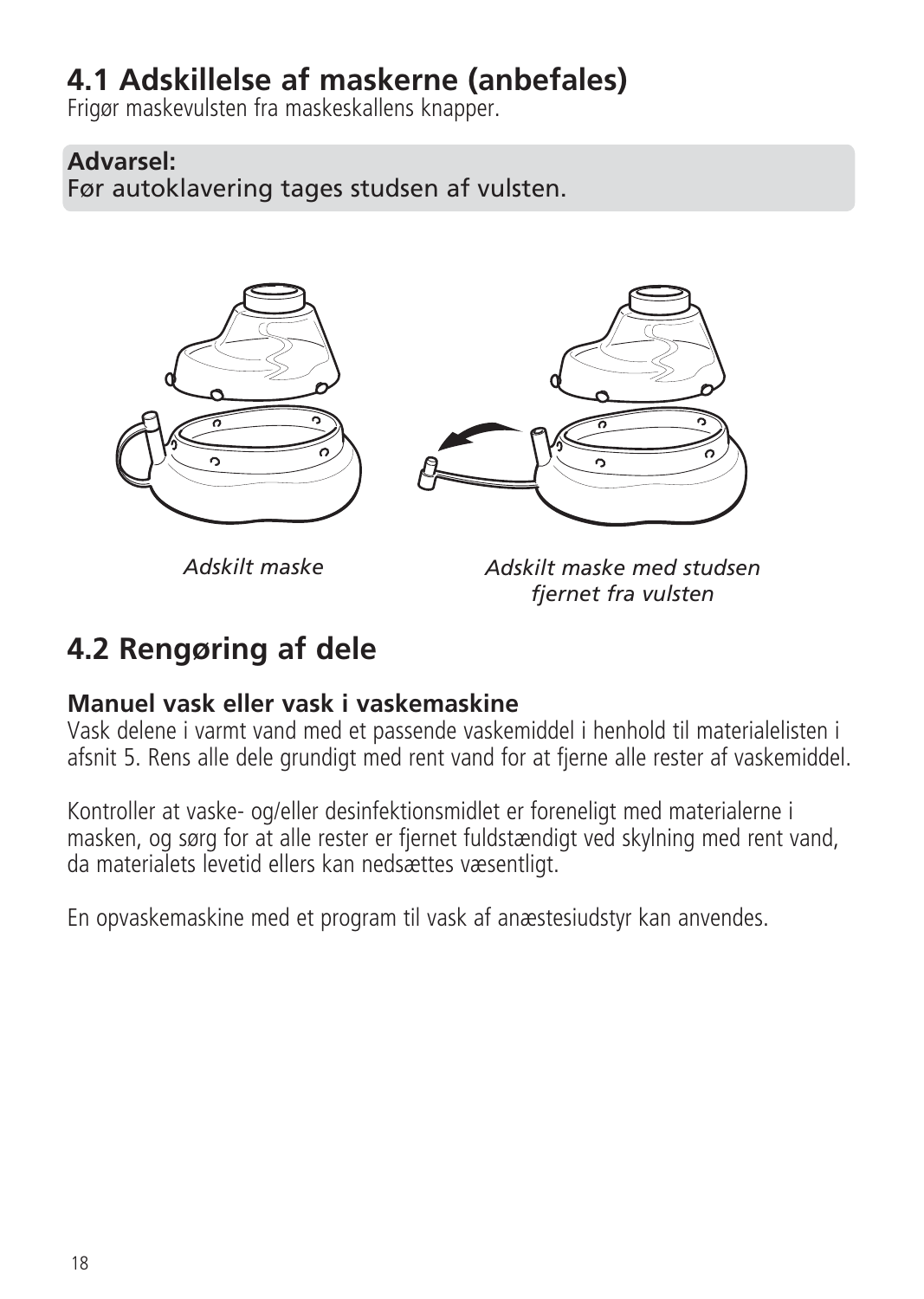## **4.3 Desinfektion og/eller sterilisation**

Vælg varmedesinfektion eller kemisk desinfektion efter almindelig praksis og under hensynstagen til tabellen over brugbare metoder.

#### **Vaskemaskine - program til varmedesinfektion**

Opvaskemaskiner, der er beregnet til medicinsk udstyr, vil sædvanligvis være udstyret med programmer til varmedesinfektion.

### **Kogning**

Brug rent vand. Varm delene op, og kog dem i 10 minutter.

#### **Kemisk desinfektion**

Følg anvisningerne fra producenten af desinfektionsmidlet med hensyn til fortynding og eksponeringstid. Rens delene grundigt i rent vand, så alle rester af midlet fjernes.

### **Autoklavering**

Brug standardautoklavering ved max 138ºC.

#### **Advarsel:**

Før autoklavering tages studsen af vulsten.

## **4.4 Tørring og afkøling**

Lad alle dele tørre og/eller køle fuldstændigt, inden masken samles.

## **4.5 Kontrol af dele**

Efter rengøring, desinfektion og/eller sterilisation skal alle dele kontrolleres for skader eller slid og om nødvendigt udskiftes. Visse metoder kan medføre misfarvning af gummidele, uden at det har betydning for deres levetid. Ved begyndende nedbrydning af materialerne f.eks. revnedannelse, bør delene udskiftes.

# **4.6 Samling**

Masken samles.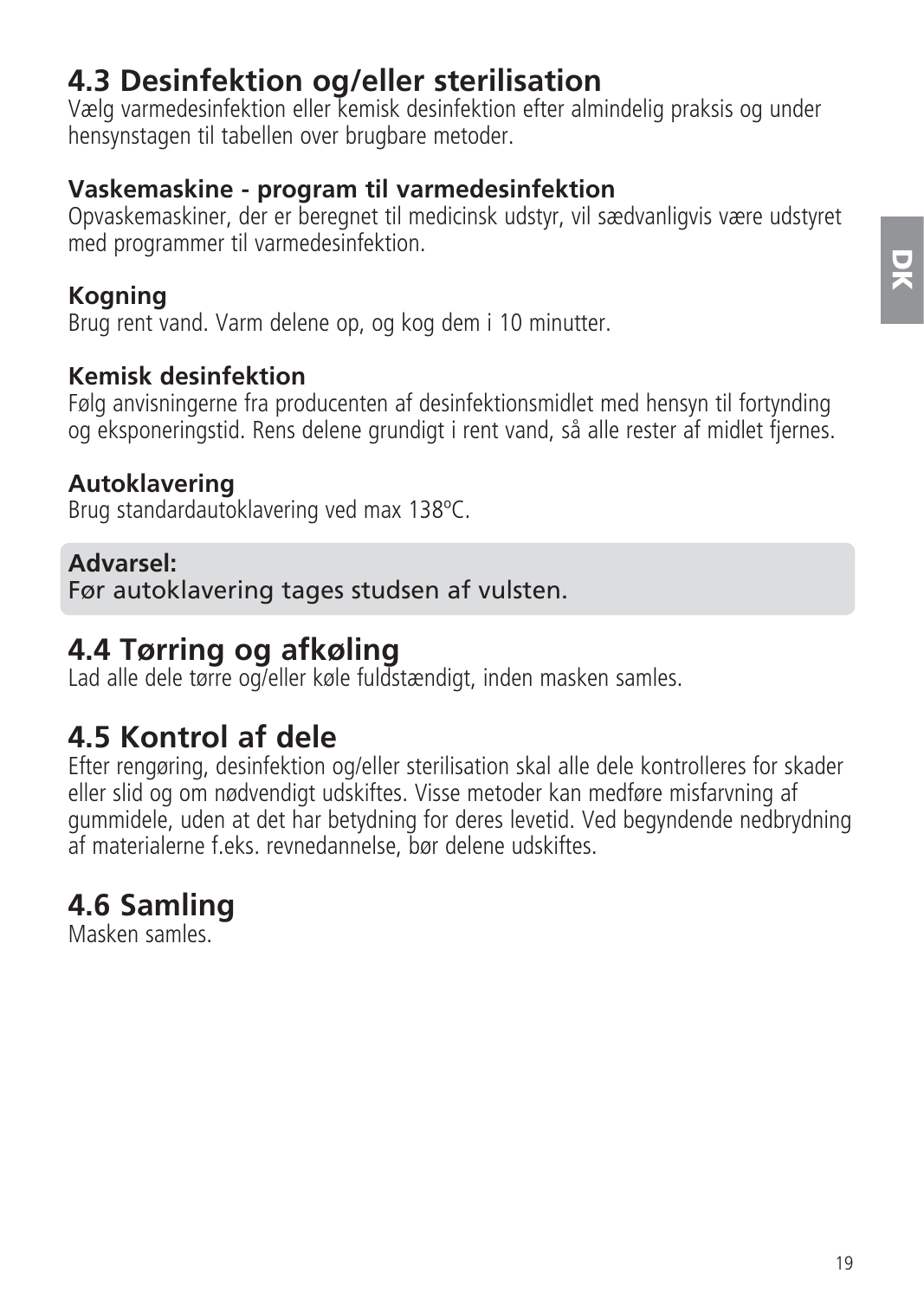# **5. Specifikationer**

#### **Vægt**

| Størrelse OA:        | ca. 28 g  | Størrelse 3/4: | ca. 78 g.  |
|----------------------|-----------|----------------|------------|
| Størrelse 0 med hul: | ca. 39 g. | Størrelse 5:   | ca. 80 g.  |
| Størrelse 0:         | ca. 38 g. | Størrelse 6:   | ca. 105 g. |
| Størrelse 2:         | ca. 63 g. |                |            |

| Størrelse 3/4: | ca. 78 g.  |
|----------------|------------|
| Størrelse 5:   | ca. 80 g.  |
| Størrelse 6:   | ca. 105 g. |

Anvendelsestemperatur: -40ºC til 50ºC Opbevaringstemperatur: -40ºC til 70ºC

### **Materialer og dele**

**Del Materiale** Maske, vulst størrelse 0A: silikonegummi med skumfyld<br>Maskeskal Maskeskal polysulfon Luftfyldt maskevulst størrelse 0, 2, 3/4, 5 og 6 Silikonegummi Maskekonnektor Silikonegummi

Blå<br>ดดด 313.000

000 313 000 Ansigtsmaske str. 0A 15 mm ISO konnektor 000 314 000 Ansigtsmaske str. 0 med hul 22 mm ISO konnektor<br>000 315 000 Ansigtsmaske str. 0 22 mm ISO konnektor 000 315 000 Ansigtsmaske str. 0 22 mm ISO konnektor<br>000 316 000 Ansigtsmaske str. 2 22 mm ISO konnektor 000 316 000 Ansigtsmaske str. 2 22 mm ISO konnektor<br>000 312 000 Ansigtsmaske str. 3/4 22 mm ISO konnektor 000 312 000 Ansigtsmaske str. 3/4 22 mm ISO konnektor<br>000 317 000 Ansigtsmaske str. 5 22 mm ISO konnektor 000 317 000 Ansigtsmaske str. 5 22 mm ISO konnektor Ansigtsmaske str. 6

### **Kat. nr. Størrelse Konnektor**

#### **Bemærk**

Denne brugsanvisning kan opdateres uden yderligere varsel. Kopi af gældende version kan rekvireres fra producenten.

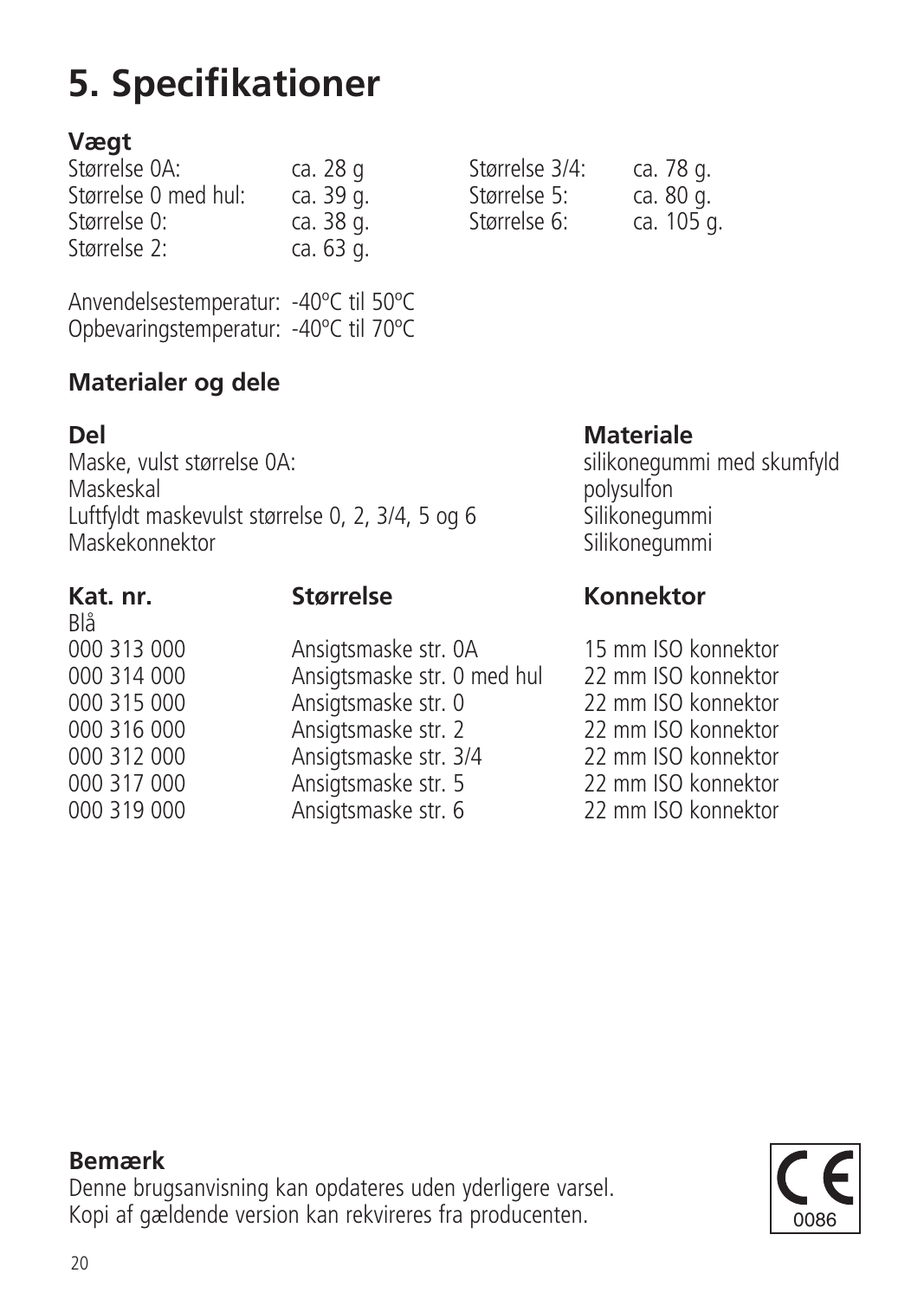# **Μάσκες Προσώπου Σιλικόνης** Ambu®

**Μάσκες σιλικόνης με φουσκωμένο μαξιλαράκι**

**1. Προειδοποιήσεις/προφυλάξεις**

# **Προσοχή:**

- 
- Η ομοσπονδιακή νομοθεσία των ΗΠΑ περιορίζει την πώληση αυτής της συσκευής από ιατρό ή κατόπιν εντολής αυτού (ισχύει μόνο για τις ΗΠΑ).
- Για χρήση μόνο από προσωπικό εκπαιδευμένο στην καρδιοπνευμονική ανάνηψη. Θα πρέπει να γίνει ιδιαίτερη εκπαίδευση στη σωστή τοποθέτηση της μάσκας προσώπου ώστε να επιτευχθεί στεγανή εφαρμογή. Βεβαιωθείτε ότι το προσωπικό γνωρίζει και έχει εξοικειωθεί με τις οδηγίες που περιέχονται στο παρόν εγχειρίδιο.

# **2. Περιγραφή**

Οι **Μάσκες Προσώπου Σιλικόνης** Ambu**®,** μεγέθη 0A, 0 (με οπή), 0, 2, 3/4, 5 και 6 με φουσκωμένο μαξιλαράκι έχουν σχεδιαστεί για χρήση με μη αυτόματες συσκευής τεχνητής αναπνοής, αυτόματες συσκευές τεχνητής αναπνοής και με συσκευές αερισμού.

#### **Μεγέθη 0, 2, 3/4, 5 και 6 με σύνδεσμο 22 mm ISO**

### **Μέγεθος 0A με σύνδεσμο 15mm ISO**

Η μάσκα είναι διαφανής. Το μαξιλαράκι στο μοντέλο θΑ είναι νεμάτο με αφρό και η εμφύσηση δεν είναι ουθμιζόμενη. είναι ρυθμιζόμενη.

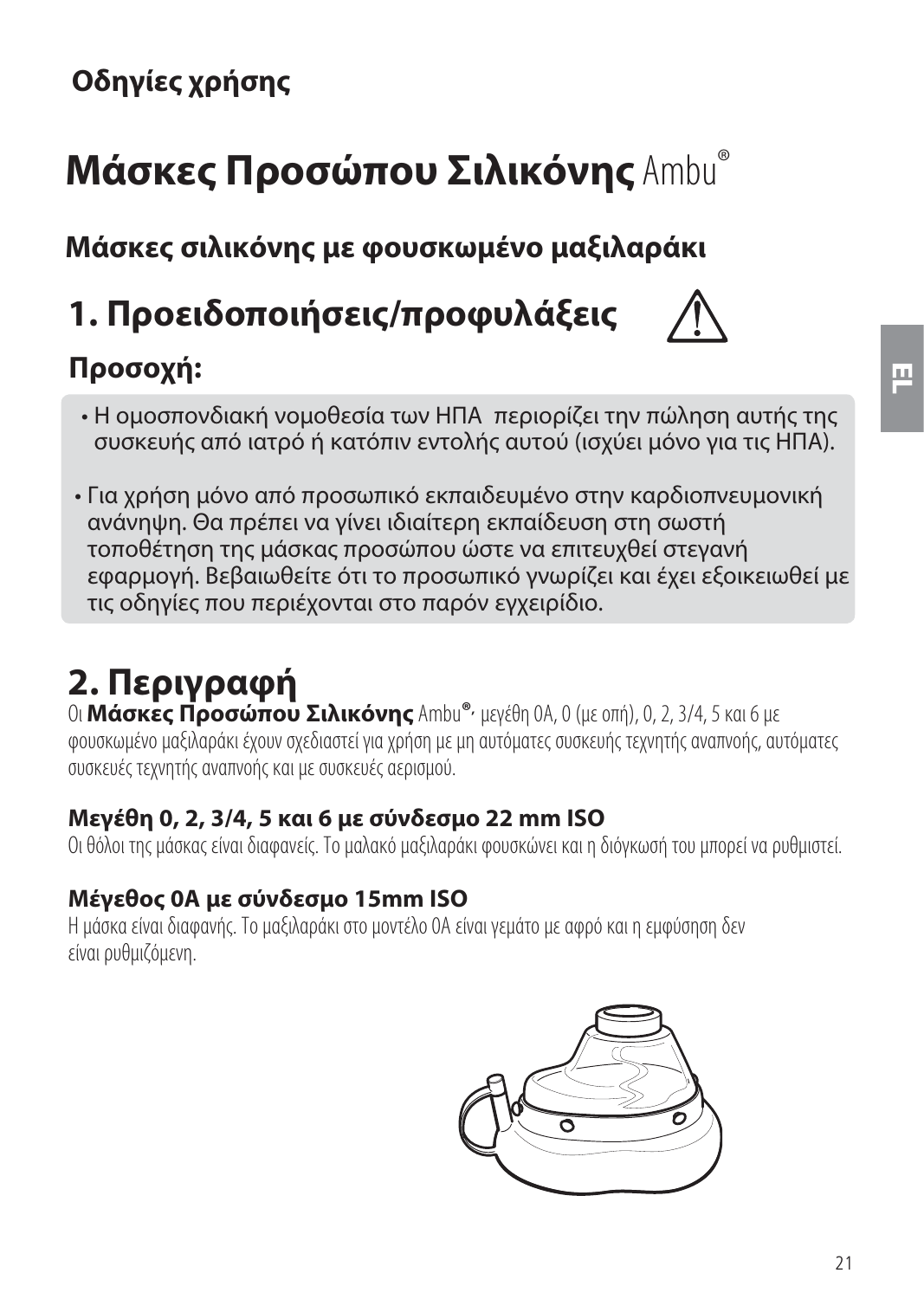#### **Μέγεθος 0 με οπή**

Το μοντέλο 0 με οπή έχει σχεδιαστεί για χρήση με τις συσκευές ανάνηψης Ambu**® Mark III και** Ambu**® Mark IV** σε μικρά παιδιά ηλικίας τριών ετών/περίπου 15 kg βάρους σώματος. Η διαρροή από την οπή έχει<br>σχεδιαστεί για να περιορίζει την πίεση αερισμού στα περίπου 4 kPa (40 cm H<sub>2</sub>O) **και δεν πρέπει να**<br>**χρησιμοποιηθεί για χρησιμοποιηθεί για καμία άλλη εφαρμογή εκτός από αυτή.**



# **3. Οδηγίες λειτουργίας**

#### **Αερισμός με μάσκα προσώπου**

Τοποθετήστε τη μάσκα σταθερά πάνω στο πρόσωπο του ασθενούς νια να επιτευχθεί αεροστενής εφαρμονή. Κρατήστε τη μάσκα σταθερά και γερά πάνω στο πρόσωπο ενώ παράλληλα διατηρείτε τη σωστή κλίση της κεφαλής ώστε να παραμείνει ο αεραγωγός ανοικτός. κεφαλής ώστε να παραμείνει ο αεραγωγός ανοικτός.

#### **Η εκτενής εκπαίδευση στη σωστή εφαρμογή της μάσκας προσώπου είναι πολύ σημαντική και πρέπει να γίνει πριν από οποιαδήποτε απόπειρα χρήσης της συσκευής ανάνηψης.**

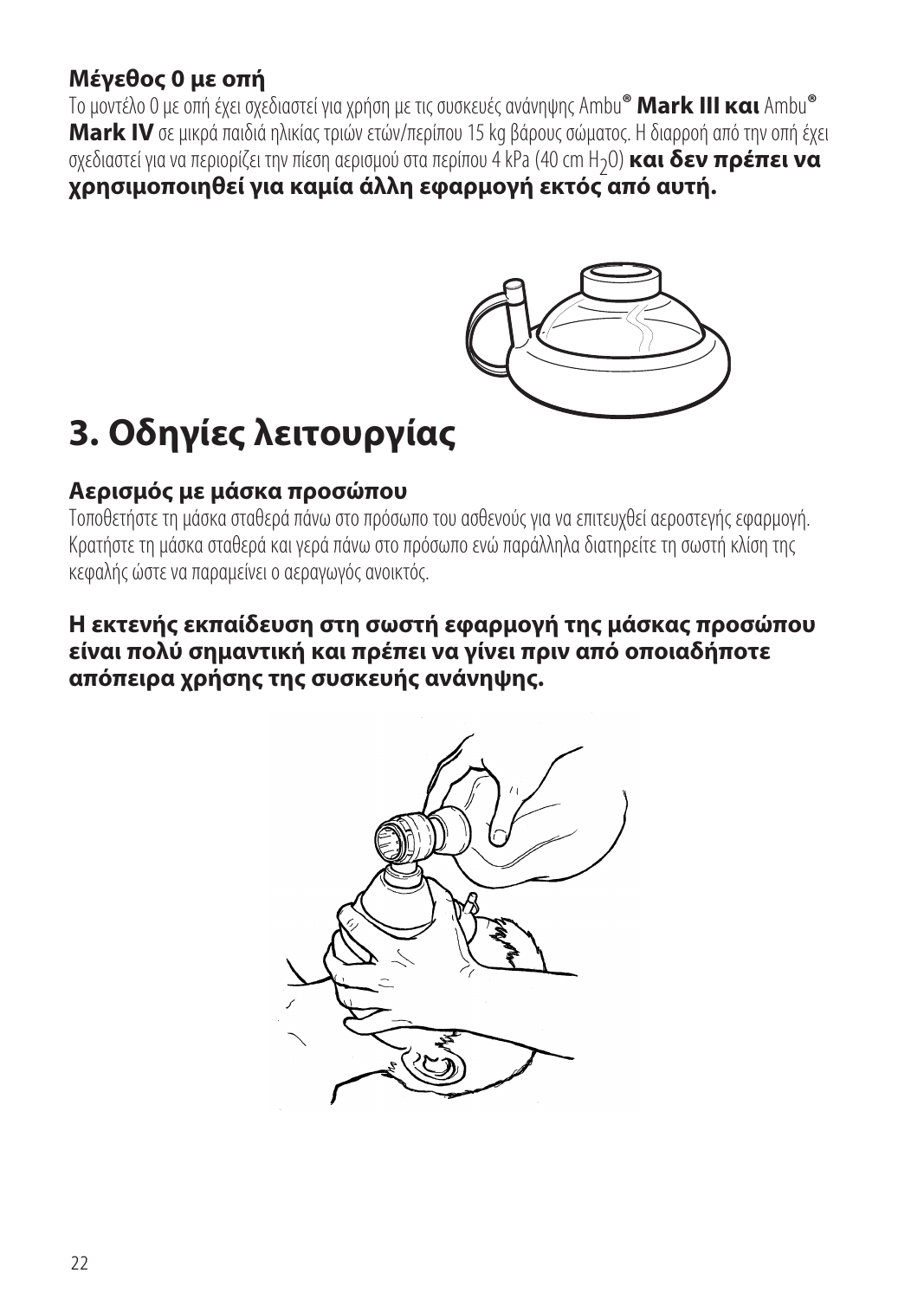# **4. Καθαρισμός – απολύμανση – αποστείρωση**

|                        |                                                                      | Μέθοδοι           |           |                                    |         |        |                              |       |  |
|------------------------|----------------------------------------------------------------------|-------------------|-----------|------------------------------------|---------|--------|------------------------------|-------|--|
|                        | εφαρμόσιμη                                                           | Καθαρισμός        |           | Απολύμανση - αποστείρωση           |         |        |                              |       |  |
| μη εφαρμόσιμη<br>О     |                                                                      | Πλύση             |           | Απολύμανση                         |         |        | Αποστείρωση<br>σε αυτόκαυστο |       |  |
|                        | Μάσκα                                                                | Μη αυτόματη πλύση | Πλυντήριο | Θερμική απολύμανση σε<br>πλυντήριο | Βρασμός | Хημική | 121°C                        | 138°C |  |
| κάθε χρήση<br>Μετά από | Μάσκες προσώπου σιλικόνης,<br>μεγέθη 0, 2, 3/4 & 5                   |                   |           |                                    |         |        |                              |       |  |
|                        | Μάσκα προσώπου σιλικόνη με μαξιλαράκι<br>γεμάτο με αφρό, μεγέθους ΟΑ |                   |           |                                    |         |        | ∩                            |       |  |

Ο πίνακας παρουσιάζει τις εφαρμόσιμες μεθόδους καθαρισμού, απολύμανσης και αποστείρωσης.

#### **Απορρυπαντικά και χημικά απολυμαντικά**

Διατίθενται διάφορες μάρκες απορουπαντικών και νημικών απολυμαντικών. Χρησιμοποιείτε μόνο μάρκες που είναι συμβατές με τα υλικά της μάσκας για να αποφύνετε τη μείωση της διάρκειας ζωής των υλικών. Δείτε τον κατάλονο των υλικών στη σελίδα 6. Ακολουθήστε τις οδηνίες του κατασκευαστή του απορουπαντικού ή του χημικού. σπολυμαντικού σχετικά με την αραίωση και το χρόνο έκθεσης. Παράνοντες που περιένουν φαινόλη θα πρέπει να αποφεύνονται και το χρόνο έκθεσης. Παράγονται το χρόνο έκθεσης που περιέχουν φαινόλη θα πρέπει να πρέπει να πρ αποφεύγονται.

Πληροφορίες νια επιλενιένα απορουπαντικά και νημικά απολυμαντικά με επαληθευμένη συμβατότητα με τα υλικά της μάσκας διατίθενται κατόπιν αίτησης από τον τοπικό αντιπρόσωπο της Ambu ή την Ambu A/S. της μάσκας διατίθενται κατόπιν αίτησης από τον τοπικό αντιπρόσωπο της Ambu ή την Ambu A/S.

**Σημείωση:** Εάν αφήσετε κατάλοιπα απορρυπαντικών ή απολυμαντικών να στεγνώσουν πάνω στα υλικά της μάσκας, μπορεί να προκληθεί βλάβη στις επιφάνειες και να μειωθεί η διάρκεια ζωής του προϊόντος.

#### **Η διαδικασία καθαρισμού, απολύμανσης και αποστείρωσης**

Γενικά, συνιστώνται τα ακόλουθα βήματα. Επιλέξτε τις κατάλληλες μεθόδους νια τα μεμονωμένα εξαρτήματα της Γιάσκας σύμφωνα με τον πίνακα παραπάνω.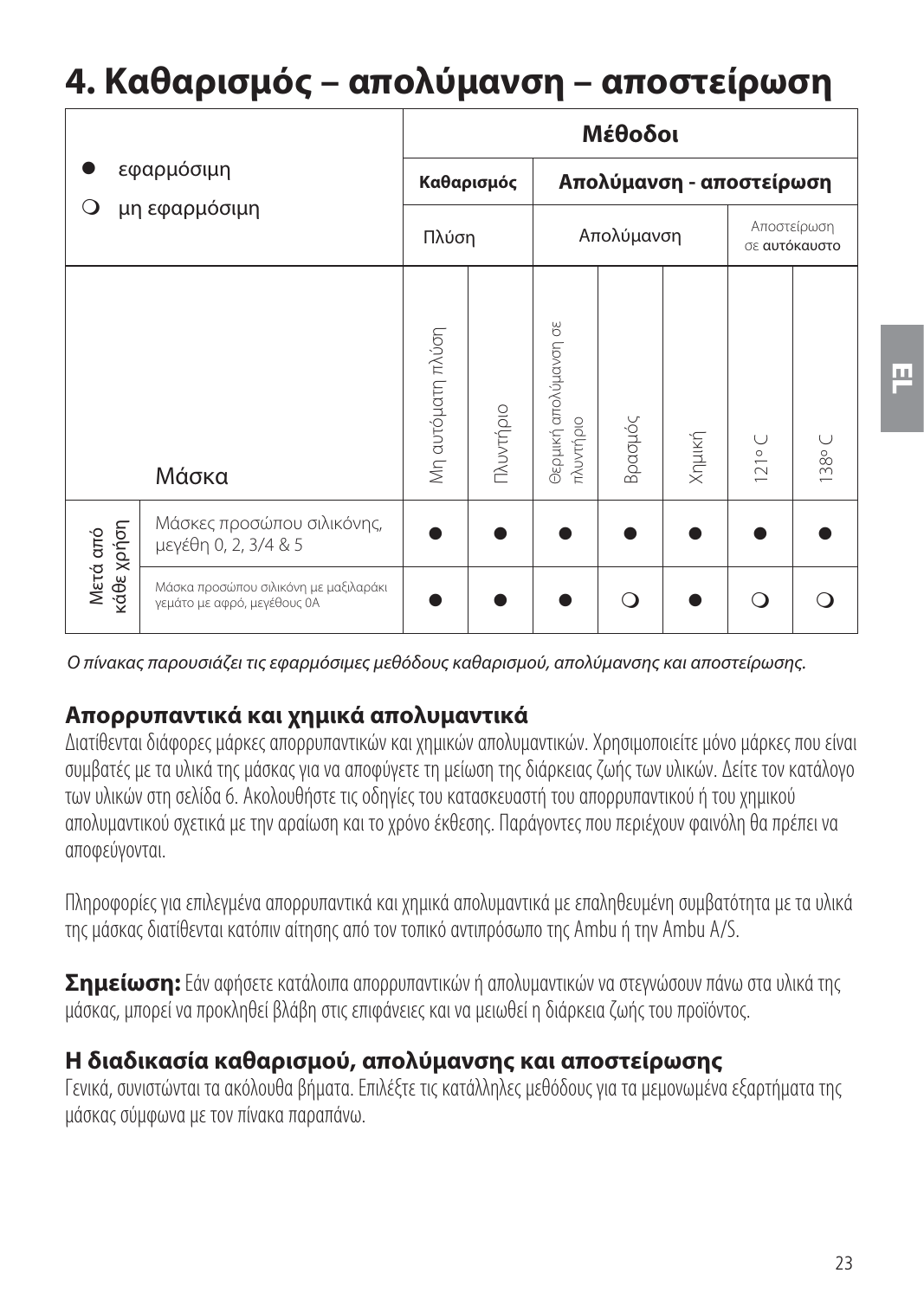## **4.1. Αποσυναρμολόγηση της μάσκας (συνιστάται)**

Εκουμπώστε ή αφαιοέστε το μπαλονάκι της μάσκας από το θόλο.

#### **Προσοχή!**

Πριν την εισαγωγή στο αυτόκαυστο, αφαιρέστε το πώμα από το σωλήνα εμφύσησης.





Αποσυναρμολογημένη μάσκα

Αποσυναρμολογημένη μάσκα με το πώμα να έχει αφαιρεθεί από το σωλήνα εμφύσησης.

## **4.2. Καθαρισμός των εξαρτημάτων**

#### **Μη αυτόματη πλύση ή αυτόματο πλυντήριο**

Πλύνετε τα εξαρτήματα σε ζεστό νερό χρησιμοποιώντας το κατάλληλο απορρυπαντικό για τα υλικά της μάσκας, δείτε την παράνραφο 5. Ξεβνάλετε σχολαστικά όλα τα εξαρτήματα με καθαρό νερό για να απομακρυνθούν όλα τα κατάλοιπα του απορουπαντικού

Εάν πρόκειται να πραγματοποιηθεί επιφανειακός καθαρισμός και/ή απολύμανση των εξωτερικών επιφανειών της μάσκας, βεβαιωθείτε ότι το απορρυπαντικό και/ή το απολυμαντικό είναι συμβατά με τα υλικά της μάσκας και βεβαιωθείτε ότι αφαιρέσατε το απορρυπαντικό/απολυμαντικό ξεβγάζοντας με νερό. Εάν αφήσετε τυχόν κατάλοιπα να ξεραθούν πάνω στη μάσκα, μπορεί να μειωθεί η διάρκεια ζωής των υλικών. να ξεραθούν πάνω στη μάσκα, μπορεί να μειωθεί η διάρκεια ζωής των υλικών.

Μπορεί να χρησιμοποιηθεί αυτόματο πλυντήριο με πρόγραμμα που έχει σχεδιαστεί για την πλύση αναπνευστικού<br>εξοπλισιιού αναισθησίας. εξοπλισμού αναισθησίας.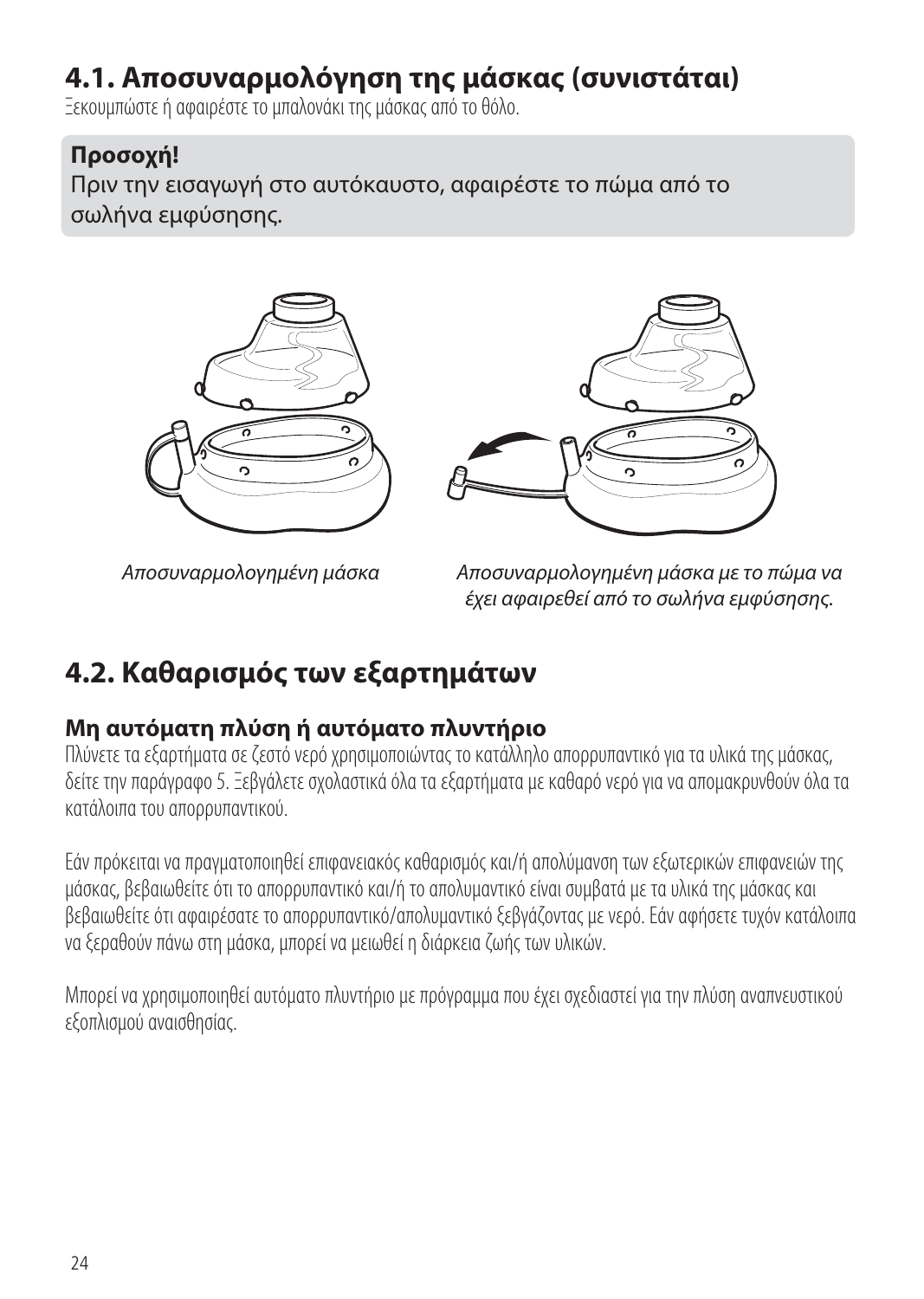## **4.3. Απολύμανση και/ή αποστείρωση**

Επιλέξτε θερμική ή χημική απολύμανση σύμφωνα με τα τοπικά πρότυπα περί απολύμανσης και τον πίνακα των Επιλέξτε θερμική ή χημική απολύμανση σύμφωνα με τα τοπικά πρότυπα περί απολύμανσης και τον πίνακα των

**Πλυντήριο - Πρόγραμμα θερμικής απολύμανσης** προνοσιμιάτων νια θεομική απολύμανση.

#### **Βρασμός**

Χρησιμοποιήστε καθαρό νερό, θερμάνετε και βράστε τα εξαρτήματα επί π.χ. 10 λεπτά για να απολυμανθούν. Χρησιμοποιήστε καθαρό νερό, θερμάνετε και βράστε τα εξαρτήματα επί π.χ. 10 λεπτά για να απολυμανθούν.

#### **Χημική απολύμανση**

Ακολουθήστε τις οδηγίες του κατασκευαστή του γημικού απολυμαντικού σγετικά με την αραίωση και το γρόνο έκθεσης. Μετά την έκθεση των εξαρτημάτων της μάσκας στο χημικό απολυμαντικό. ξεβνάλτε τα σχολαστικά με καθαρό νερό για να απομακρυνθούν όλα τα κατάλοιπα. καθαρό νερό για να απομακρυνθούν όλα τα κατάλοιπα.

#### **Αποστείρωση σε αυτόκαυστο**

Χρησιμοποιήστε τυποποιημένο εξοπλισμό αυτόκαυστου, ρυθμισμένο στους 138° C το μένιστο. Χρησιμοποιήστε τυποποιημένο εξοπλισμό αυτόκαυστου, ρυθμισμένο στους 138° C το μέγιστο.

#### **Προσοχή!**

Πριν την εισαγωγή στο αυτόκαυστο, αφαιρέστε το πώμα από το σωλήνα εμφύσησης.

## **7.4. Στέγνωμα και ψύξη**

Αφήστε τα εξαρτήματα να στεννώσουν και/ή να κουώσουν ποιν επανασυναρμολονήσετε τη μάσκα. Αφήστε τα εξαρτήματα να στεγνώσουν και/ή να κρυώσουν πριν επανασυναρμολογήσετε τη μάσκα.

## **4.5. Επιθεώρηση των εξαρτημάτων**

Μετά τον καθαρισμό, απολύμανση και/ή αποστείοωση. ελέγετε προσεκτικά όλα τα εξαρτήματα για ζημίες ή φθορές και αντικαταστήστε, εάν απαιτείται. Ορισμένες μέθοδοι μπορεί να προκαλέσουν αποχρωματισμό των ελαστικών εξαρτημάτων χωρίς αντίκτυπο στη διάρκεια ζωής τους. Σε περίπτωση φθοράς των υλικών, π.χ. ρωνμές. τα εξαρτήματα πρέπει να αντικαθίστανται. τα εξαρτήματα πρέπει να αντικαθίστανται.

## **4.6. Συναρμολόγηση**

Επανασυναρμολογήστε τη μάσκα.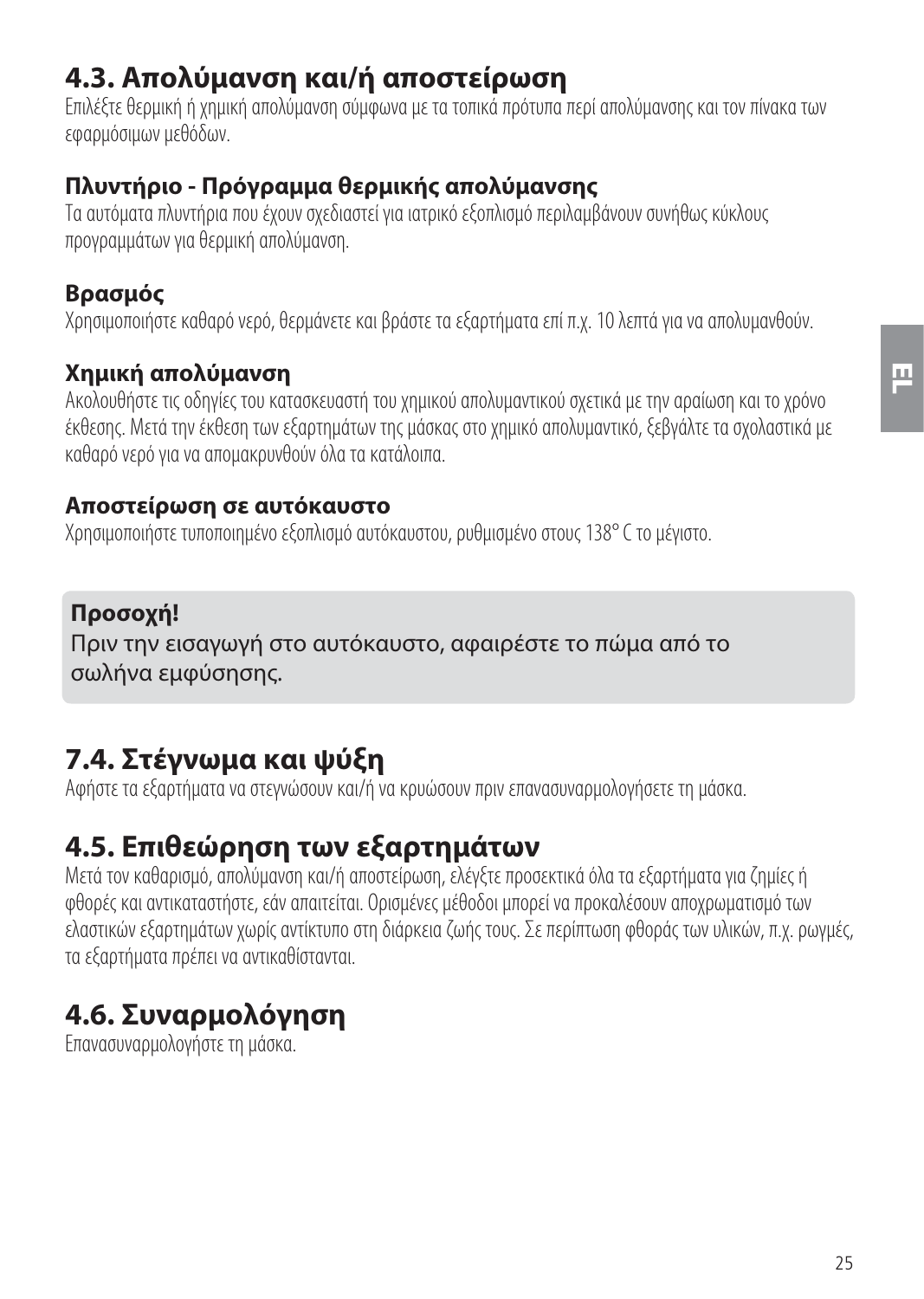# **5. Προδιαγραφές**

### **Βάρος**

| Μένεθος ΟΑ:       | περίπου 28 g. | Μένεθος 3/4: | περίπου 78 g.  |
|-------------------|---------------|--------------|----------------|
| Μέγεθος Ο με οπή: | περίπου 39 g. | Μένεθος 5:   | περίπου 80 g.  |
| Μένεθος Ο:        | περίπου 38 g. | Μένεθος 6:   | περίπου 105 α. |
| Μένεθος 2:        | περίπου 63 α. |              |                |
|                   |               |              |                |

Εύρος θερμοκρασίας λειτουργίας: Εύρος θερμοκρασίας αποθήκευσης: - -40°C έως 70°C (-40°F έως 158°F)

**Εξαρτήματα Τα Υλικά**<br>Μαξιλαράκι μάσκας, μέγεθος ΟΑ: Ελαστικό Ι Θόλος μάσκας: Πολυσουλφόνη

Μαξιλαράκι μάσκας: Ελαστικό σιλικόνης

#### **Κατάλογος εξαρτημάτων Αρ. κατ. Μέγεθος Σύνδεσμος**

| Μπλε        |                                   |                     |
|-------------|-----------------------------------|---------------------|
| 000 313 000 | Μάσκα προσώπου, μεγέθους ΟΑ       | σύνδεσμος 15mm ISO  |
| 000 314 000 | Μάσκα προσώπου, μεγέθους 0 με οπή | σύνδεσμος 22 mm ISO |
| 000 315 000 | Μάσκα προσώπου, μεγέθους Ο        | σύνδεσμος 22 mm ISO |
| 000 316 000 | Μάσκα προσώπου, μεγέθους 2        | σύνδεσμος 22 mm ISO |
| 000 312 000 | Μάσκα προσώπου, μεγέθους 3/4      | σύνδεσμος 22 mm ISO |
| 000 317 5   | Μάσκα προσώπου, μεγέθους 5        | σύνδεσμος 22 mm ISO |
| 000 319 000 | Μάσκα προσώπου, μεγέθους 6        | σύνδεσμος 22 mm ISO |
|             |                                   |                     |

#### **™Hª¶πø™H:**

Οι παρούσες οδηγίες χρήσης μπορεί να ενημερώνονται χωρίς προηνούμενη ειδοποίηση.

Αντίγραφα της τρέχουσας έκδοσης μπορείτε να βρείτε από τον κατασκεύαστή.

| հ |  |  |  |  |  |  |  |
|---|--|--|--|--|--|--|--|

 $-40$ °C  $\acute{\epsilon}$ ως 50°C (-40°F  $\acute{\epsilon}$ ως 122°F)

Μαξιλαράκι μάσκας, μέγεθος 0A: Ελαστικό σιλικόνης με γέμισμα αφρού<br>Θόλος μάσκας: Ελλάδας του Πολυσουλφόνη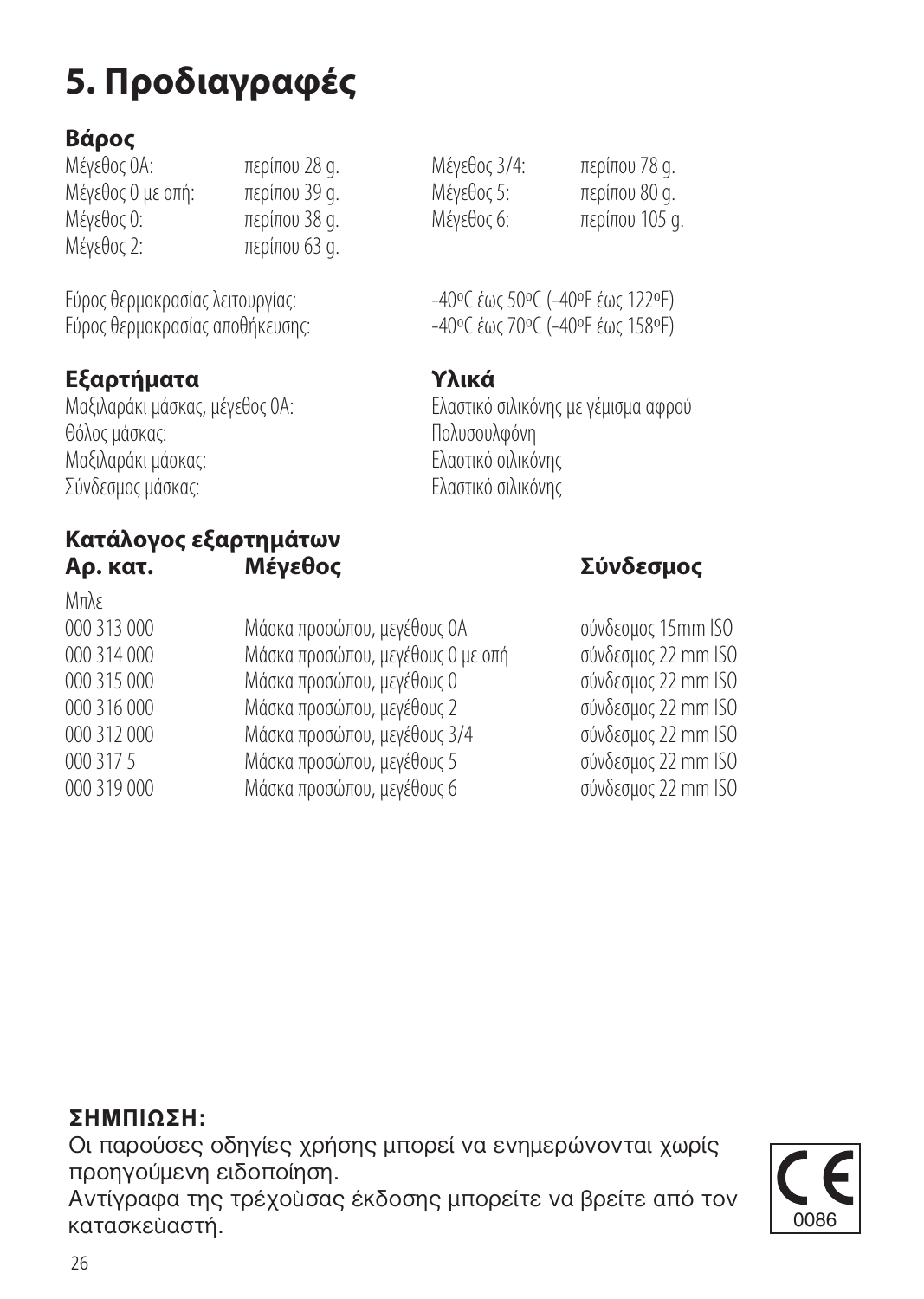## **Instrucciones de uso para las**

# **Mascarillas de Silicana** Ambu®

**Mascarillas de Silicana con manguitos autohinchables**

# **1. Advertencias/precauciones**

#### **Advertencia:**

- Las leyes federales de EE UU restringen la venta de este dispositivo exclusivamente a médicos o mediante la petición de un médico (sólo en EE UU).
- Para uso exclusivo de personal con formación en RCP. Especialmente debe practicarse la correcta aplicación de las mascarillas faciales, para conseguir un buen grado de estanqueidad. Asegurarse de que el personal está familiarizado con el contenido de este manual.

# **2. Descripción**

Las Mascarillas faciales silicana Ambu® tamaños 0A, 0 (con agujero), 0, 2, 3/4, 5 y 6 con manguito autohinchable han sido diseñadas para empleo con resucitadores manuales y automáticos y ventiladores.

#### **Tamaño 0A con conector ISO de 15 mm**

La mascarilla es transparente. El manguito del modelo 0A está relleno de espuma y el inflado no es ajustable.

#### **Los tamaños 0, 2, 3/4, 5, 6 compatible con conector de paciente ISO de 22 mm**

El capuchón de la mascarilla es transparente. El manguito suave es hinchable y se puede ajustar el inflado.

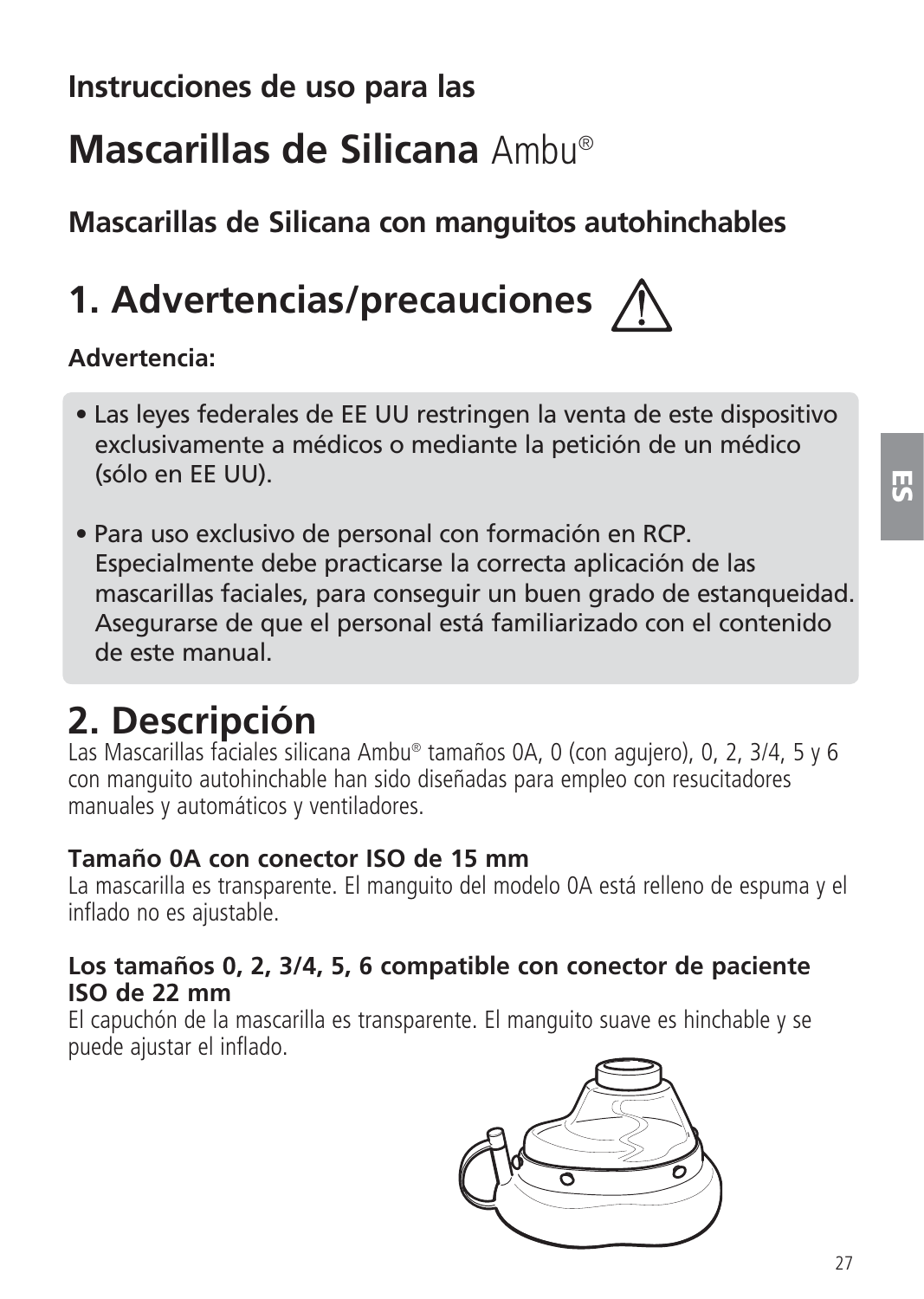#### **Tamaño 0 con agujero**

El modelo 0 con agujero está diseñado para su uso con el **resucitador** Ambu® **Mark III** y Ambu® **Mark IV** en niños pequeños a partir de los tres años de edad/de aprox. 15 kg de peso. La fuga del agujero está diseñada para limitar la presión de ventilación a aprox. 4 kPa (40 cm H2O) **y no debe utilizarse para ninguna otra aplicación.**



# **3. Instrucciones de uso**

#### **Ventilación con mascarilla facial**

Aplicar la mascarilla firmemente sobre el rostro del paciente para conseguir un sello estanco. Sujetar la mascarilla contra el rostro, mientras se mantiene la inclinación correcta de la cabeza para que permanezcan abiertas las vías respiratorias.

#### **Antes de intentar el empleo de un resucitador, será necesario recibir una capacitación a fondo sobre la aplicación correcta de la mascarilla facial.**

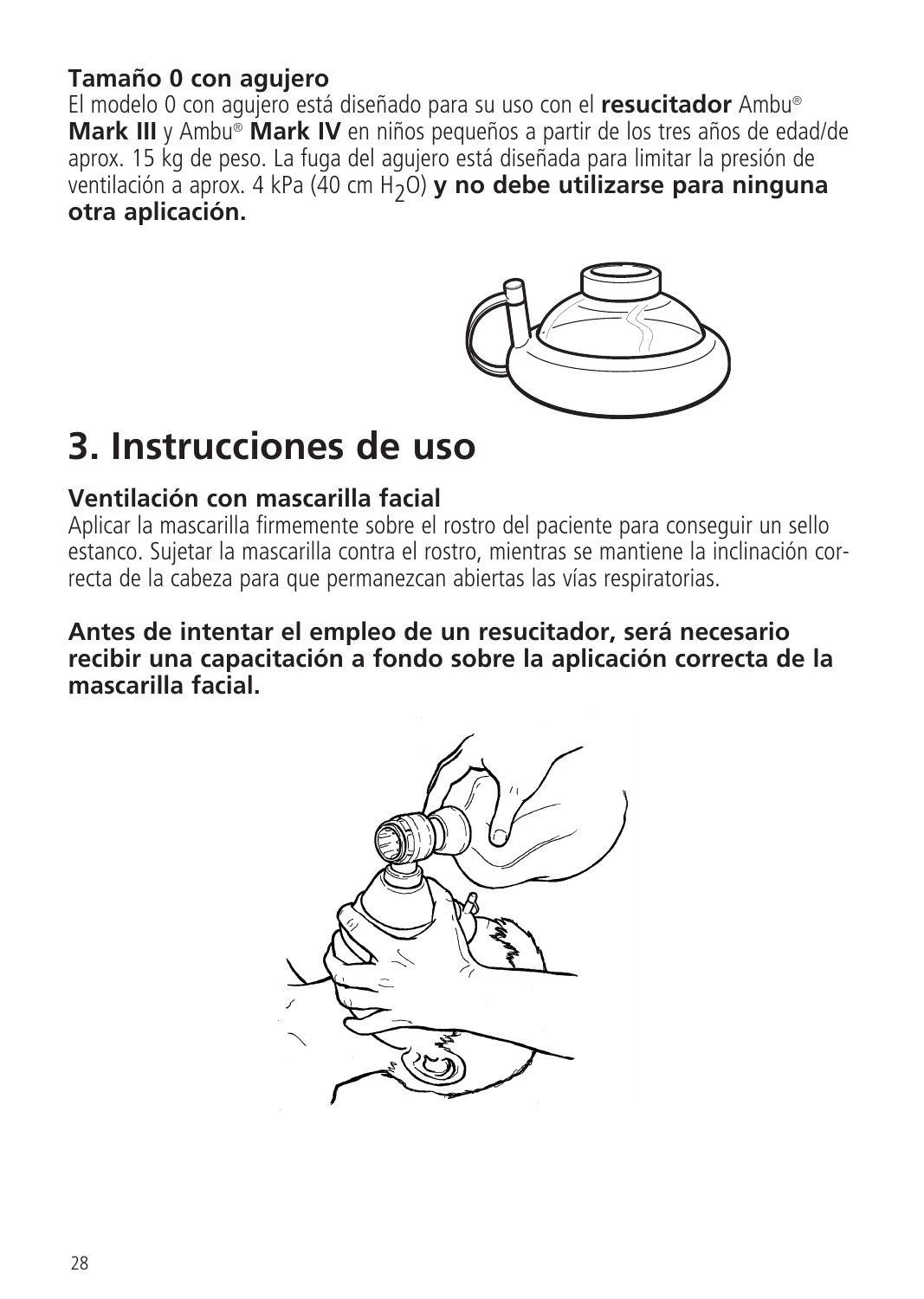# **4. Limpieza - desinfección - esterilización**

| Aplicable<br>No aplicable<br>O |                                                                                 | <b>Métodos</b> |                                         |                               |                |         |                 |       |  |
|--------------------------------|---------------------------------------------------------------------------------|----------------|-----------------------------------------|-------------------------------|----------------|---------|-----------------|-------|--|
|                                |                                                                                 | Limpieza       |                                         | Desinfección - Esterilización |                |         |                 |       |  |
|                                |                                                                                 | Lavado         |                                         | Désinfection                  |                |         | Autoclave       |       |  |
|                                | Mascarilla                                                                      | avado manual   | $\widehat{\Xi}$<br>a máquina<br>Lavado. | Desinfección<br>por calor LM. | Por ebullición | Química | $121^{\circ}$ C | 138°C |  |
| Después de<br>uso<br>cada      | Mascarillas faciales transparentes de<br>tamaños 0, 2, 3/4 y 5                  |                |                                         |                               |                |         |                 |       |  |
|                                | Mascarilla facial transparente con man-<br>quito relleno de espuma de tamaño 0A |                |                                         |                               |                |         | $\Omega$        |       |  |

*La tabla muestra los métodos aplicables para la limpieza, la desinfección y la esterilización.*

#### **Detergentes y desinfectantes químicos**

Existen muchas marcas de detergentes y desinfectantes químicos. Utilizar solamente aquellas marcas que sean compatibles con los materiales de la mascarilla para evitar la reducción del tiempo útil de los materiales. Véase la lista de materiales en la página 6. Seguir las instrucciones del fabricante del detergente o desinfectante químico en cuanto a la disolución y al tiempo de exposición. Deben evitarse sustancias que contengan fenol.

La información sobre los detergentes y desinfectantes químicos seleccionados que ha sido verificada en cuanto a su compatibilidad con los materiales de la mascarilla la tiene a su disposición el representante local de Ambu o Ambu A/S.

**Nota:** Si los residuos de los detergentes o desinfectantes se secan en los materiales de la mascarilla, las superficies pueden resultar dañadas y por lo tanto la vida útil del producto reducida.

## **El proceso de limpieza, desinfección y esterilización**

En general se recomiendan los siguientes pasos. Seleccionar los métodos adecuados para las piezas de la mascarilla en cuestión según la tabla anterior. según la tabla anterior.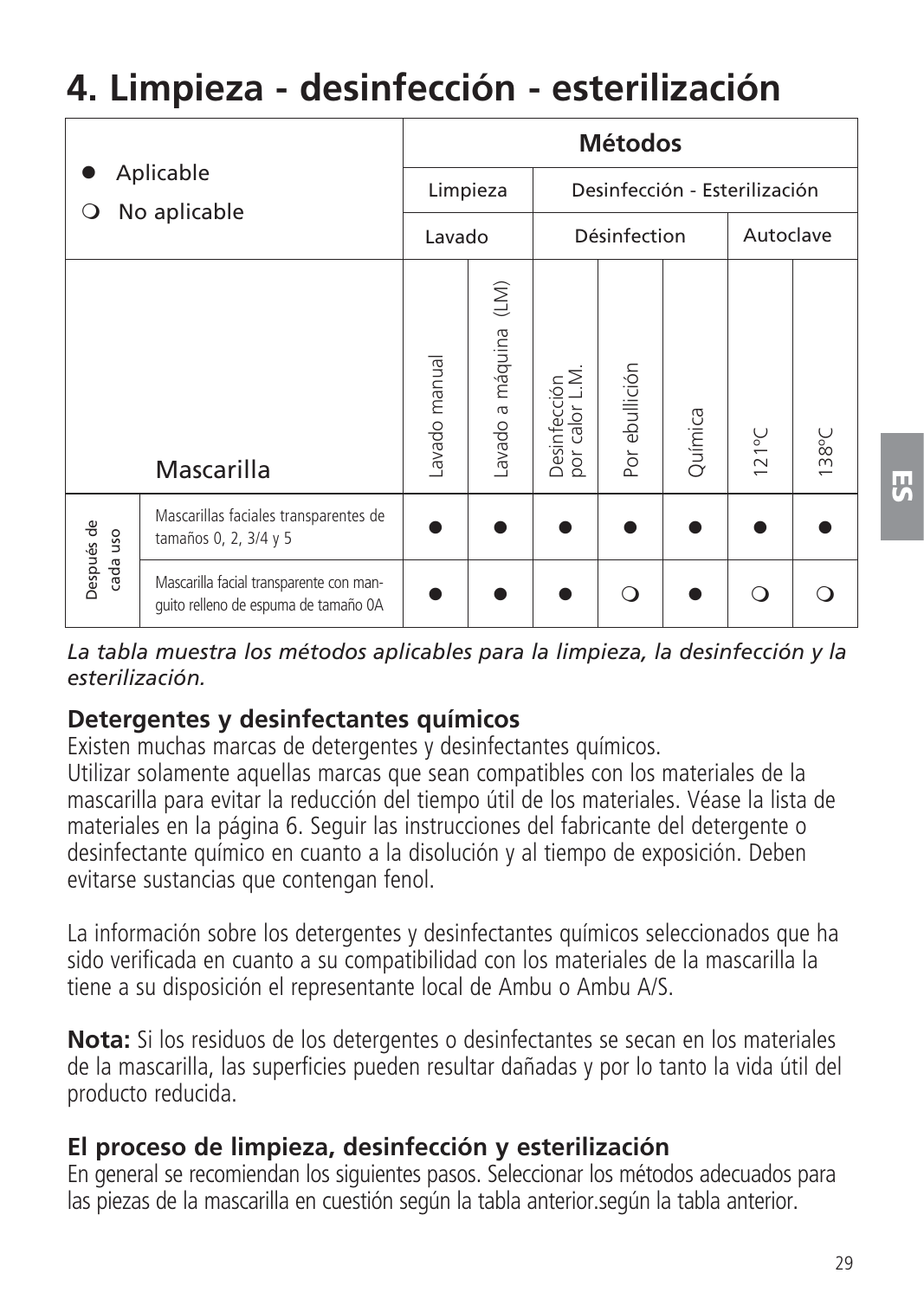## **4.1 Desmontaje de la mascarilla (recomendado)**

Desabotonar o remover el manguito de la mascarilla del capuchón.

#### **Advertencia:**

Antes del autoclaveado abrir el tapón del tubo de hinchado del manguito.



*Mascarilla facial desmontada*

*Mascarilla facial con el tapón quitado del tubo de inflado*

## **4.2 Limpieza de las piezas**

#### **Lavado manual y lavadora automática**

Lavar las piezas en agua templada utilizando un detergente adecuado para los materiales de la mascarilla, cf. párrafo 5. Aclarar todas las piezas completamente con agua limpia para eliminar todo residuo de detergente.

Si se realiza la limpieza y/o desinfección de las superficies exteriores de la mascarilla facial, asegurarse de que el detergente y/o desinfectante es compatible con los materiales de la mascarilla facial, y asegurarse de eliminar el detergente/desinfectante aclarando con agua. Si se deja secar los residuos en la mascarilla, la vida útil de los materiales se reducirá.

Se puede utilizar una lavadora automática con un programa diseñado para lavar equipos de anestesia por respiración.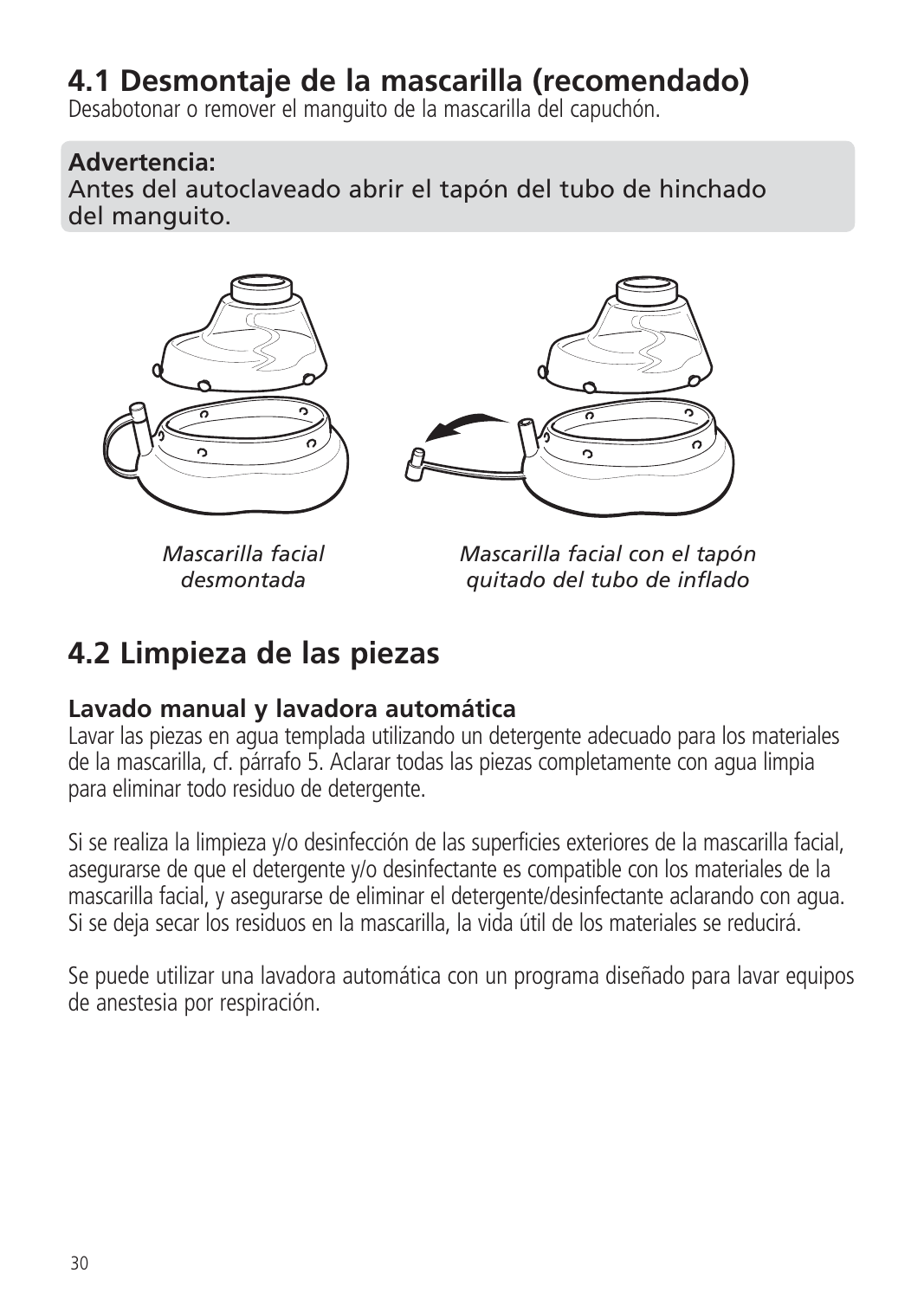**ES**

## **4.3 Desinfección y/o esterilización**

Seleccionar la desinfección por calor o química según las normas locales para la desinfección y la tabla de métodos aplicables.

### **Lavadora automática - Programa de desinfección por calor**

Las lavadoras automáticas diseñadas para equipo médico incluirán normalmente ciclos de programa para la desinfección por calor.

#### **Por ebullición**

Utilizar agua limpia, calentar y hervir las piezas durante, por ejemplo, 10 minutos para desinfectar.

### **Desinfección química**

Seguir las instrucciones del fabricante del desinfectante químico para la disolución y el tiempo de exposición. Después de la exposición de las piezas de la mascarilla facial al desinfectante químico, limpiar completamente en agua limpia para eliminar todo tipo de residuos.

### **Por autoclave**

Utilizar un equipo de autoclave estándar ajustado para 138ºC como máximo.

### **Advertencia:**

Antes del autoclaveado abrir el tapón del tubo de hinchado del manguito.

## **4.4 Secado y enfriado**

Dejar secar y/o enfriar las piezas completamente antes de volver a montar la mascarilla.

## **4.5 Inspección de las partes**

Después de la limpieza, la desinfección y/o la esterilización inspeccionar cuidadosamente para asegurarse que las piezas no están dañadas o excesivamente desgastadas, y reemplazarlas en caso necesario. Algunos métodos pueden causar decoloración de las partes de caucho sin que ello repercuta en su vida útil. En caso de haber deterioro del material, como, por ejemplo, agrietamiento, deberían reemplazar las piezas.

## **4.6. Montaje**

Volver a montar la mascarilla facial.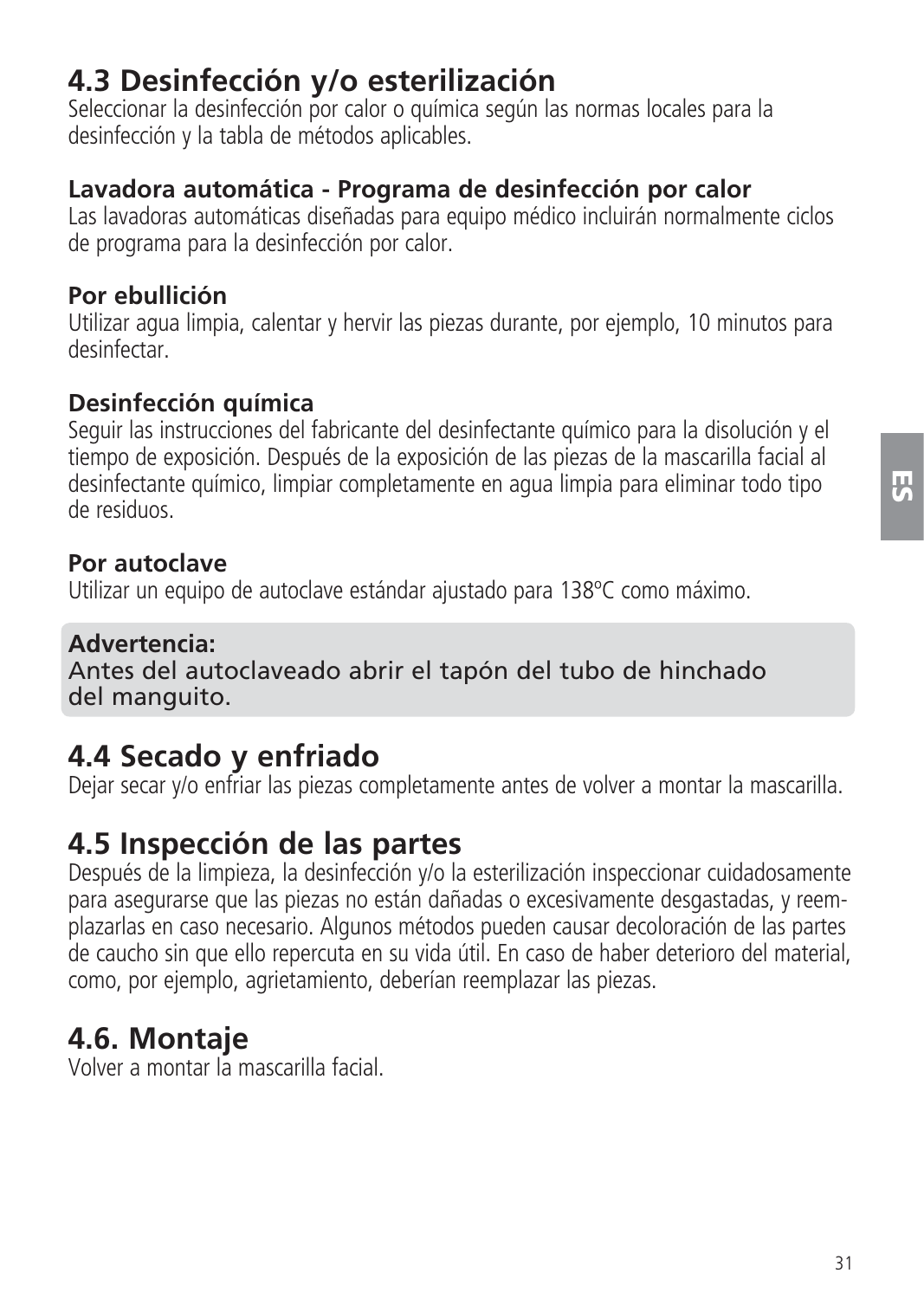# **5. Especificaciones**

**Peso** Tamaño 0 con agujero: unos 39 g.<br>Tamaño 0: unos 38 g. Tamaño 0: unos 38 g. Tamaño 6: unos 105 g. unos 63  $\alpha$ .

Tamaño 0A: unos 28 g Tamaño 3/4: unos 78 g.

Intervalo de temperatura de uso: -40ºC til 50ºC Intervalo de temperatura de almacenamiento: -40ºC til 70ºC

**Piezas Materiales**<br>Manguito de la mascarilla, tamaño 0A: Caucho siliconado Manguito de la mascarilla, tamaño 0A:

Capuchón Polisulfona Manguito de la mascarilla, tamaños 0, 2, 3/4, 5 y 6 Caucho siliconado Conector de mascarilla Caucho siliconado

#### **Lista de piezas Núm.de cat. Tamaño Conector**

Azul 000 313 000 Mascarilla facial, tamaño 0A 15 mm conector ISO<br>000 314 000 Mascarilla facial tamaño 0 con aquiero 22 mm conector ISO 000 314 000 Mascarilla facial, tamaño 0 con agujero 22 mm conector ISO<br>000 315 000 Mascarilla facial tamaño 0 22 mm conector ISO 000 315 000 Mascarilla facial, tamaño 0  $\sim$  22 mm conector ISO<br>000 316 000 Mascarilla facial tamaño 2  $\sim$  22 mm conector ISO 000 316 000 Mascarilla facial, tamaño 2 22 mm conector ISO<br>000 312 000 Mascarilla facial tamaño 3/4 222 mm conector ISO 000 312 000 Mascarilla facial, tamaño 3/4 22 mm conector ISO 000 317 000 Mascarilla facial, tamaño 5 22 mm conector ISO 000 319 000 Mascarilla facial, tamaño 6

con relleno de espuma<br>Capuchón de espuma de espuma de espuma de espuma de espuma de espuma de espuma de espuma de espuma de espuma d

**Nota:**

El presente manual podrá ser actualizado sinprevio aviso.

El fabricante tiene a disposición del usuariocopias de la versión actual.

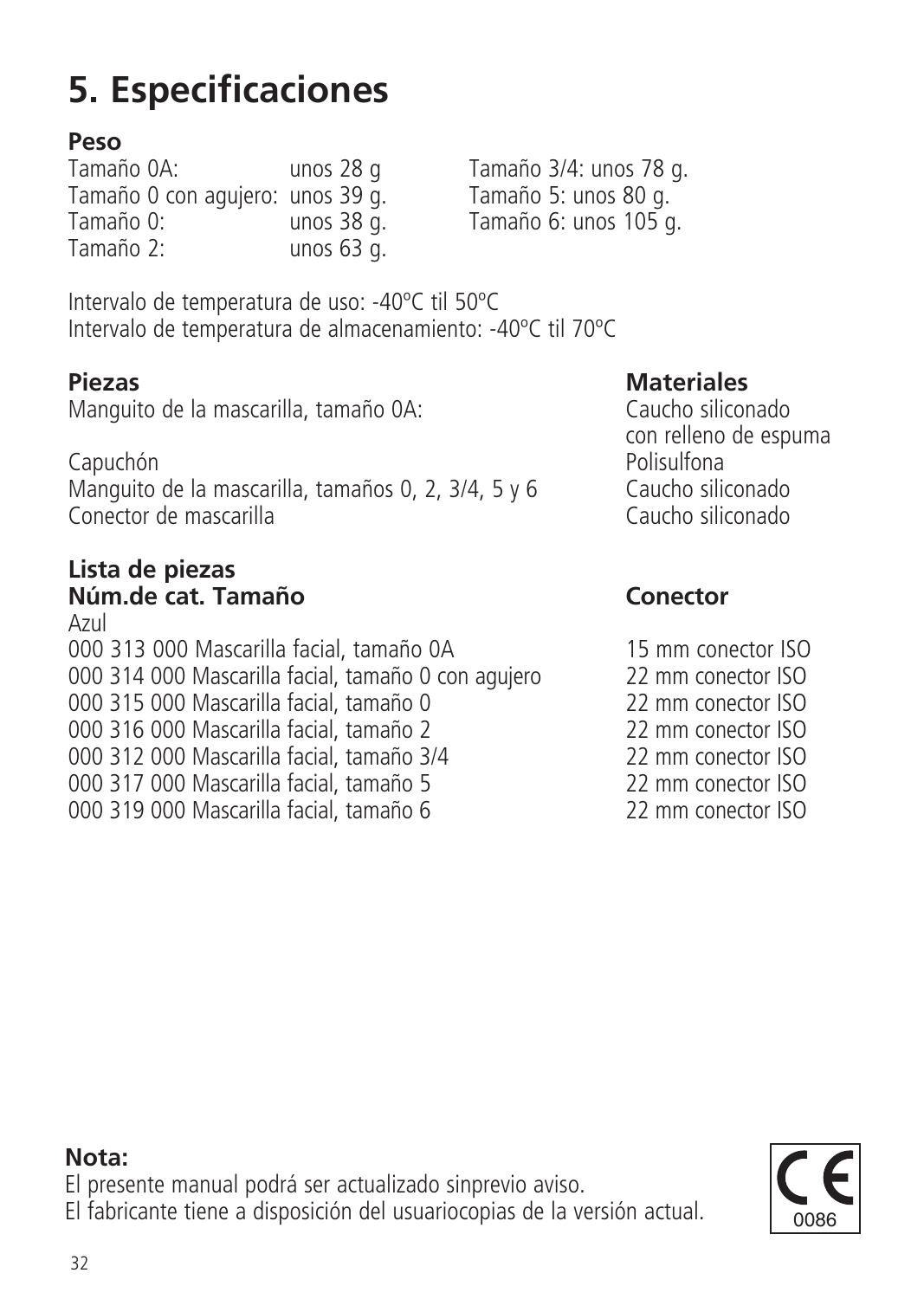# **Käyttöohje**

# Ambu® **-silikoninaamari**

# **Ilmatyynyillä pehmustetut läpinäkyvät maskit**

# **1. Varoitukset**

#### **Varokaa:**

- USA:n liittovaltion lain mukaan tämän laitteen myynti ja tilaaminen on sallittua ainoastaan lääkäreille (vain USA).
- Vain elvytyskoulutuksen (CPR) saaneiden henkilöiden käyttöön. Naamarin oikeaa, tiiviin istuvuuden takaavaa asettamista on erityisesti harjoiteltava. Varmista, että käyttäjät tutustuvat tämän käyttöohjeen sisältöön.

# **2. Kuvaus**

Ambu® **silikonimaskeissa** 0A, 0 (rei'itetty), 0, 2, 3/4, 5 ja 6 on ilmatyynyt. Maskeja voidaan käyttää yhdessä manuaalisten elvytyslait teiden sekä automaattisten elvytys- ja hengityslaitteiden kanssa.

#### **Koko 0A, 15 mm:n ISO-liitin**

Naamari on läpinäkyvä. Mallin 0A mansetti on täytetty vaahdolla, eikä täyttöä voi säätää.

#### **Koot 0, 2, 3/4, 5 ja 6, 22 mm:n ISO-liitin**

Maskeissa on läpinäkyvä kupu. Pehmeä mansetti voidaan täyttää ilmalla ja ilman määrää voidaan säätää.

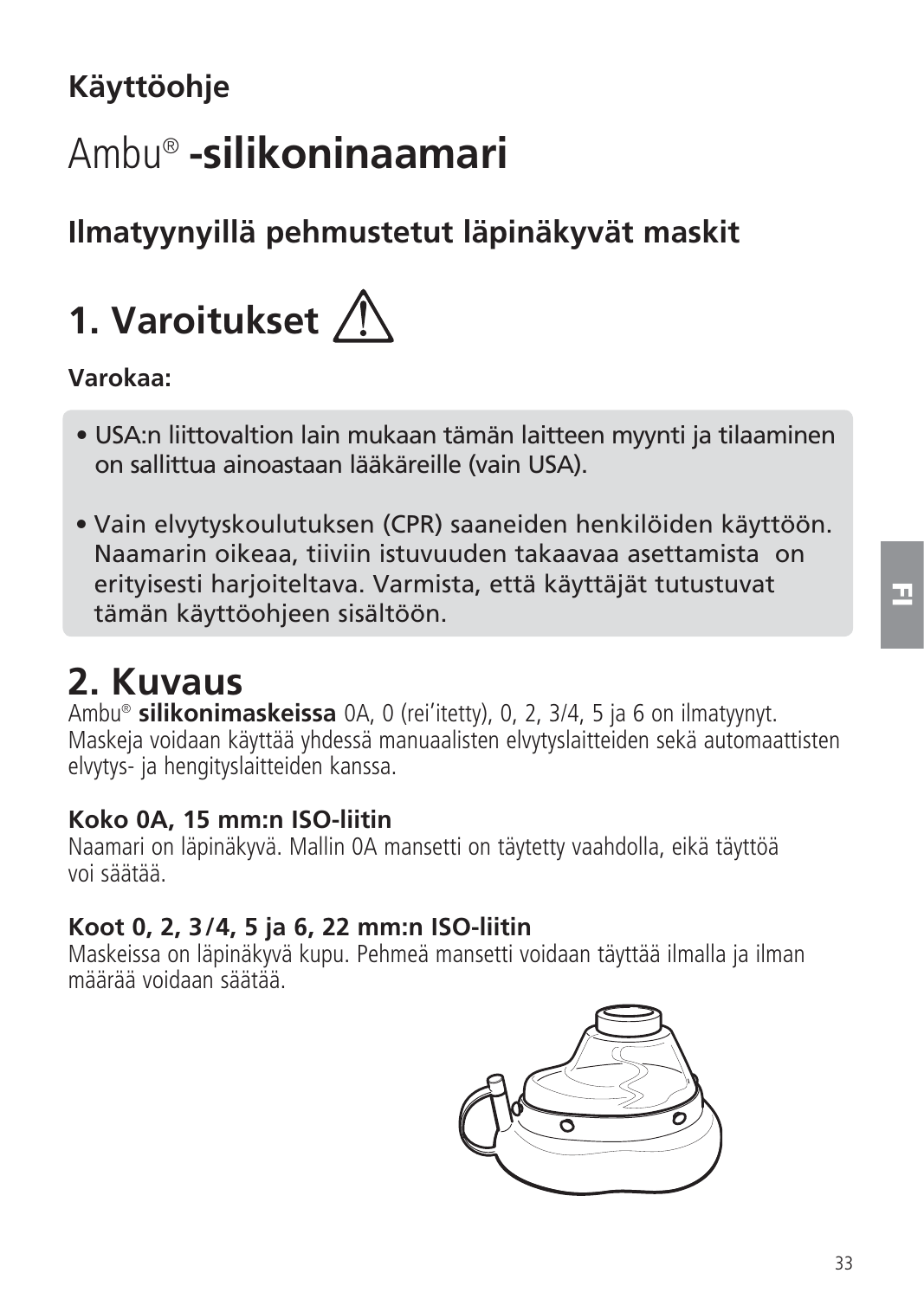#### **Koko 0, aukko**

Aukollinen malli 0 on tarkoitettu käytettäväksi Ambu® **Mark III**- ja Ambu® **Mark IV -elvytyslaitteen** kanssa alle 3-vuotiailla / noin 15-kiloisilla pikkulapsilla. Aukosta tulevan vuodon on tarkoitus rajoittaa ventilaatiopaine noin 4 kPa:han (40 cm H2O), eikä sitä saa käyttää muuhun tarkoitukseen.



# **3. Käyttöohje**

#### **Maskilla ventiloiminen**

Aseta maski tiiviisti potilaan kasvoille. Paina naamaria tiukasti kasvoihin ja huolehdi samalla pään oikeasta asen-nosta, jotta hengitystiet pysyvät auki.

#### **Maskin oikeaa kasvoille asettamista pitää harjoitella ennen kuin sitä käytetään elvytyslaitteen kanssa.**

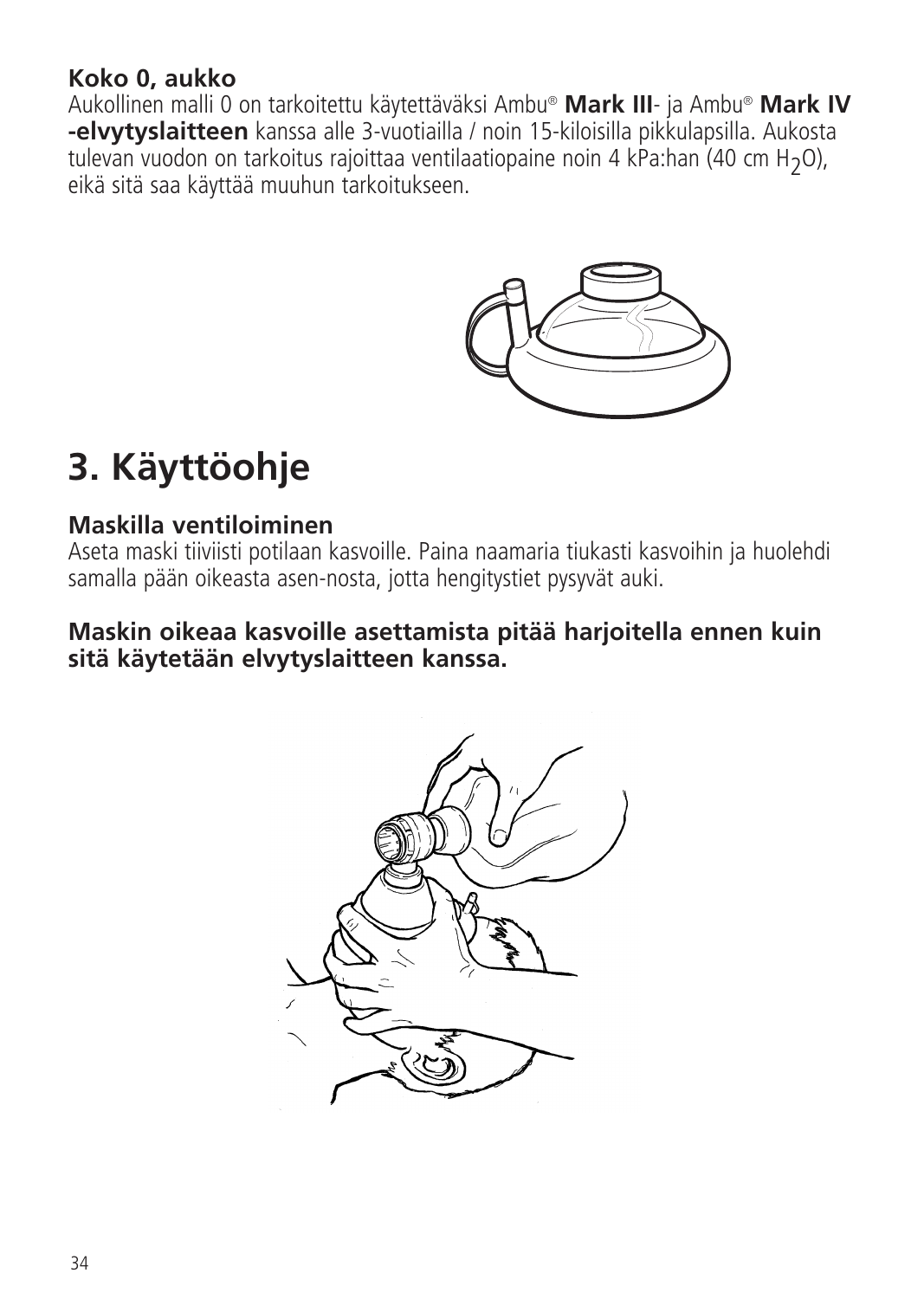# **4. Puhdistus - desinfiointi - sterilointi**

| Soveltuu<br>Ei sovellu<br>∩ |                                                                                | Menetelmät |          |                                   |             |                   |                 |       |  |
|-----------------------------|--------------------------------------------------------------------------------|------------|----------|-----------------------------------|-------------|-------------------|-----------------|-------|--|
|                             |                                                                                | Puhdistus  |          | Desinfiointi-Sterilointi          |             |                   |                 |       |  |
|                             |                                                                                | Pesu       |          | Desinfiointi                      |             | Auto-<br>klaavaus |                 |       |  |
|                             | Maski                                                                          | Käsinpesu  | Konepesu | Kuumadesinfiointi<br>pesukoneessa | Keittäminen | Kemiallinen       | $121^{\circ}$ C | 138°C |  |
| Aina kāytön<br>jälkeen      | Läpinäkyvät kasvonaamarit, koot 0,<br>2, 3/4 ja 5                              |            |          |                                   |             |                   |                 |       |  |
|                             | Vaahdolla täytetyllä mansetilla varustettu<br>läpinäkyvä kasvonaamari, koko 0A |            |          |                                   | ∩           |                   | $\circ$         |       |  |

*Taulukossa eri naamarimalleille sopivat puhdistus-, desinfiointi- ja sterilointi menetelmät.*

#### **Pesuaineet ja kemialliset desinfiointiaineet**

Markkinoilla on useita pesu- ja desinfiointiainemerkkejä. Käytä vain aineita, jotka soveltuvat maskin materiaalien puhdistamiseen. Sopimattomat aineet lyhentävät maskien käyttöikää. Tietoja maskien materiaaleista on sivulla 6. Noudata pesu- tai desinfiointiainevalmistaian antamia laimennus- ja pesuohieita. Älä käytä aineita, jotka sisältävät fenolia

Tietoja maskien puhdistukseen soveltuvista pesuaineista on saatavilla paikalliselta Ambu-edustajalta tai Ambu A/S:ltä.

**Huom:** Jos pesu- tai desinfiointiainejäämiä kuivuu maskin pinnalle, pinta saattaa vahingoittua ja tuotteen käyttöikä lyhenee.

#### **Puhdistus, desinfiointi ja sterilointi**

Noudata seuraavaa toimintajärjestystä. Valitse ensin taulukosta maskille sopiva puhdistusmenetelmä.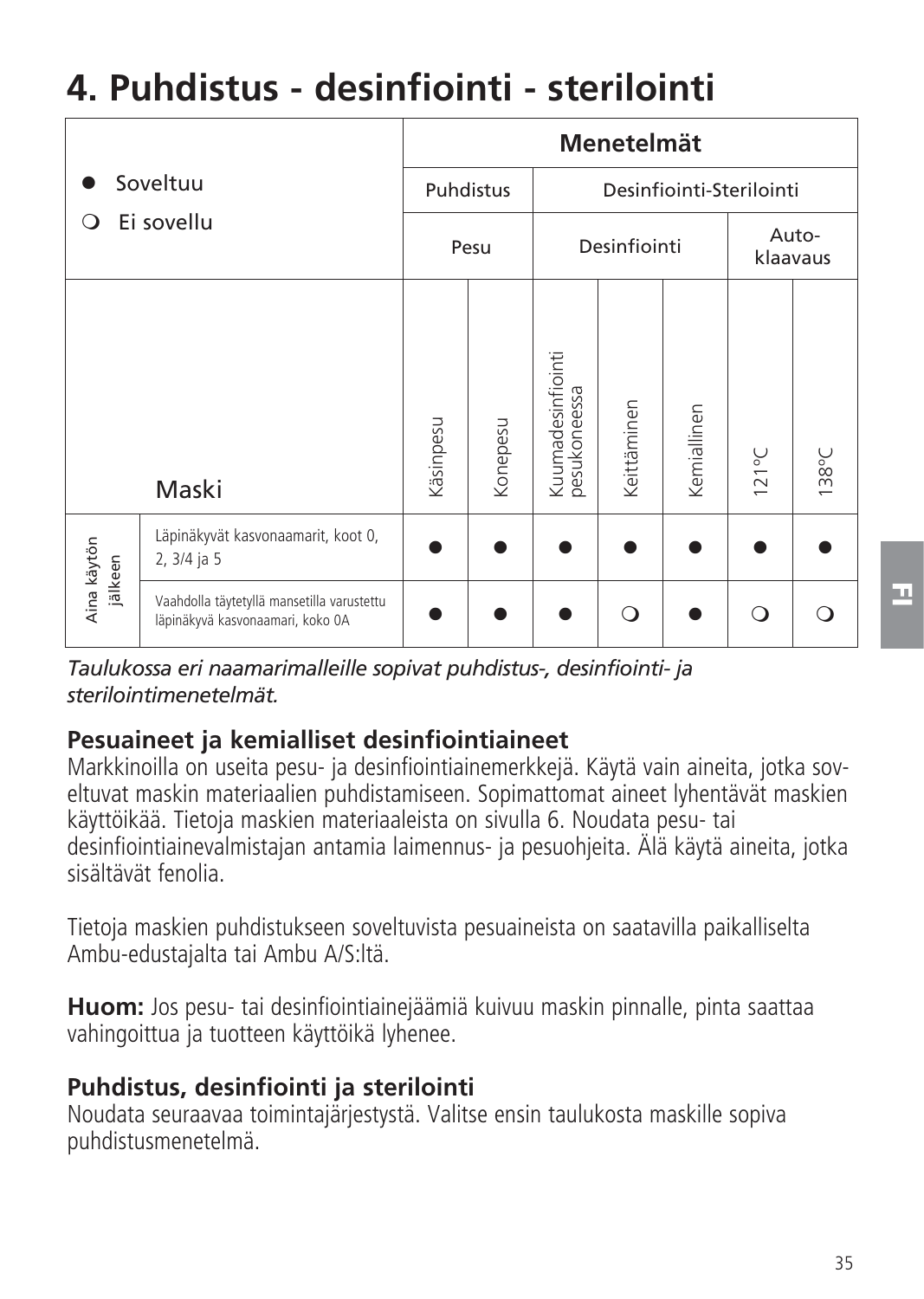## **4.1. Maskin purkaminen (suositeltava)**

Irroita pehmuste kuvusta.

#### **Varoitus:**

Ennen autoklavointia poista puhallusputken tulppa.



*Purettu maski*

*Purettu maski, jonka ilmaventtiilin tulppa on avattu.*

## **4.2. Osien puhdistaminen**

#### **Käsinpesu tai konepesu**

Pese osat lämpimällä vedellä. Käytä pesuainetta, joka sopii maskin materiaaleille (materiaalitiedot kappaleessa 5). Huuhtele kaikki osat huolellisesti puhtaalla vedellä.

Jos puhdistat/desinfioit pintamateriaaleja, tarkista, että pesuaine sopii maskin materiaalien pesuun ja muista huuhdella pesu- tai desinfiointiaine huolellisesti pois. Jos pesuainejäämiä kuivuu maskin pinnalle, osien käyttöikä saattaa lyhentyä.

Maskit voidaan pestä pesukoneessa inhalaatioanestesialaitteiden pesuohjelmalla.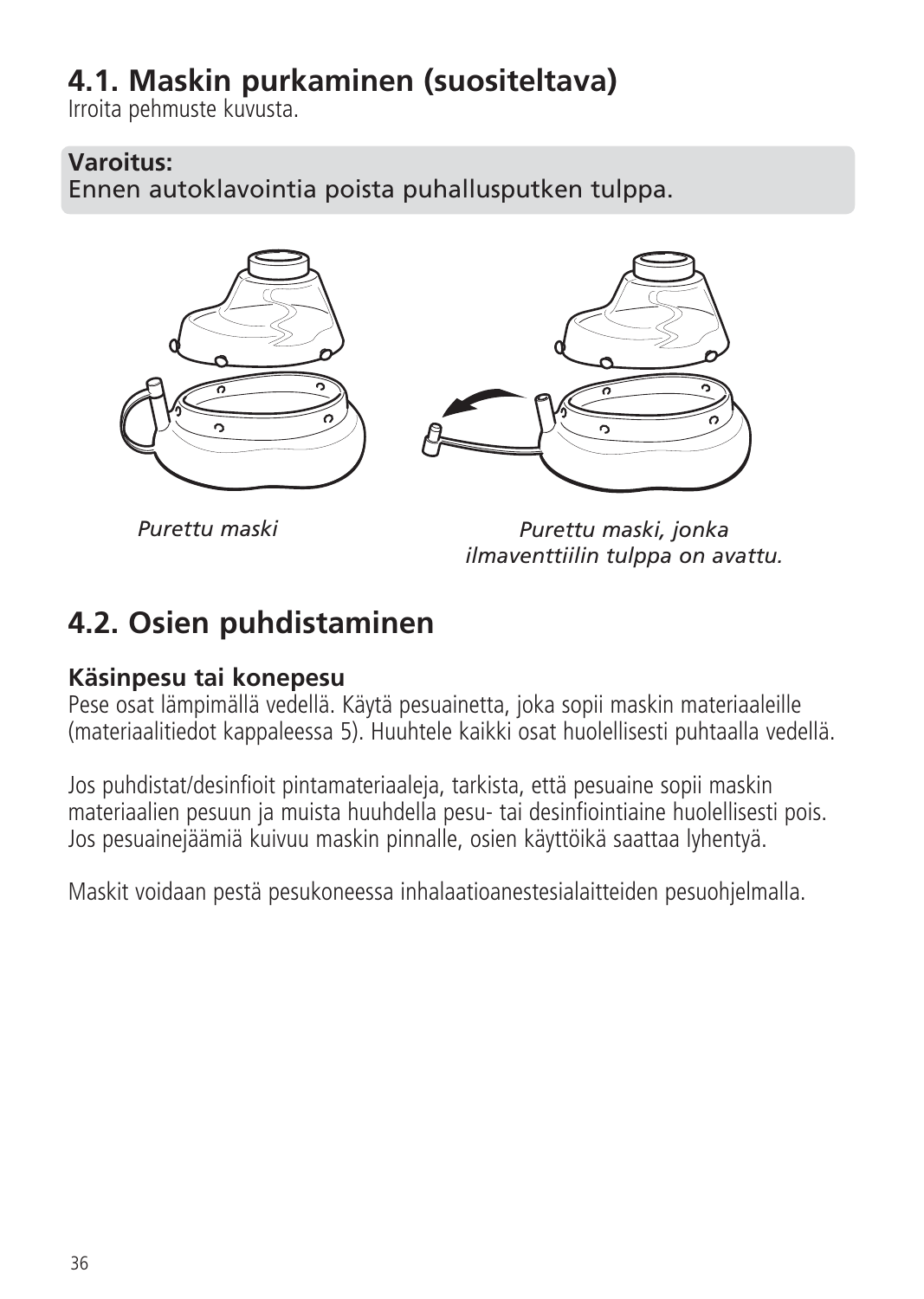# **4.3. Desinfiointi ja/tai sterilointi**

Valitse kuumadesinfiointi tai kemiallinen desinfiointi taulukon ohjeiden ja paikallisten desinfiointivaatimusten mukaisesti.

## **Pesukone - Kuumadesinfiointiohjelma**

Sairaalatarvikkeiden pesua varten suunnitelluissa pesukoneissa on yleensä kuumadesinfiointiohjelmia.

## **Keittäminen**

Käytä puhdasta vettä. Desinfioi osat keittämällä niitä noin 10 minuuttia.

## **Kemiallinen desinfiointi**

Noudata desinfiointiaineen valmistajan laimennus- ja desinfiointiohjeita. Huuhtele osat huolellisesti puhtaalla vedellä kemiallisen desinfioinnin jälkeen.

## **Autoklaavaus**

Käytä tavallista autoklaavia, joka on säädetty korkeintaan 138ºC lämpötilaan.

## **Varoitus:**

Ennen autoklavointia poista puhallusputken tulppa.

# **4.4. Kuivaus ja jäähdytys**

Anna osien kuivua ja/tai jäähtyä täysin ennen kuin kokoat maskin.

# **4.5. Osien tarkistus**

Tarkista kaikki osat huolellisesti puhdistuksen, desinfioinnin ja/tai ste riloinnin jälkeen. Korvaa kuluneet tai vaurioituneet osat. Jotkin puhdistusmenetelmät saattavat muuttaa kumiosien väriä, mutta tämä ei vaikuta osien toimivuuteen tai käyttöikään. Jos materiaaleissa näkyy vaurioita (esim. halkeamia), vaihda osa uuteen.

# **4.6. Kokoaminen**

Kokoa maski.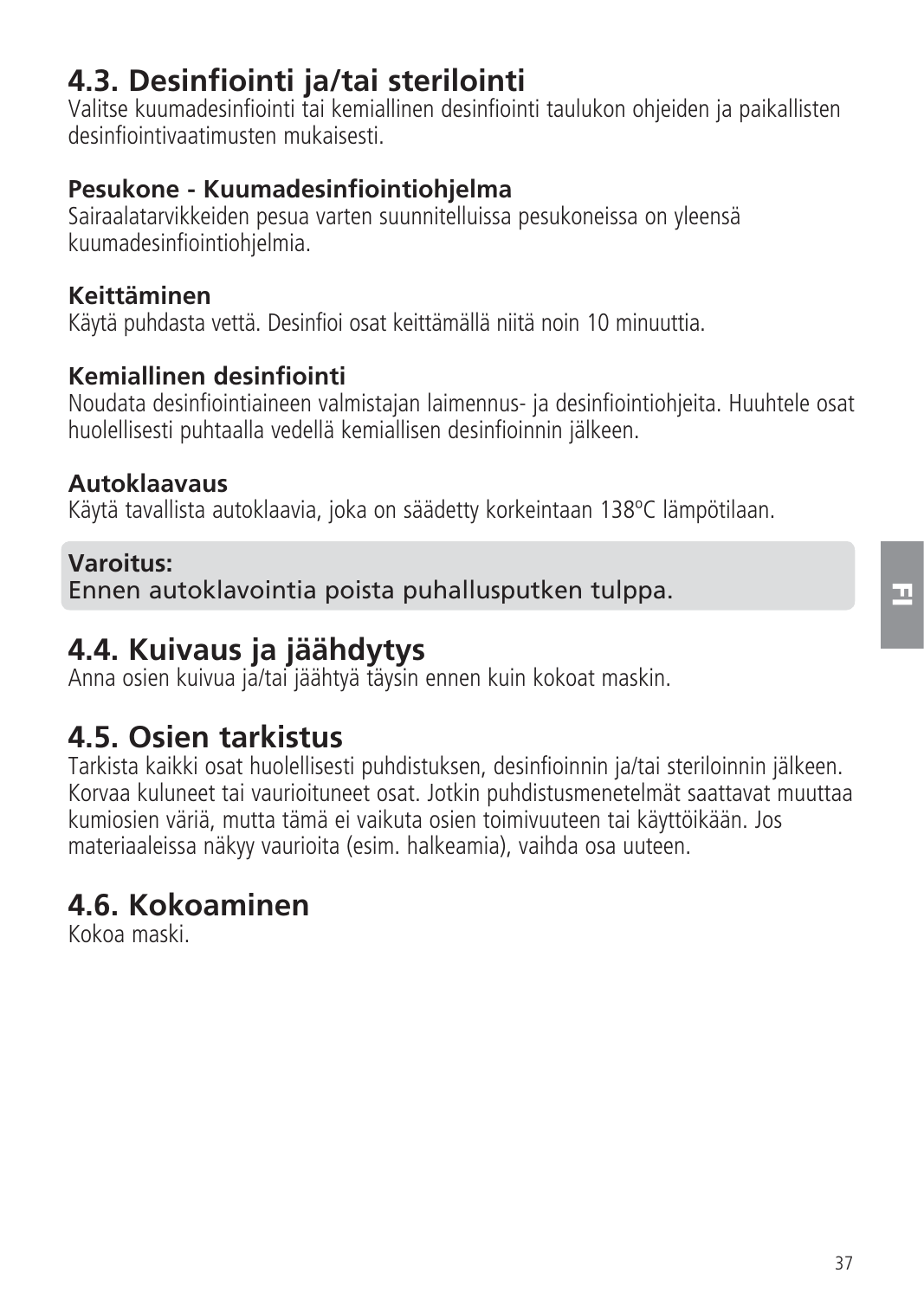Näiden käyttöohjeiden sisältöä voidaan muuttaa ilman erillistä ilmoitusta. Kopio kulloinkin ajan tasalla olevasta versiosta on saatavilla valmistajalta.

# **5. Tekniset tiedot**

# **Paino**

| noin 28 g  |
|------------|
| noin 39 q. |
| noin 38 q. |
| noin 63 g. |
|            |

| Käyttölämpötila:   | $-40^{\circ}$ C — $+50^{\circ}$ C |  |
|--------------------|-----------------------------------|--|
| Säilytyslämpötila: | $-40^{\circ}$ C — $+70^{\circ}$ C |  |

**Osa Materiaali**<br>Naamarin mansetti koko 0A: Silikonikumi ia Naamarin mansetti koko 0A: Silikonikumi ja vaahtotäyte<br>Maskin kupu Maskin kupu Polysulfoni Maskin pehmuste, mallit 0, 2, 3/4, 5 & 6 Silikonikumi Maskin liitin Silikonikumi

# **Osaluettelo**

| Koko                           | Liitin           |
|--------------------------------|------------------|
|                                |                  |
| Maski, koko 0A                 | 15 mm ISO-liitin |
| Maski, koko 0 rei'itetty malli | 22 mm ISO-liitin |
| Maski, koko 0                  | 22 mm ISO-liitin |
| Maski, koko 2                  | 22 mm ISO-liitin |
| Maski, koko 3/4                | 22 mm ISO-liitin |
| Maski, koko 5                  | 22 mm ISO-liitin |
| Maski, koko 6                  | 22 mm ISO-liitin |
|                                |                  |

Koko 3/4: noin 78 g.<br>Koko 5: noin 80 g.  $K$ oko 5: noin 80 g.<br>Koko 6: noin 105 g. noin 105 g.

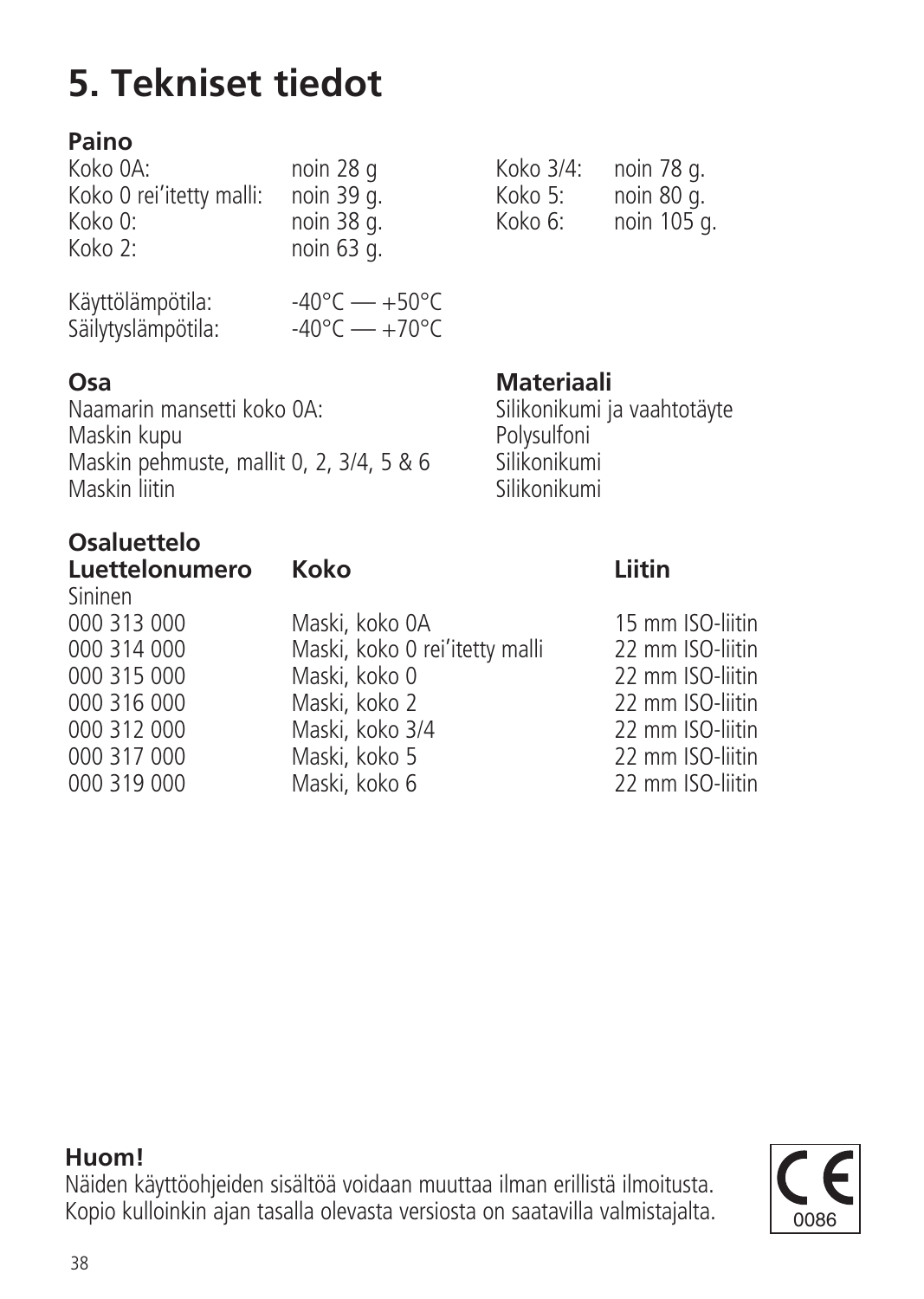# **Masques Silicone** Ambu®

# **avec bourrelet gonflable en caoutchouc silicone**

# **1. Avertissement/Précautions**

### **Attention :**

- Conformément à la législation fédérale des Etats-Unis, cet appareil ne peut être vendu que par un médecin ou sur ordonnance délivrée par celui-ci (USA uniquement).
- A l'usage exclusif du personnel formé à la RCP. En particulier, il est nécessaire de s'entraîner à la mise en place correcte d'un masque pour assurer une étanchéité adéquate. Veiller à que le personnel concerné se familiarise avec le contenu de la présente notice.

**2. Description** Les masques faciaux silicone Ambu® tailles 0A, 0 (avec percée), 0, 2, 3/4, 5 et 6 avec bourrelet gonflable sont conçus pour être utilisés avec des insufflateurs manuels, des ventilateurs automatiques, ou des respirateurs.

#### **Taille 0A avec connecteur 15 mm ISO**

Le masque est transparent. Le bourrelet du modèle 0A est garni de mousse et la pression n'est pas réglable.

### **Tailles 0, 2, 3/4, 5 et 6 avec raccord 22 mm ISO**

Les coquilles de masques sont transparentes. Le bourrelet souple est gonflable; sa pression peut être ajustée.

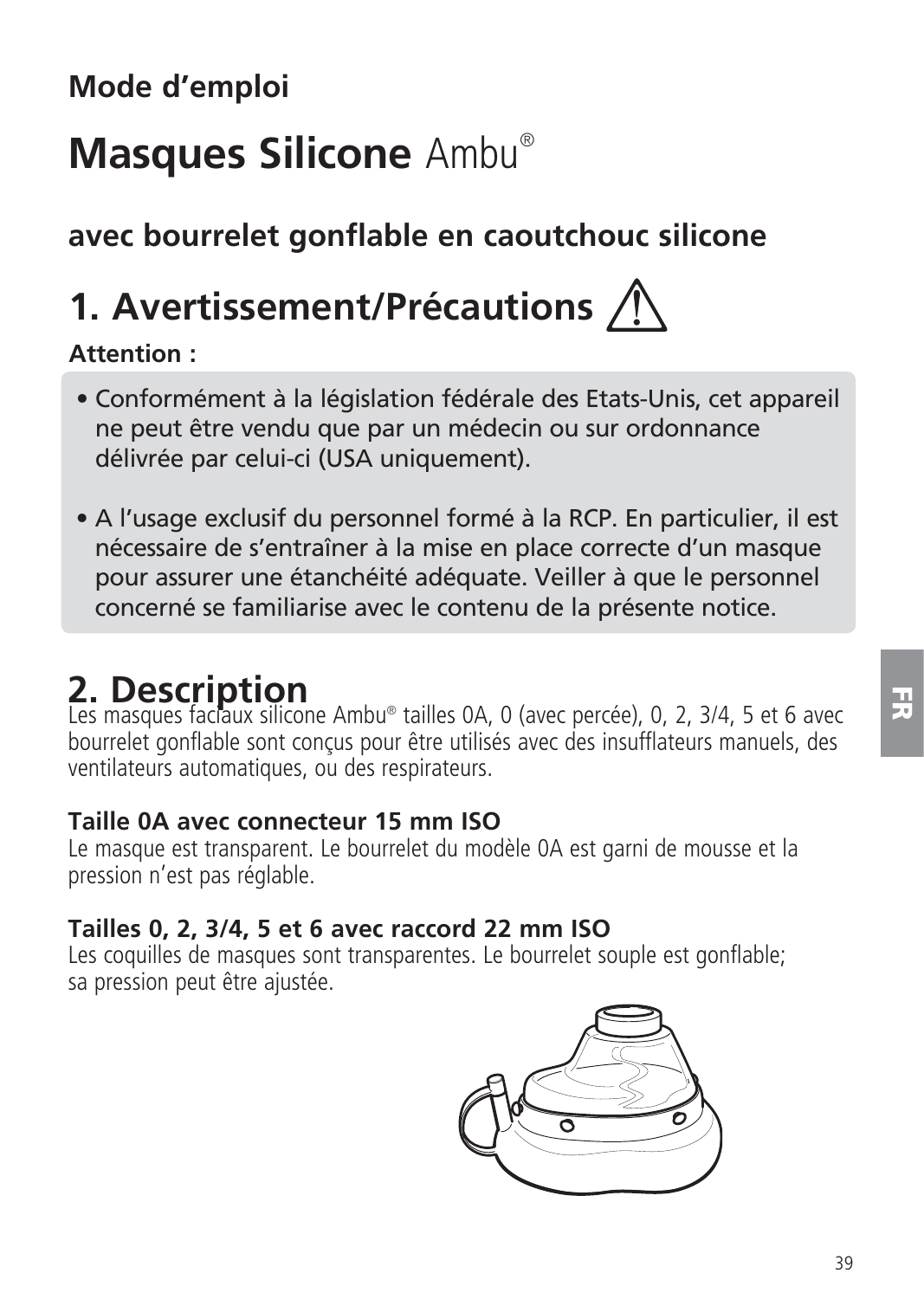## **Taille 0 avec percée**

Le modèle 0 avec percée est conçu pour une utilisation avec les **insufflateurs** Ambu® **Mark III** et Ambu® **Mark IV** chez l'enfant à partir de l'âge de trois ans ou d'un poids d'environ 15 kg. La percée est conçue pour limiter la pression de ventilation à environ 4 kPa (40 cm H<sub>2</sub>O) et ne doit être utilisée pour aucune autre **application.**



# **3. Instructions d'utilisation**

#### **Ventilation avec un masque facial**

Maintenir le masque de façon hermétique sur le visage du patient entre le pouce et l'index tout en maintenant le menton et la tête légèrement basculés en arrière pour assurer l'ouverture des voies aériennes du patient.

**On ne saurait trop insister sur l'importance de s'entraîner à l'application correcte du masque avant toute tentative d'utilisation d'un insufflateur.**

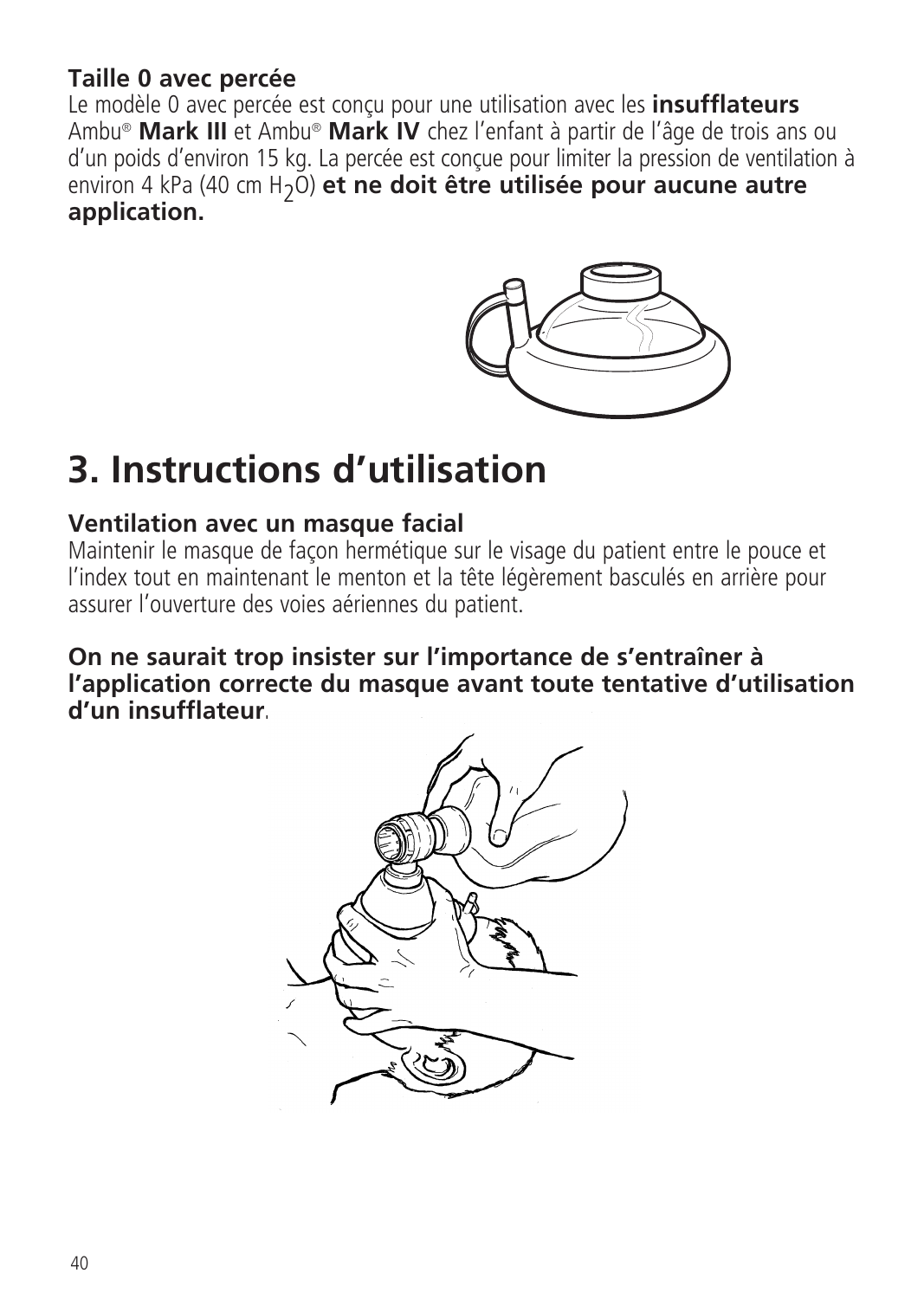# **4. Nettoyage — désinfection — stérilisation**

|                                   |                                                                  |               |                                        |                                        | <b>Méthodes</b> |                              |                 |                  |
|-----------------------------------|------------------------------------------------------------------|---------------|----------------------------------------|----------------------------------------|-----------------|------------------------------|-----------------|------------------|
| Applicable<br>Non applicable<br>O |                                                                  |               | Nettoyage                              |                                        |                 | Désinfection - stérilisation |                 |                  |
|                                   |                                                                  | Lavage        |                                        |                                        | Désinfection    |                              |                 | Auto-<br>clavage |
|                                   | Masque                                                           | Lavage manuel | Lavage en Machine<br>à Laver (M. à L.) | Désinfection par chaleur<br>en M. à L. | Ebullition      | Chimique                     | $121^{\circ}$ C | 138°C            |
| Après chaque<br>utilisation       | Les Masques Silicone tailles 0, 2,<br>3/4 et 5                   |               |                                        |                                        |                 |                              |                 |                  |
|                                   | Les Masques Silicone avec bourrelet<br>garni de mousse taille 0A |               |                                        |                                        | ∩               |                              | ∩               |                  |

Le tableau montre les méthodes à appliquer pour le nettoyage, la désinfection et *la stérilisation.*

### **Détergents et désinfectants chimiques**

De nombreuses marques de détergents et de désinfectants chimiques sont disponibles sur le marché. N'utilisez que des marques qui soient compatibles avec les matériaux du masque facial afin d'éviter que ces matériaux ne durent moins longtemps que prévu. Voir liste des matériaux au page 6. Suivez les instructions du fabricant de détergent ou de désinfectant chimique en ce qui concerne la dilution et le temps d'exposition. Les produits contenant du phénol sont à éviter.

L'information concernant les détergents et désinfectants chimiques sélectionnés dont la compatibilité avec les matériaux du masque facial a été vérifiée est disponible auprès du représentant local d'Ambu ou auprès d'Ambu A/S.

**Remarque:** si vous laissez des traces de détergent ou de désinfectant sécher sur le masque facial, sa surface peut s'altérer, et le produit pourrait ne pas durer aussi longtemps que prévu.

### **Le processus de nettoyage, de désinfection et de stérilisation**

En général, il est recommandé de suivre les étapes suivantes. Sélectionnez les méthodes appropriées à chaque pièce du masque facial en vous guidant grâce au tableau ci-dessus.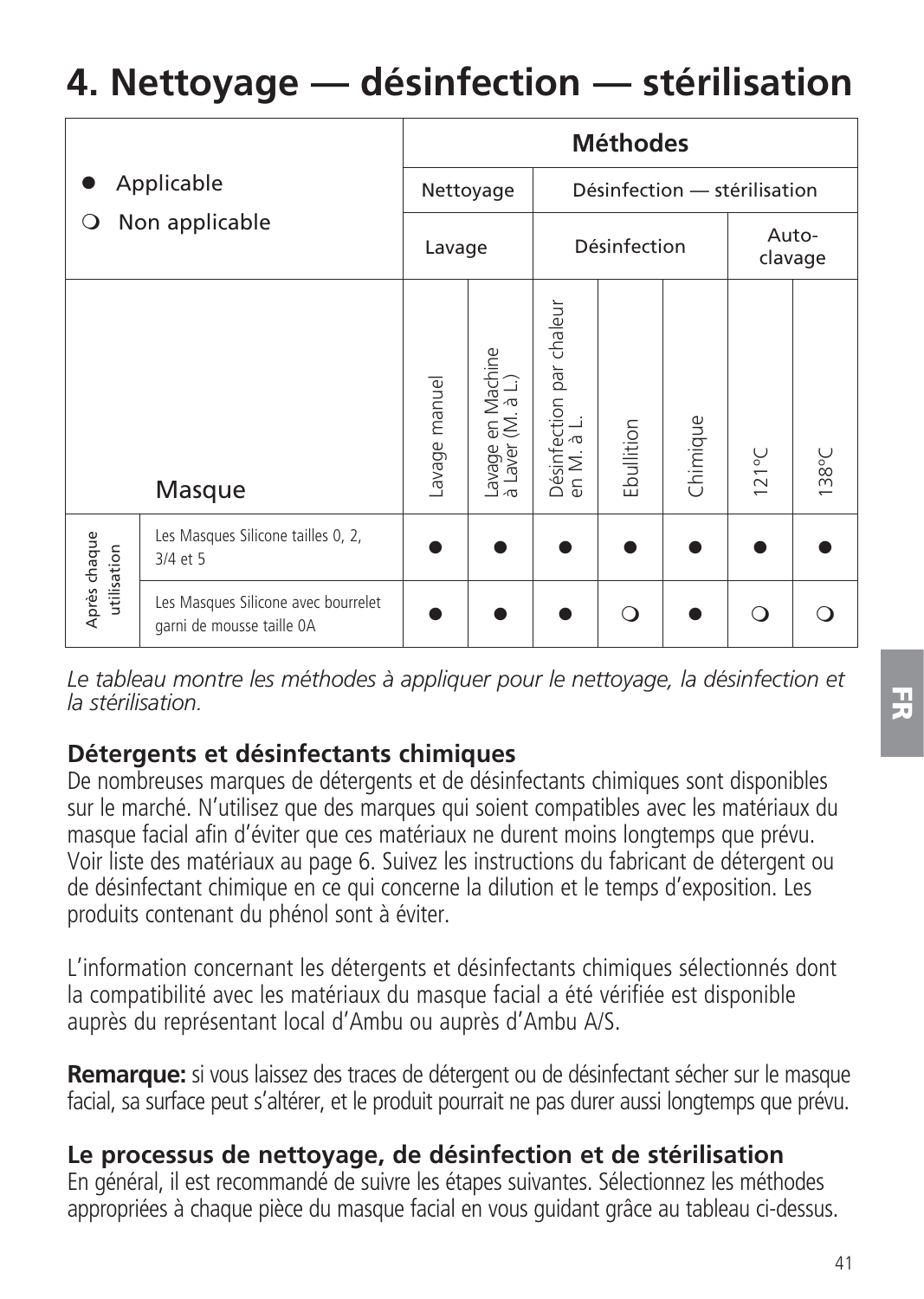# **4.1. Démontage du masque (recommandé)**

Défaire les boutons-pression pour séparer le bourrelet de la coquille.

#### **Attention:**

Avant le passage à l'autoclave, dégager le capuchon du bourrelet.





*Masque démonté*

*Masque démonté avec capuchon dégagé du bourrelet gonflable.*

# **4.2. Démontage des pièces**

#### **Lavage manuel ou en machine à laver**

Laver les pièces à l'eau chaude avec un détergent compatible avec les matériaux du masque cf. paragraphe 5. Rincer soigneusement toutes les pièces à l'eau claire pour enlever toute trace de détergent.

Lors du lavage ou de la désinfection, il est nécessaire de s'assurer que le détergent/ désinfectant est compatible avec les matériaux du masque et qu'il est bien éliminé au rinçage. Si des traces sèchent sur le masque, la durée de vie des matériaux pourrait être réduite.

La machine à laver utilisée doit disposer d'un programme de lavage pour le matériel d'anesthésie.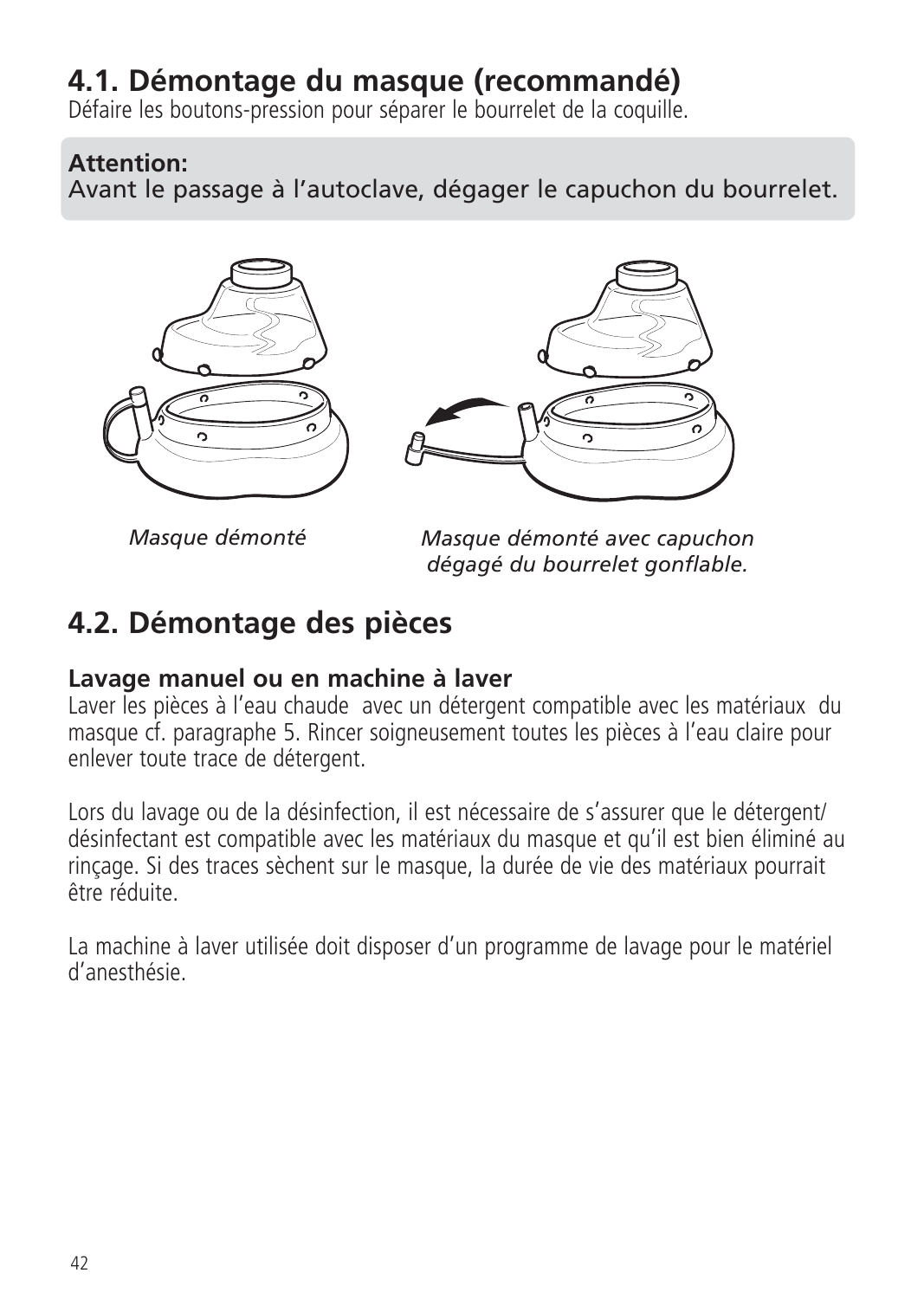# **4.3. Désinfection et/ou stérilisation**

Sélectionner une désinfection chimique ou une désinfection par chaleur selon les procédures habituellement utilisées et leur compatibilité avec le tableau en tête de paragraphe.

#### **Machine à laver — Programme de désinfection par chaleur**

Une machine à laver destinée au matériel d'anesthésie dispose généralement d'un programme de désinfection par chaleur.

#### **Ebullition**

Porter à ébullition, puis laisser bouillir pendant 10 minutes, après lavage et rinçage.

#### **Désinfection chimique**

Suivre les instructions du fabricant de désinfectant en ce qui concerne les temps d'exposition et les pourcentages de dilution. Après désinfection, rincer soigneusement toutes les pièces à l'eau claire pour éliminer toute trace de désinfectant.

#### **Autoclave**

Utiliser un autoclave classique réglé à 138°C maximum.

#### **Attention:**

Avant le passage à l'autoclave, dégager le capuchon du bourrelet.

# **4.4. Séchage et refroidissement**

Avant de procéder au montage du masque laisser les pièces sécher et refroidir.

# **4.5. Vérification des pièces**

Après nettoyage, désinfection et/ou stérilisation, vérifier soigneusement toutes les pièces et remplacer celles qui sont défectueuses. Certaines méthodes utilisées entraînent la décoloration du caoutchouc sans avoir un impact négatif sur la durée de vie du matériel.

# **4.6. Montage**

Procéder à l'assemblage de la coquille et du bourrelet de masque.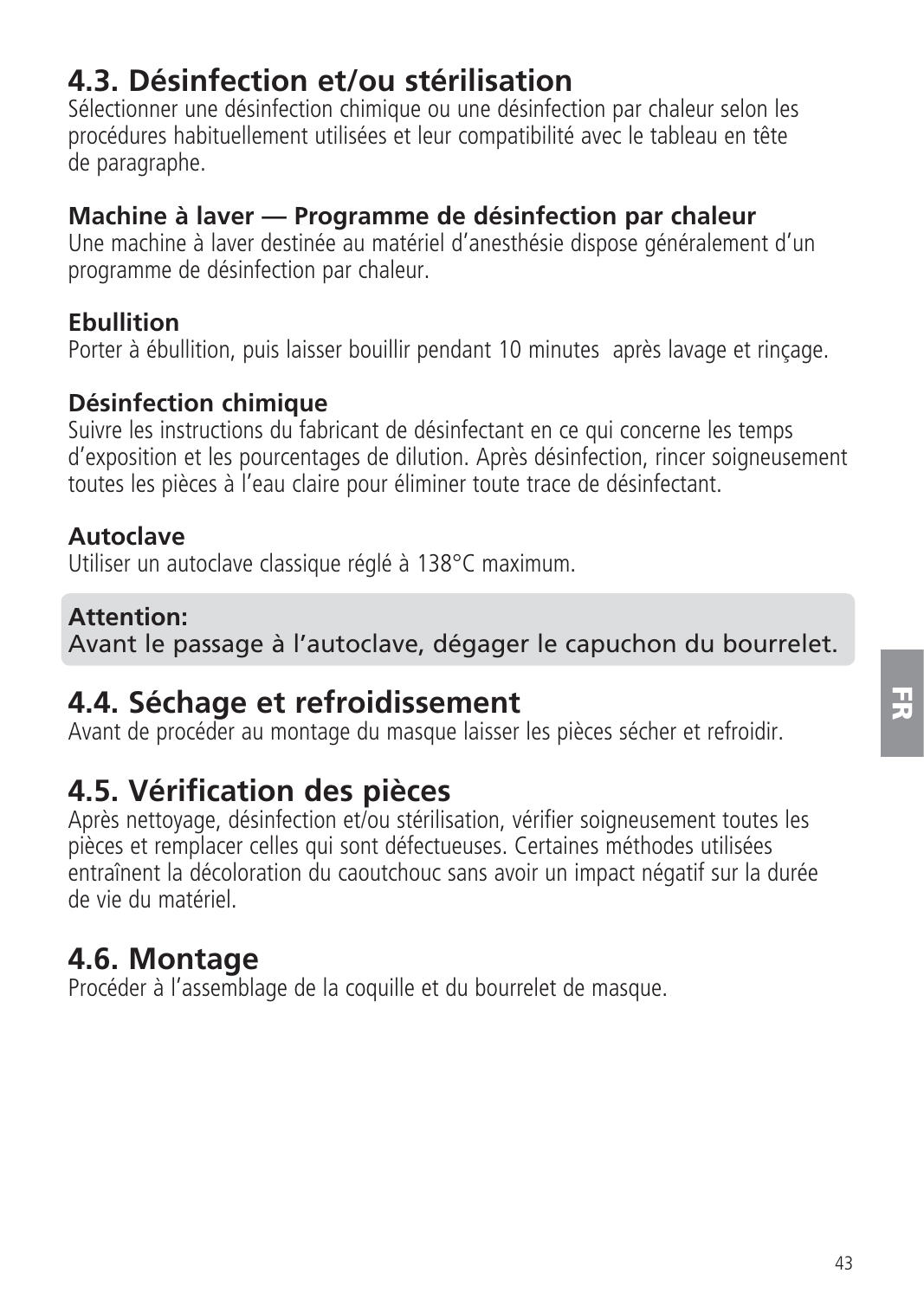# **5. Caractéristiques techniques**

**Poids** Taille 0 avec percée: 39 g environ Taille 5:<br>Taille 0: 88 g environ Taille 6: Taille 0: 38 g environ Taille 6: 105 g environ 63 g environ

Température d'utilisation: -40°C à 50°C Température de stockage: -40°C à 70°C

**Pièces Matériaux**<br>**Bourrelet de masque taille 0A Caoutchouc** si Coquille de masque Polysulphone Bourrelet de masque taille 0, 2, 3/4, 5 & 6 Caoutchouc silicone Connecteur du masque

28 g environ Taille 3/4: 78 g environ<br>39 g environ Taille 5: 80 g environ

Caoutchouc silicone garniture mousse<br>Polysulphone

Bleu<br>000 313 000 000 313 000 Masque facial, taille 0A 15 mm ISO<br>000 314 000 Masque facial, taille 0 avec percée 22 mm ISO 000 314 000 Masque facial, taille 0 avec percée 22 mm ISO 000 315 000 Masque facial, taille 0 22 mm ISO 000 316 000 Masque facial, taille 2 22 mm ISO<br>000 312 000 Masque facial taille 3/4 22 mm ISO 000 312 000 Masque facial, taille 3/4 22 mm ISO 000 317 000 Masque facial, taille 5 22 mm ISO Masque facial, taille 6

### **Références Tailles Connecteurs**

**Remarque:** Ce mode d'emploi est susceptible d'êtremis à jour sans préavis. Vous pourrez obtenir des exemplairesde la version en vigueur auprès dufabricant

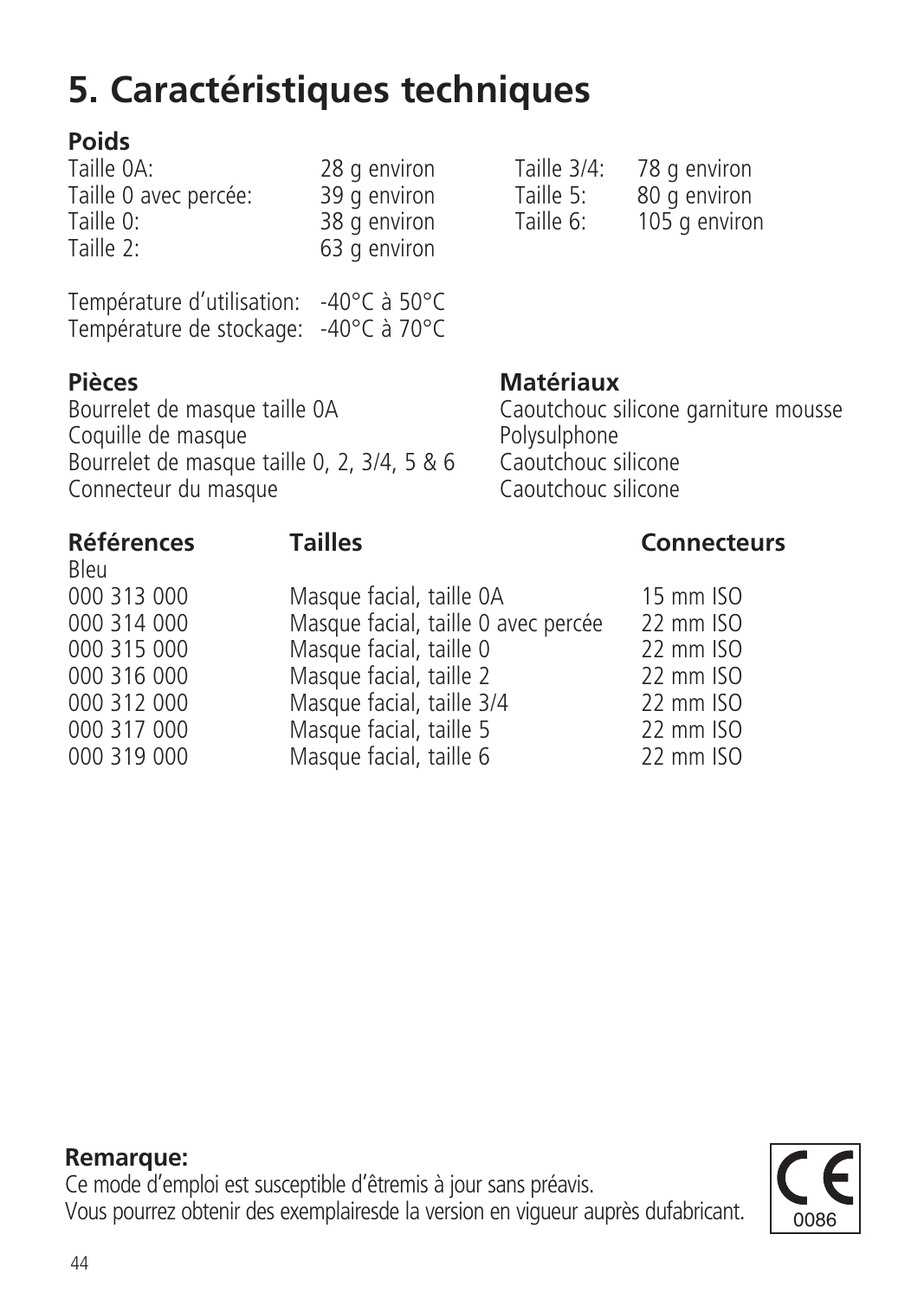# **Istruzioni per l'uso**

# **Maschere Facciali** Ambu® **al Silicone**

# **Maschere trasparenti con bordo gonfiabile**

# **1. Avvertenze - Precauzioni**

### **Attenzione:**

- La legge federale americana limita la vendita di questo strumento ai soli medici (solo negli USA).
- Solo per uso di personale addestrato alla CPR. Si dovrà seguire un corso di addestramento per la corretta applicazione della maschera facciale per ottenere una salda tenuta. Assicurarsi che il personale addetto sia a conoscenza del contenuto di questo manuale.

# **2. Descrizione**

Le **Maschere Facciali** Ambu® **al Silicone** misure 0A (con foro), 0, 2, 3 /4, 5 e 6 con bordo gonfiabile sono studiate per l'utilizzo con palloni rianimatori, rianimatori, automatici e ventilatori.

#### **Misura 0A, con connettore ISO da 15 mm**

La maschera è trasparente. Il bordo del modello 0A è rivestito internamente di gommapiuma, ed il gonfiaggio non è regolabile.

### **Misure 0, 2 e 3 /4, 5, 6 con connettore 22 mm. ISO**

Le cupole delle maschere sono trasparenti. Il bordo morbido è gonfiabile e il gonfiamento è regolabile.

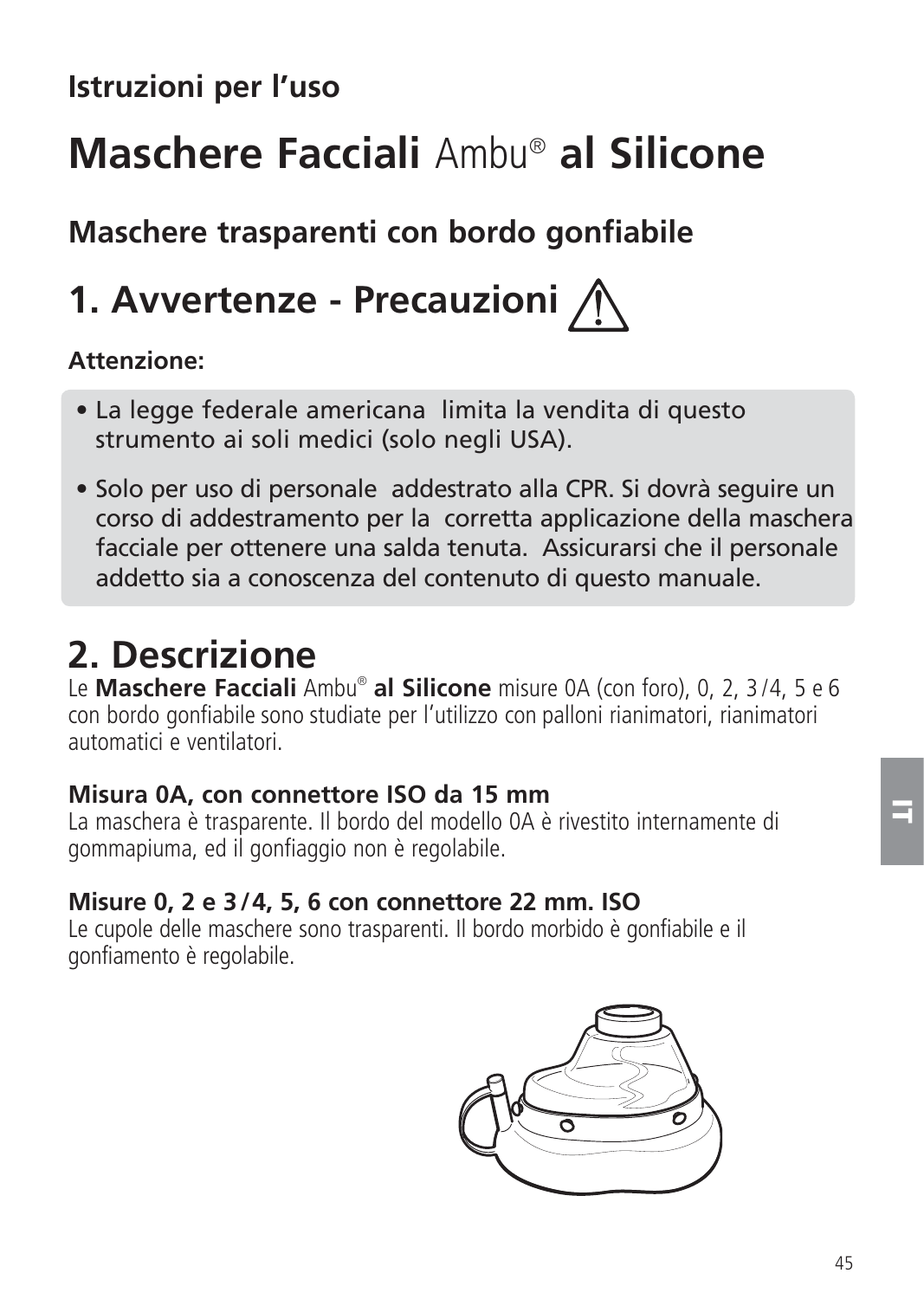## **Misura 0 con foro**

Il modello 0 con foro è realizzato per l'uso insieme ai **rianimatori** Ambu® **Mark III** e Ambu® **Mark IV** per bambini a partire dai tre anni d'età o di un peso approssimativo di 15 kg. La perdita d'aria attraverso il foro ha lo scopo di limitare la pressione di ventilazione a circa 4 kPa (40 cm H2O) **e non deve essere usata per applicazioni diverse dalla presente.**



# **3. Principio di funzionamento**

## **Ventilazione con maschera facciale**

Sistemare la maschera sul viso del paziente in modo che aderisca perfettamente. Assicurare la maschera sul viso del paziente mentre si mantiene la corretta iperestensione della testa in modo che le vie aeree restino aperte.

**Prima di qualunque tentativo di usare un pallone rianimatore è molto importante seguire un addestramento accurato sulla corretta applicazione della maschera.**

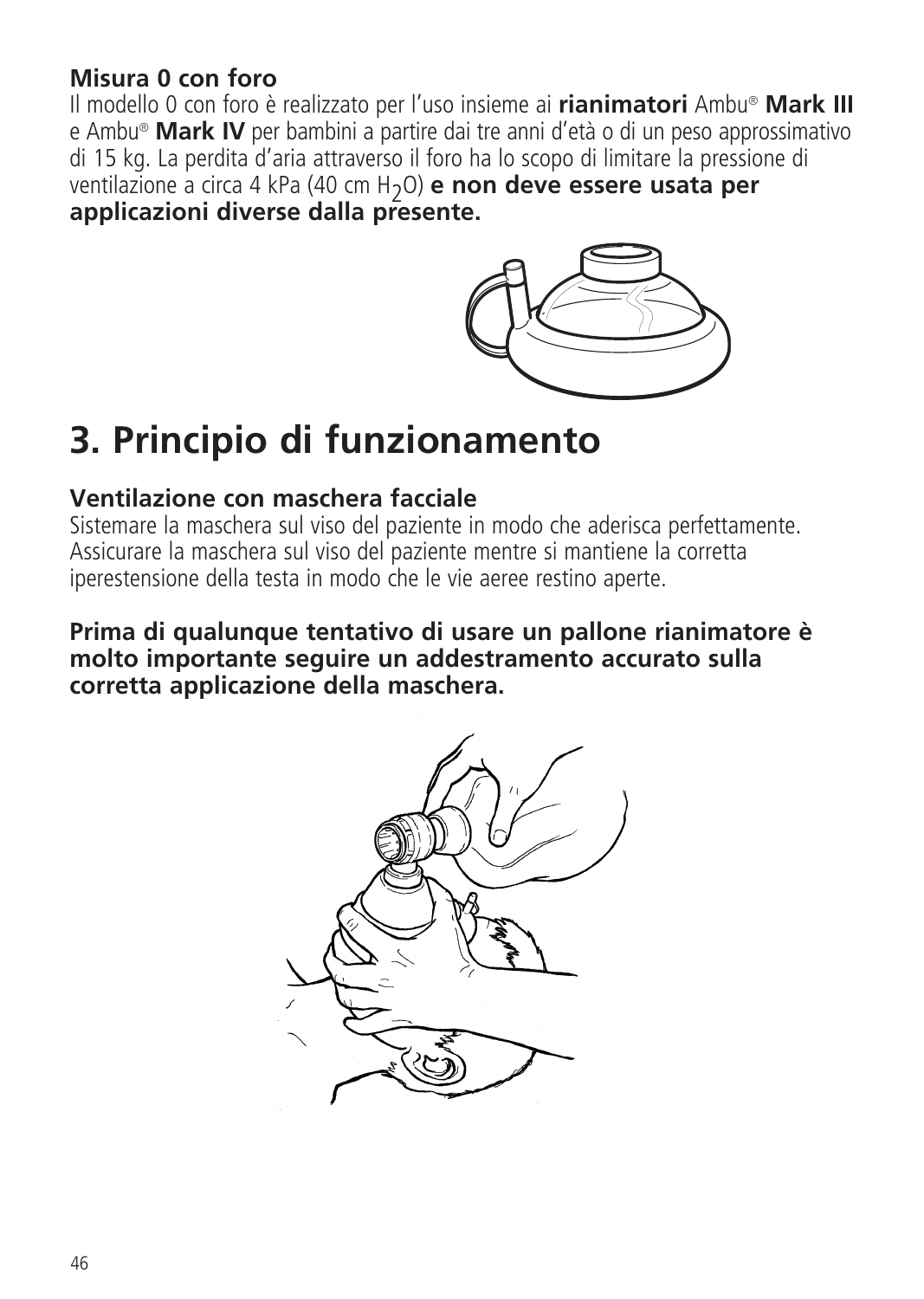# **4. Pulizia - disinfezione - sterilizzazione**

|                       |                                                                               | Metodi         |                                         |                      |                             |         |                 |       |
|-----------------------|-------------------------------------------------------------------------------|----------------|-----------------------------------------|----------------------|-----------------------------|---------|-----------------|-------|
| Applicabile           |                                                                               |                | Pulizia<br>Disinfezione-sterilizzazione |                      |                             |         |                 |       |
| О                     | Non applicabile                                                               |                | Disinfezione<br>Lavaggio                |                      | Trattamento<br>in autoclave |         |                 |       |
|                       | Maschera                                                                      | avaggio a mano | macchina<br>avaggio a                   | Disinfezione a caldo | <b>Bollitura</b>            | Chimica | $121^{\circ}$ C | 138°C |
| Dopo ogni<br>utilizzo | Maschere facciali trasparenti, misure<br>0, 2, 3/4 e 5                        |                |                                         |                      |                             |         |                 |       |
|                       | Maschera facciale trasparente con bordo<br>rivestito in gommapiuma, misura 0A |                |                                         |                      | ∩                           |         | O               |       |

*La tabella mostra i metodi applicabili per la pulizia, la disinfezione e la sterilizzazione.*

# **Detersivi e disinfettanti chimici**

Sono disponibili numerose marche di detersivi e disinfettanti chimici. Utilizzare esclusivamente quelle compatibili con i materiali della maschera per evitare di ridurne la durata. Vedere l'elenco dei materiali a pag. 6. Seguire le istruzioni della casa produttrice del detersivo o del disinfettante chimico sulla diluizione e sul tempo di esposizione. Evitare sostanze che contengono fenolo.

Al rappresentante locale o ad Ambu A/S si possono richiedere informazioni riguardanti determinati detersivi e disinfettanti chimici di cui è stata testata la compatibilità con i materiali della maschera.

**Nota:** Se si lasciano asciugare residui di detersivi o disinfettanti sui materiali della maschera, le superfici si possono danneggiare e si può ridurre la durata del prodotto.

## **Processi di pulizia, disinfezione e sterilizzazione**

Generalmente si consigliano i passaggi seguenti. Scegliere i metodi adatti alle parti della maschera secondo la tabella precedente.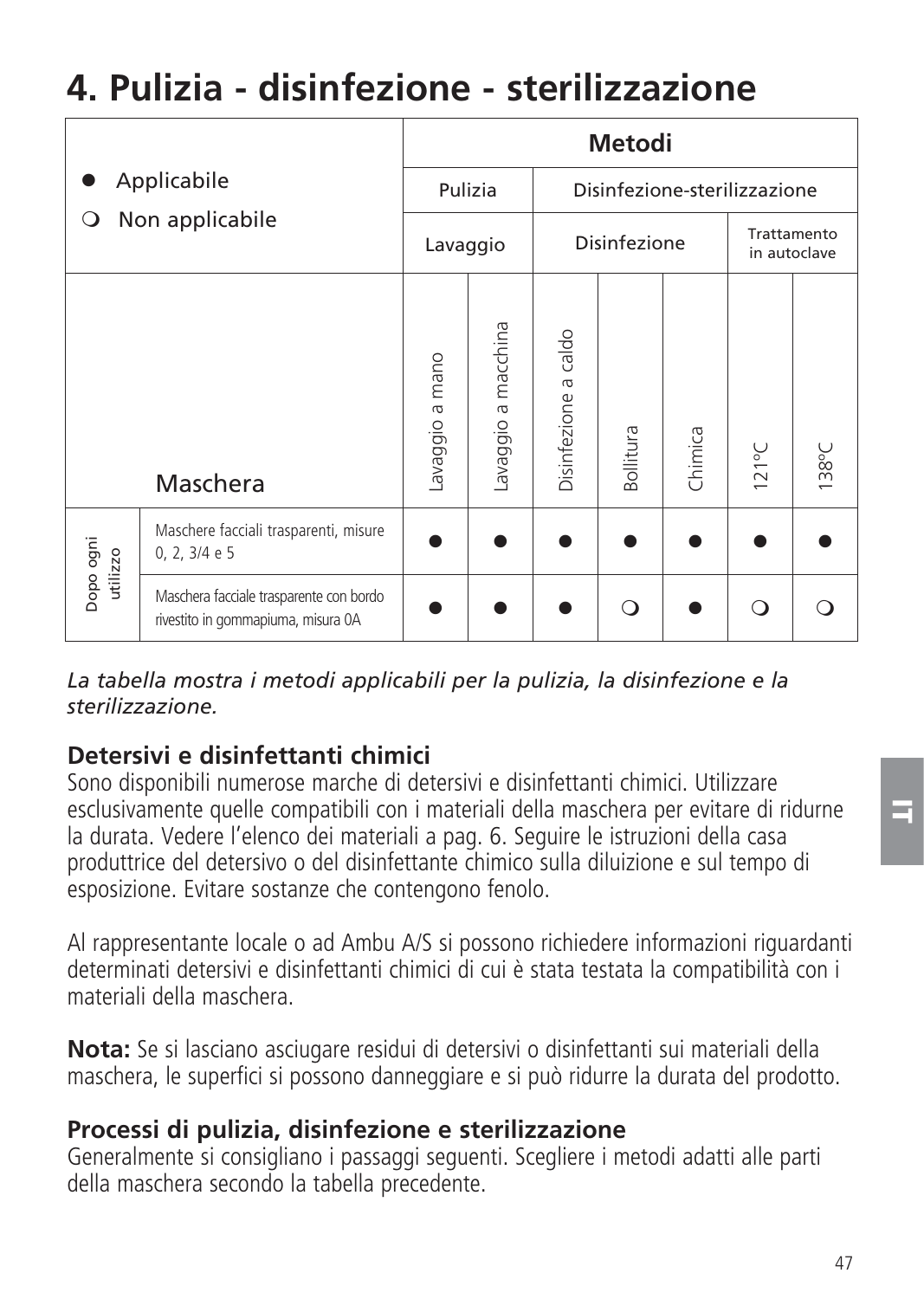# **4.1. Smontaggio della maschera (consigliato)**

Sbottonare o togliere il bordo dalla cupola.

#### **Attenzione:**

Prima di sterilizzare in autoclave la maschera togliere il tappo dal tubicino di gonfiamento.





*Maschera smontata*

*Maschera smontata in cui è stato tolto il tappo dal tubicino di gonfiamento*

# **4.2. Pulizia delle parti**

### **Lavaggio a mano o a macchina**

Lavare le parti in acqua tiepida utilizzando un detersivo adatto ai materiali della maschera(cfr. paragrafo 5). Risciacquare accuratamente tutte le parti in acqua pulita per eliminare eventuali residui di detersivo.

Quando si puliscono e/o disinfettano le superfici esterne della maschera, assicurarsi che il detersivo e/o il disinfettante siano compatibili con i materiali della maschera ed eliminare il detersivo e/o il disinfettante sciacquando con acqua. Se si lasciano asciugare eventuali residui sulla maschera si può ridurre la durata dei materiali.

Si può eseguire un lavaggio automatico a macchina con un adeguato programma per lavare gli strumenti per la respirazione utilizzati in anestesia.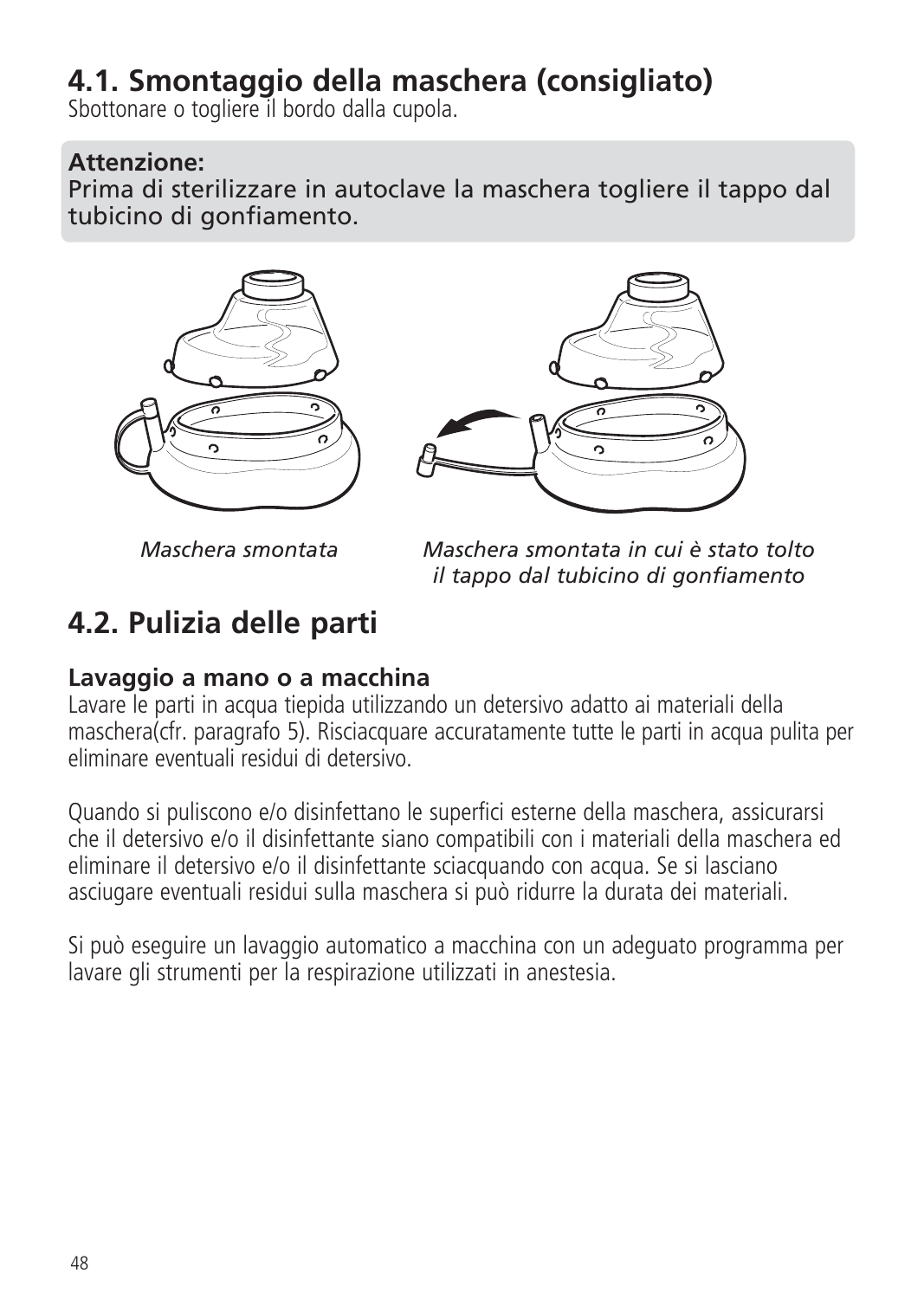# **4.3. Disinfezione e/o sterilizzazione**

Scegliere la disinfezione a caldo o con prodotti chimici in base alle norme locali sulla disinfezione e alla tabella con i metodi applicabili.

## **Macchina lavatrice - Programma di disinfezione a caldo**

Le macchine per il lavaggio automatico studiate per attrezzature medicali generalmente comprendono cicli di programma per la disinfezione a caldo.

### **Bollitura**

Usare acqua pulita, scaldare e bollire le parti, per esempio per 10 minuti, per disinfettarle.

### **Disinfezione chimica**

Seguire le istruzioni del produttore del disinfettante chimico per la diluizione e il tempo di esposizione. Dopo l'esposizione delle parti della maschera al disinfettante chimico, risciacquare accuratamente in acqua pulita per eliminare tutti i residui.

### **Sterilizzazione in autoclave**

Utilizzare autoclave regolati al massimo a 138°C.

#### **Attenzione:**

Prima di sterilizzare in autoclave la maschera togliere il tappo dal tubicino di gonfiamento.

# **4.4. Asciugatura e raffreddamento**

Prima di rimontare la maschera lasciare asciugare e/o raffreddare completamente le parti.

# **4.5. Controllo delle parti**

Dopo la pulizia, la disinfezione e/o sterilizzazione verificare accuratamente che tutte le parti non siano danneggiate o eccessivamente usurate e, all'occorrenza, sostituirle. Alcuni metodi possono sbiadire i colori delle parti in gomma senza tuttavia ridurne la durata. In caso di deterioramento dei materiali, per esempio crepe, le parti devono essere sostituite.

# **4.6. Rimontaggio**

Rimontate la maschera.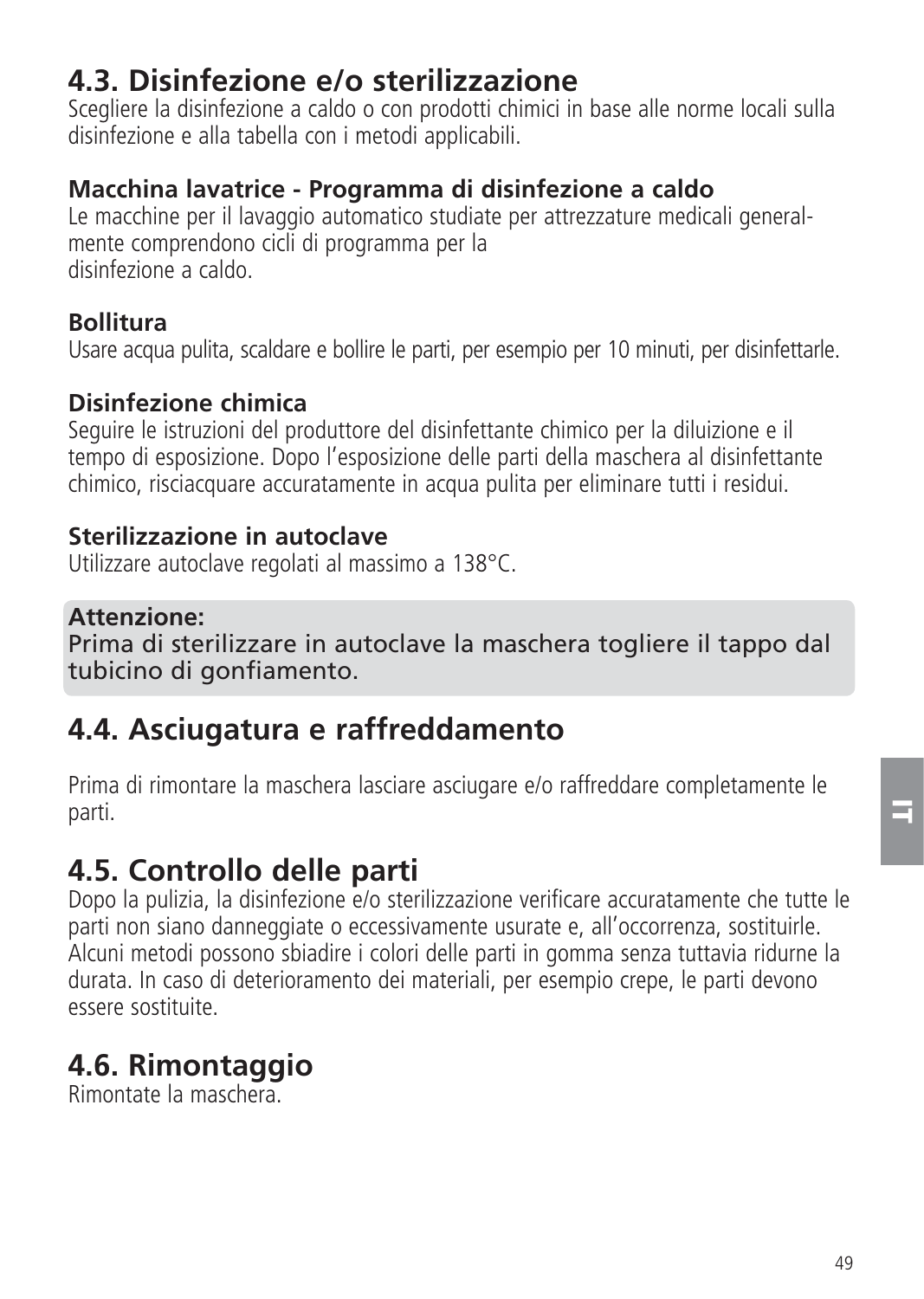# **5. Dati tecnici**

## **Peso**

| Misura 0A:         | circa 28 g  | Misura 3/4: | circa 78 g. |
|--------------------|-------------|-------------|-------------|
| Misura 0 con foro: | circa 39 g. | Misura 5:   | circa 80 g. |
| Misura 0:          | circa 38 g. | Misura 6:   | circa 105   |
| Misura 2:          | circa 63 g. |             |             |

Limiti della temperatura di funzionamento: da -40°C a +50°C Limiti della temperatura di conservazione:

**Parti Materiali**

 in gommapiuma Bordo maschere misura 0, 2, 3/4, 5 e 6 Gomma al silicone<br>Connettore maschera Connettore maschera

# **Elenco parti**

Azzurro

| 000 313 000 | Maschera facciale, misura 0A         |
|-------------|--------------------------------------|
| 000 314 000 | Maschera facciale, misura 0 con foro |
| 000 315 000 | Maschera facciale, misura 0          |
| 000 316 000 | Maschera facciale, misura 2          |
| 000 312 000 | Maschera facciale, misura 3/4        |
| 000 317 000 | Maschera facciale, misura 5          |
| 000 319 000 | Maschera facciale, misura 6          |
|             |                                      |

Misura 3/4: circa 78 g.<br>Misura 5: circa 80 g. Misura 6: circa 105 g.

Gomma al silicone con rivestimento Resina al polisulfone<br>Gomma al silicone

#### **Misura** Connettore

connettore 15 mm ISO  $constant$  32 mm. ISO connettore 22 mm. ISO connettore 22 mm. ISO connettore 22 mm. ISO connettore 22 mm. ISO connettore 22 mm. ISO

#### **Nota:**

Queste istruzioni per l'uso possono essere modificate senza preavviso. Copie della versione corrente sono disponibili presso il produttore.

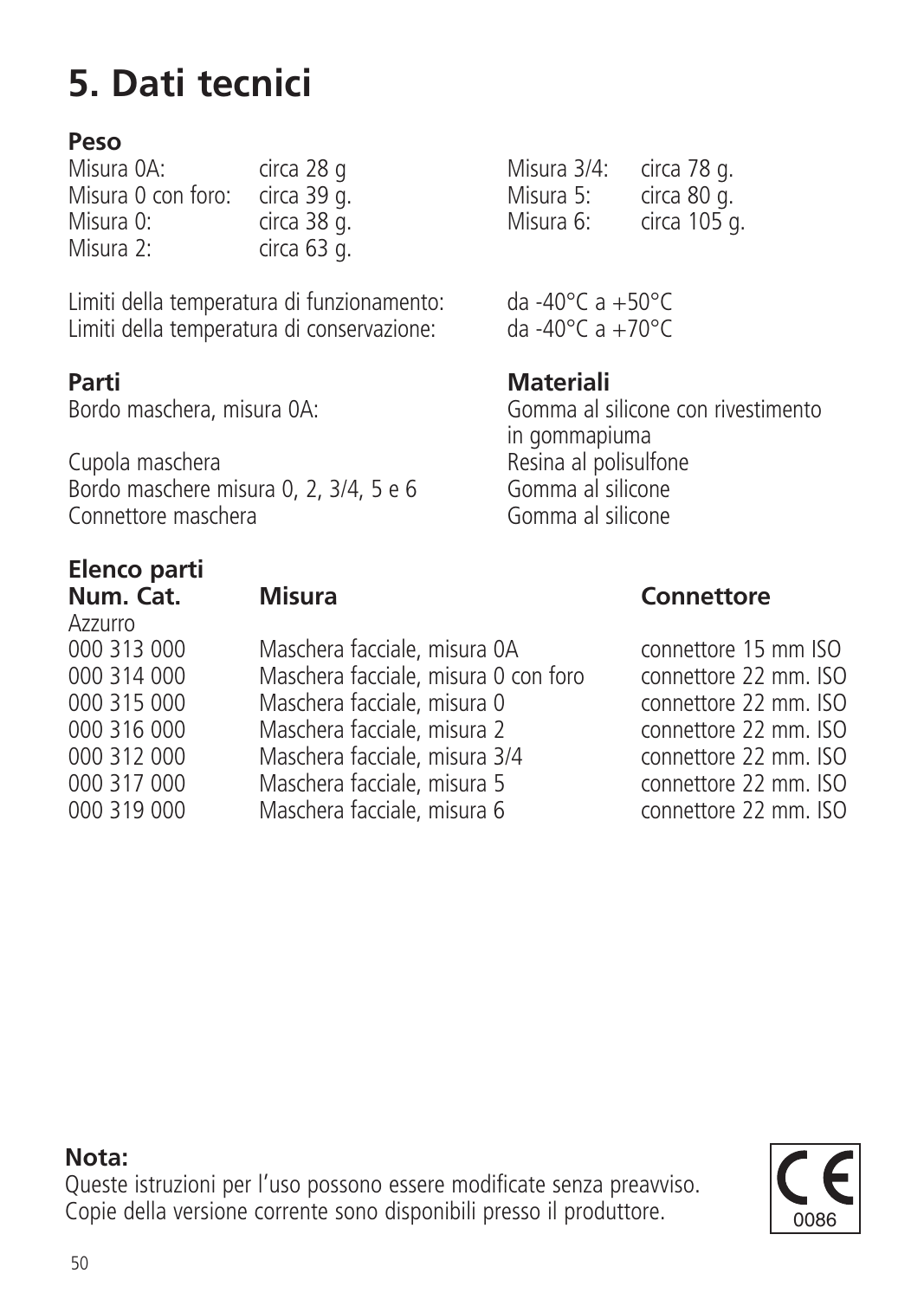# **Gebruiksaanwijzing**

# Ambu® **Silicone Gelaatsmaskers**

# **Silicone Gelaatsmaskers met opblaasbare rand**

# **1. Waarschuwingen/Voorzorgen**

# **Voorzichtig:**

- Federale wetten in de VS beperken de verkoop van dit apparaat door of middels een machtiging van een arts (uitsluitend voor de VS).
- Uitsluitend voor gebruik door in CPR technieken geoefend personeel. Het juiste aanbrengen van het gelaatsmasker om een stevige afsluiting te verkrijgen, moet in het bijzonder geoefend worden. Overtuig U ervan dat dergelijk personeel met de inhoud van deze gebruiksaanwijzing vertrouwd gemaakt wordt.

# **2. Beschrijving**

Ambu® **Silicone gelaatmaskers** in de maten 0A, 0 (met boring), 0, 2, 3/4, 5 en 6 met opblaasbare rand zijn ontworpen voor gebruik met manuele beademingsapparaten, beademingsautomaten en automatische beademingsmachines.

### **Maat 0A met een 15 mm ISO-connector**

Het masker is transparant. De cuff van het 0A-model is gevuld met schuim en de dikte is niet instelbaar.

# **Maat 0, 2, 3/4, 5 en 6 met een 22 mm ISO-connector**

De maskerkoepels zijn transparant. De zachte rand is opblaasbaar en de inflatie van deze rand is regelbaar.

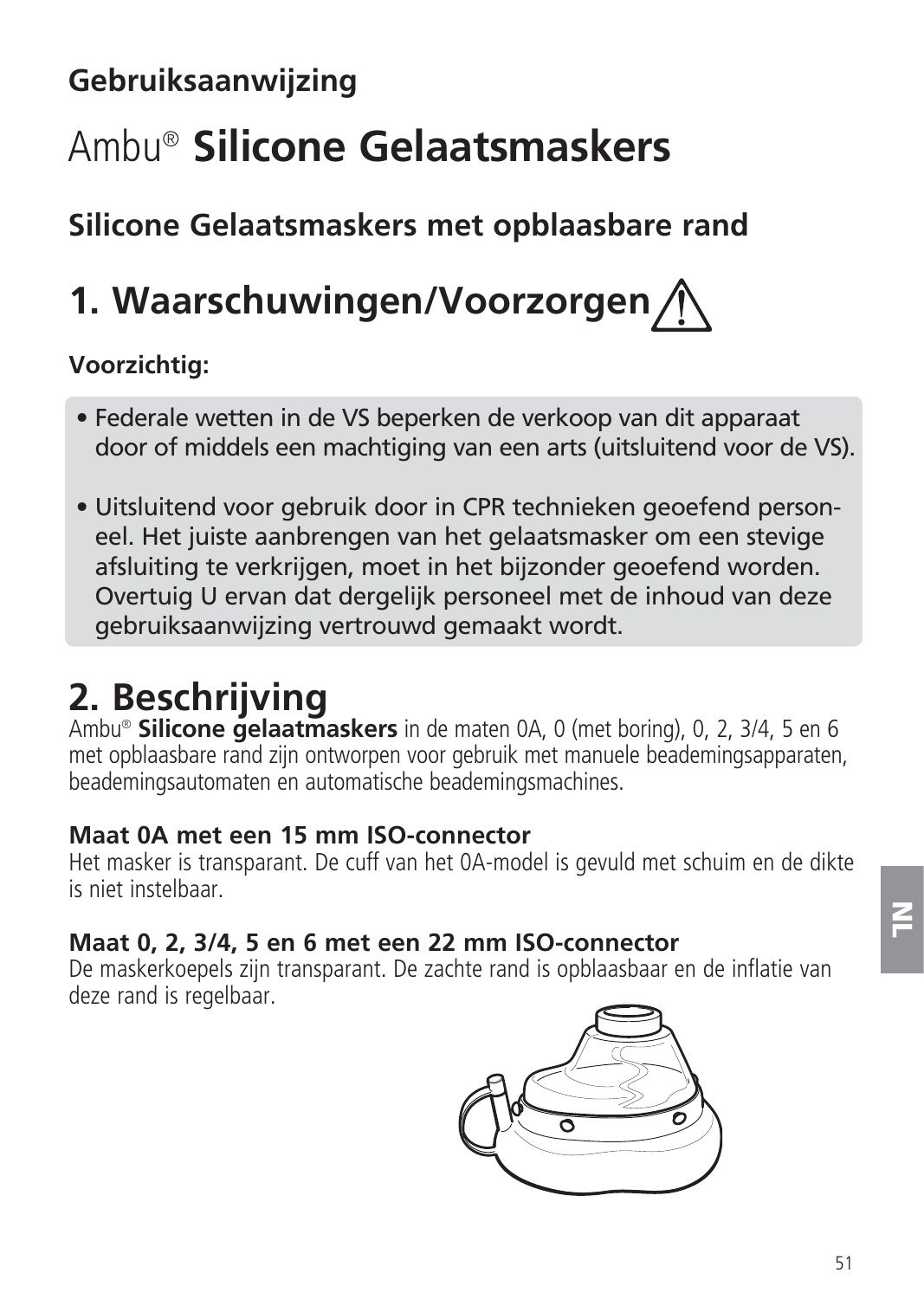### **Maat 0 met boring**

Model 0 met boring is bedoeld voor gebruik met de Ambu® **Mark III** en de Ambu® **Mark IV ademhalingsballon** voor kleine kinderen tot drie jaar oud/gewicht van ca. 15 kg. De lekkage van de boring is bedoeld om de beademingsdruk te beperken tot ca. 4 kPa (40 cm H2O) **en mag voor geen enkele andere toepassing worden gebruikt.**



# **3. Bedieningsinstructies**

#### **Beademing met een gelaatmasker**

Plaats het masker stevig op het gelaat van de patiënt om een goede afsluiting te verkrijgen. Houd het masker stevig tegen het gelaat ter wijl de juiste stand van het hoofd om de luchtwegen open te houden, behouden blijft.

**Het is zeer belangrijk om juiste applicatie van het gelaatmasker te oefenen alvorens enige poging wordt ondernomen om een beademingsapparaat te gebruiken.**

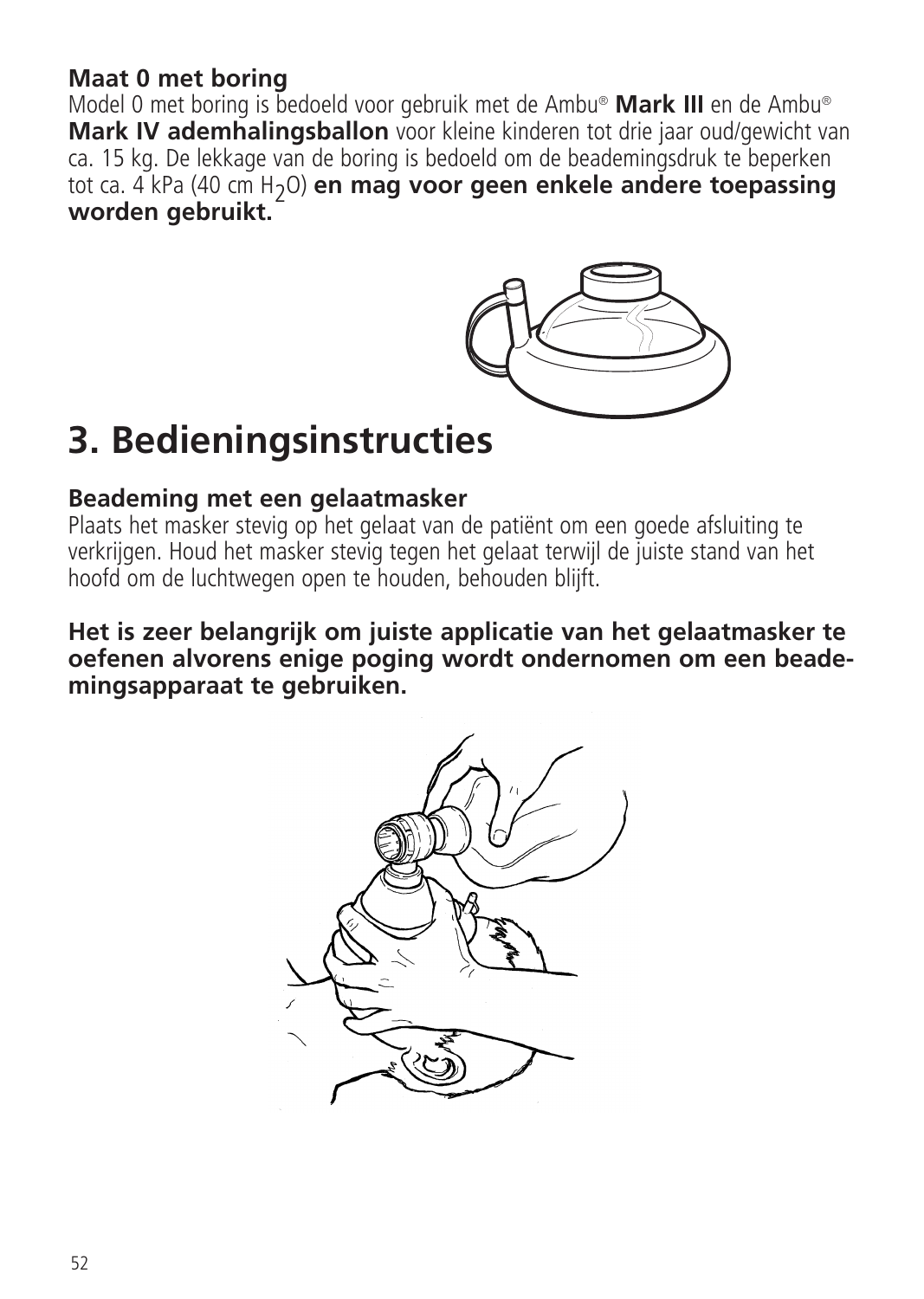# **4. Schoonmaken - desinfectie - sterilisatie**

|                   |                                                         | <b>Metoden</b> |                       |                        |                   |          |                            |       |
|-------------------|---------------------------------------------------------|----------------|-----------------------|------------------------|-------------------|----------|----------------------------|-------|
|                   | Toepasbaar                                              |                | Reinigen              |                        |                   |          | Desinfectie - sterilisatie |       |
| O                 | Niet toepasbaar                                         |                | Desinfectie<br>Wassen |                        | Auto-<br>claveren |          |                            |       |
|                   | Masker                                                  | Manueel wassen | Wasmachine (WM)       | W.M. hitte desinfectie | Koken             | Chemisch | $121^{\circ}$ C            | 138°C |
| Na elk<br>gebruik | Transparant masker, maten 0, 2,<br>3/4 & 85             |                |                       |                        |                   |          |                            |       |
|                   | Transparant masker met schuim-<br>gevulde cuff, maat 0A |                |                       |                        | ∩                 |          | ∩                          |       |

*Het overzicht toont toepasbare methodes voor schoonmaken, desinfectie en sterilisatie.*

### **Detergenten en chemische desinfectiemiddelen**

Er zijn talrijke merken detergenten en chemische desinfectiemiddelen verkrijgbaar. Gebruik uitsluitend merken die niet schadelijk zijn voor het masker materiaal om vermindering van de levensduur van de materialen te voorkomen. Zie lijst van materialen op pagina 6. Volg de instructies van de fabrikant van het detergent of chemische desin fectiemiddel t.a.v. verdunning en tijd van blootstelling. Substanties welke fenol bevatten moeten vermeden worden.

Informatie over geselecteerde detergenten en chemische desinfectie middelen welke gecontroleerd zijn op verenigbaarheid met het mas ker materiaal is op verzoek verkrijgbaar bij de plaatselijke Ambu ver tegenwoordiging of Ambu A/S.

**Opmerking:** Indien residuen van detergenten of desinfectiemiddelen op de masker materialen op kunnen drogen dan kan het oppervlak aangetast worden en de levensduur van het product aldus bekorten.

### **Het schoonmaak, desinfectie en sterilisatieproces**

De volgende stappen worden over het algemeen aanbevolen. Selecteer de juiste methode voor de betreffende maskerdelen volgens bovengenoemd overzicht.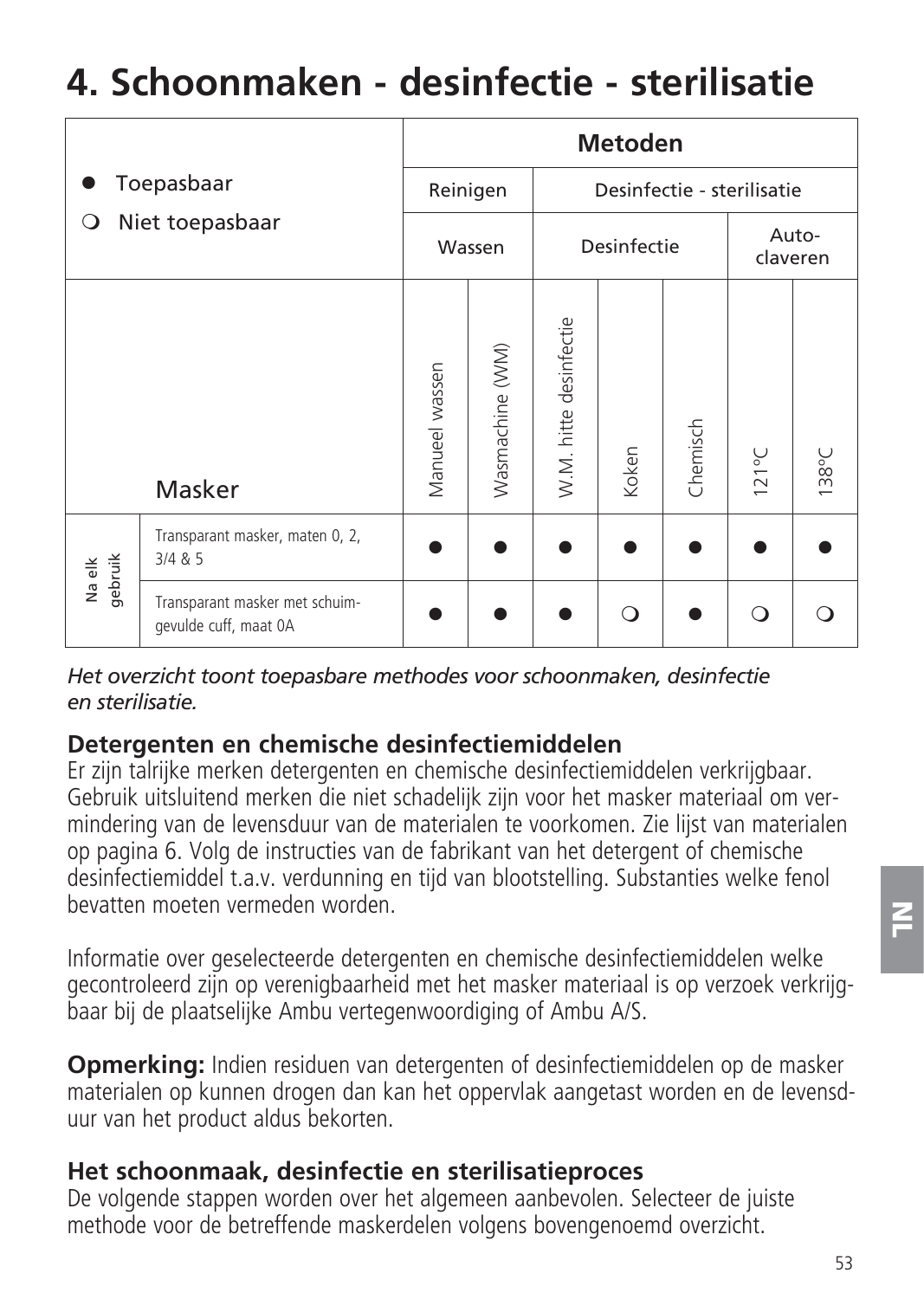# **4.1 Demontage van het masker (aanbevolen)**

Knoop- of verwijder de maskerrand van de koepel los.

# **Voorzichtig:**

Alvorens te autoclaveren het stopje van de opblaasbare maskerrand verwijderen.



*gedemonteerd masker*

*gedemonteerd masker met van de maskerrand verwijderd stopje*

# **4.2. Schoonmaken van de delen**

## **Manueel wassen of automatische wasmachine**

Was de delen in warm water met gebruikmaking van een detergent geschikt voor de masker materialen, zie hoofdstuk 6. Spoel alle delen zorgvuldig in schoon water om alle detergent residuen te verwijderen.

Indien reinigen en/of desinfectie van de buitenste oppervlakken van het masker uitgevoerd wordt, vergewis U ervan dat het detergent en/of desinfectiemiddel niet schadelijk is voor de masker materialen en wees er zeker van het detergent/ desinfectiemiddel te verwijderen door met water af te spoelen. Indien residuen op het masker op kunnen drogen, kan de levensduur van de materialen verminderd worden.

Een automatische wasmachine met een programma ontworpen voor anesthesie beademingsapparatuur kan gebruikt worden.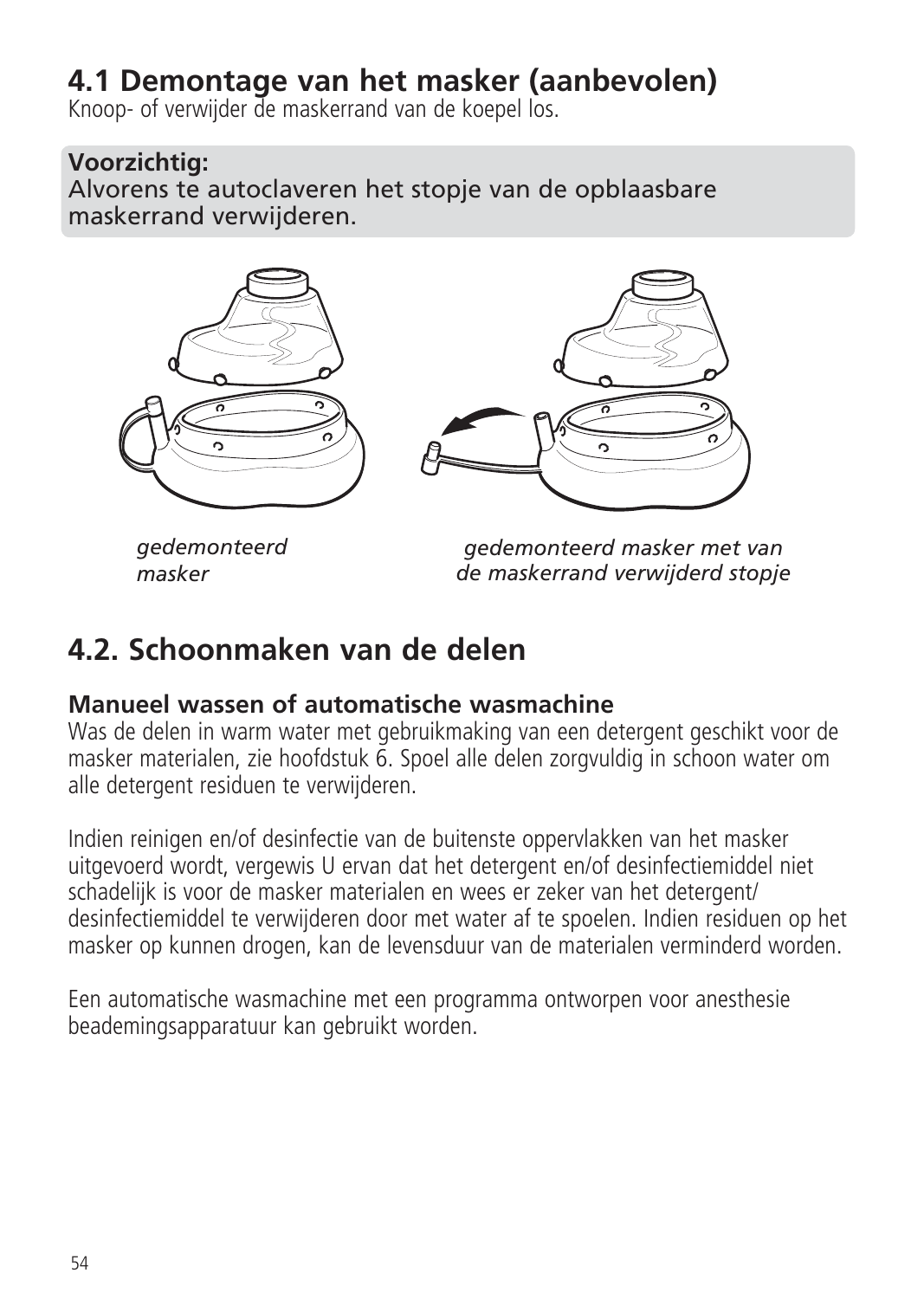# **4.3. Desinfecteren en/of steriliseren**

Selecteer verhitte of chemische desinfectie volgens lokale voorschrif ten voor desinfectie en het overzicht voor toepasbare methoden.

## **Wasmachine - Hitte desinfectie programma**

Automatische wasmachines ontworpen voor medische apparatuur bevatten gewoonlijk programma cycli voor hitte desinfectie.

# **Koken**

Gebruik schoon water, verhit en kook de delen gedurende ong. 10 minuten om te desinfecteren.

# **Chemisch desinfectiemiddel**

Volg de instructies van de fabrikant van het chemische desinfectiemid del t.a.v. verdunning en tijd van blootstelling. Na blootstelling van de maskerdelen aan het chemische desinfectiemiddel, zorgvuldig afspoelen in schoon water om alle residuen te verwijderen.

# **Autoclaveren**

Gebruik standaard autoclaven die op max. 138ºC. ingesteld zijn.

# **Voorzichtig:**

Alvorens te autokclaveren het stopje van de opblaasbare maskerrand verwijderen.

# **4.4 Drogen en afkoelen**

Laat de delen volledig drogen en/of afkoelen alvorens het masker weer te monteren.

# **4.5 Inspectie van de delen**

Na reiniging, desinfectie en/of sterilisatie moeten alle delen zorgvuldig geïnspecteerd worden op beschadiging of uitzonderlijke slijtage en indien nodig vervangen. Sommige methodes kunnen verkleuring van rubber delen veroorzaken zonder dat de levensduur beïnvloed wordt. In het geval van beschadiging van het materiaal b.v. scheuren, dienen de delen vervangen te worden.

# **4.6 Montage**

Hermonteer het masker.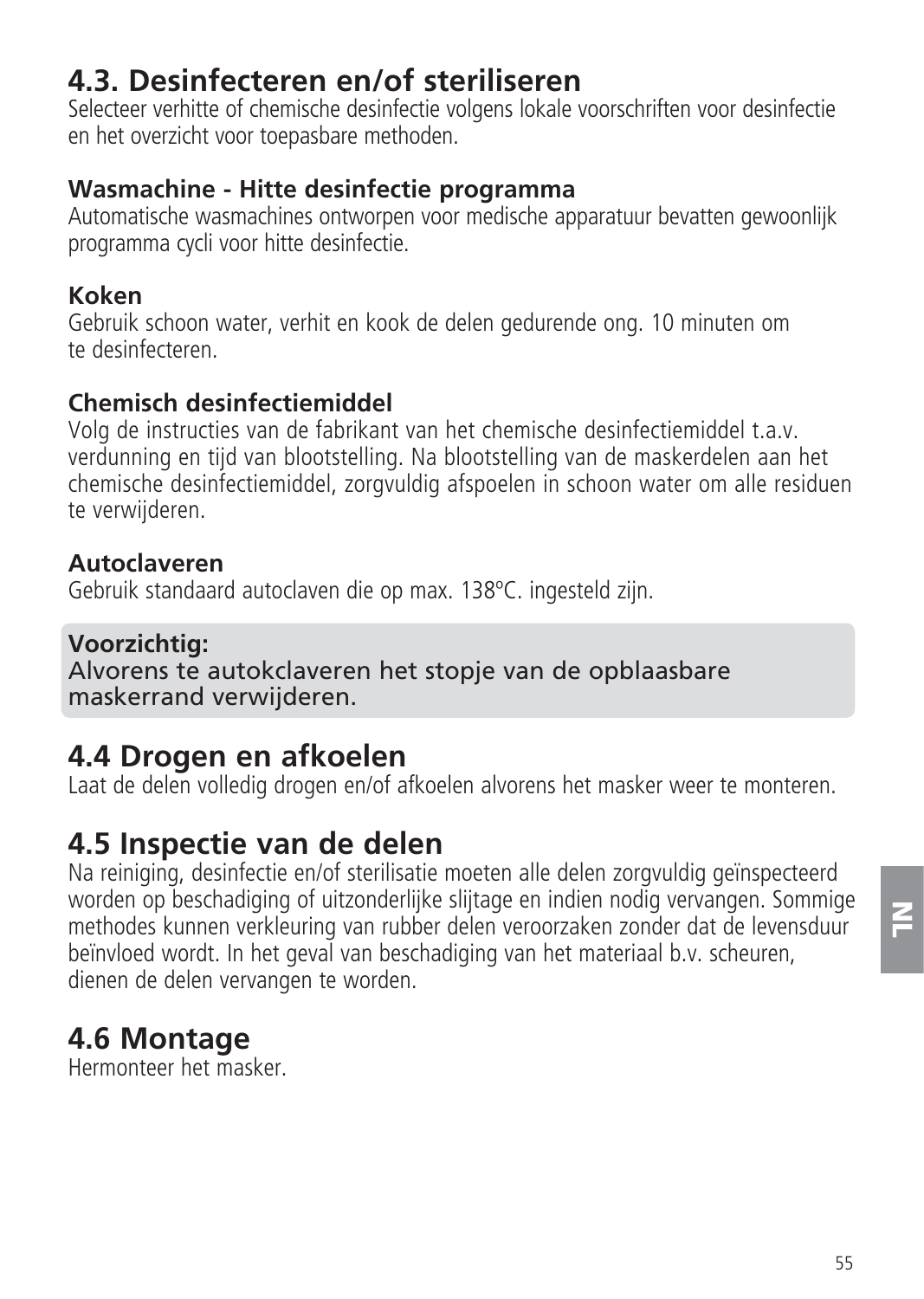## **Gewicht**

| Maat 0A:           | ong. $28q$ |
|--------------------|------------|
| Maat 0 met boring: | ong. 39 g. |
| Maat 0:            | ong. 38 g. |
| Maat 2:            | ong. 63 g. |

Werktemperatuur bereik: -40°C tot 50°C<br>Opslagtemperatuur: -40°C tot 70°C Opslagtemperatuur:

**Delen**<br>Cuff masker, maat 0A: **Materialen** Maskerkoepel<br>Maskerrand maat 0.2.3/4.5.8.6 Polysulfonaat Maskerrand, maat 0,2,3/4, 5 & 6 Silicone rubber<br>Masker connector Masker connector

# **Onderdelenlijst**

Blauw<br>000 313 000

000 313 000 Gelaatmasker, maat 0A 15 mm ISO-connector 000 314 000 Gelaatmasker, maat 0 met boring 22 mm ISO-connector 000 315 000 Gelaatmasker, maat 0 22 mm ISO-connector 000 316 000 Gelaatmasker, maat 2 22 mm ISO-connector 000 312 000 Gelaatmasker, maat 3/4 22 mm ISO-connector 000 317 000 Gelaatmasker, maat 5 22 mm ISO-connector Gelaatmasker, maat 6

Maat 3/4: ong. 78 g.<br>Maat 5: ong. 80 g. Maat 5: ong. 80 g.<br>Maat 6: ong. 105 g ong. 105 g.

Siliconenrubber met schuimvulling<br>Polysulfonaat

#### **Cat. Nr. Maat Koppelstuk**

## **Opmerking:**

Deze gebruiksaanwijzing kan zonder nadere kennisgeving worden bijgewerkt. Kopieën van deze versie zijn verkrijgbaar bij de fabrikant.

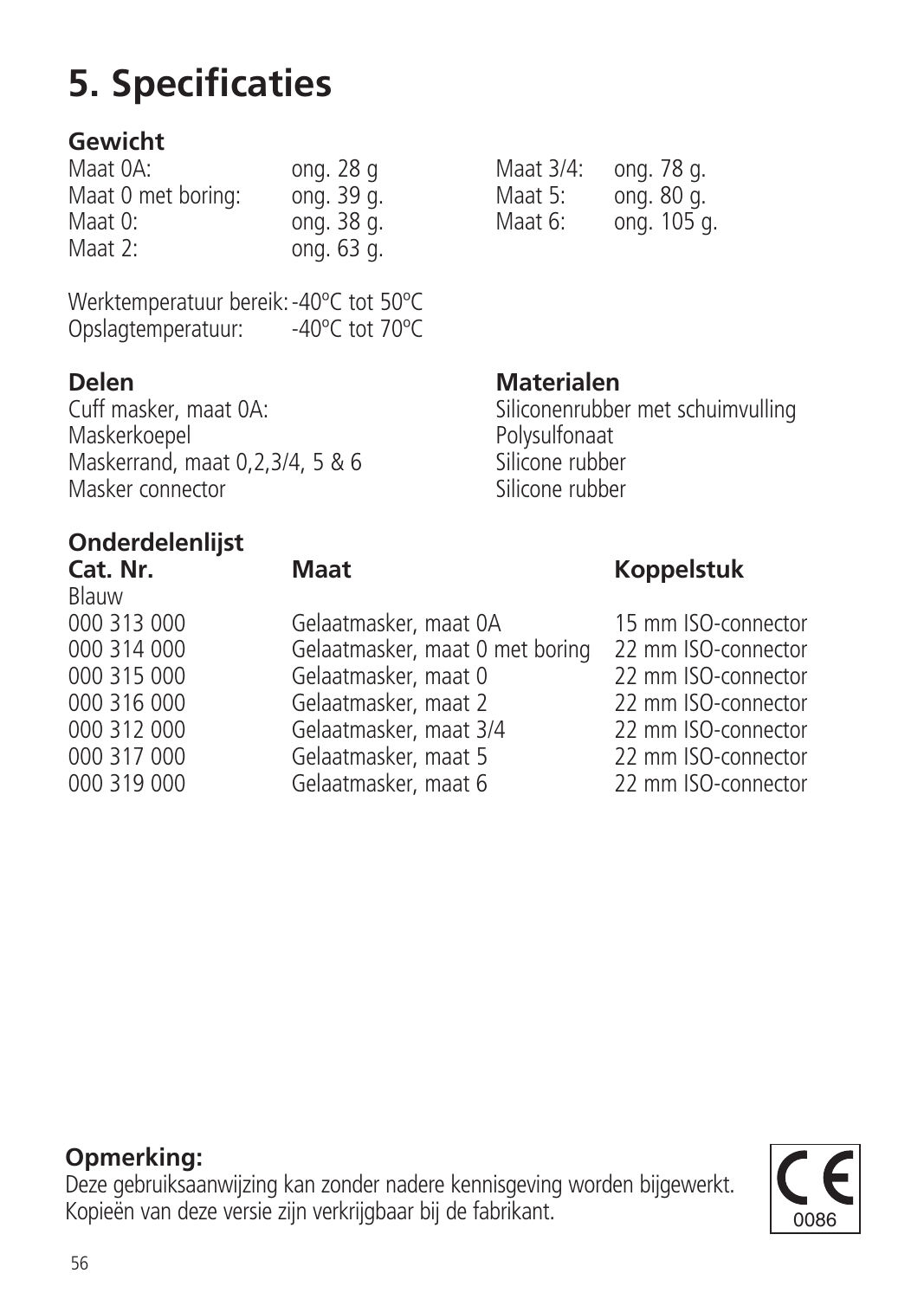Brukerhåndbok

# Ambu® **Silikon ansiktsmasker**

# **Silikon masker med luftfylt pute**

# **1. Advarsler/sikkerhetsforskrifter**

## **Advarsel:**

- Den amerikanske lov forbyr salg av utstyret uten henvisning fra lege.
- Til bruk kun for øvet personell. Spesiell trening for bruk av pålegging av ansiktsmaske, slik at riktig tetthet mellom maskekant og ansikt oppnås. Vær sikker at personellet er kjent med innholdet i denne brukerhåndboken.

# **2. Beskrivelse**

Ambu® **Silikone ansiktsmasker** i størrelse 0A, 0 (med boring), 0, 2, 3/4, 5 og 6 med luftfylt pute er beregnet for bruk sammen med manuelle og automatiske gjenopplivningsapparater -samt ventileringsapparater.

### **Størrelse 0A med 15 mm ISO-kopling**

Masken er gjennomsiktig. Mansjetten på 0A-modellen er fylt med skum, og oppblåsingen er ikke justerbar.

# **Størrelse 0, 2, 3/4, 5 og 6 med 22 mm ISO-kopling**

Maskekuplene er transparente. Den myke kanten er luftfylt, og opplåsingen av kanten kan reguleres.

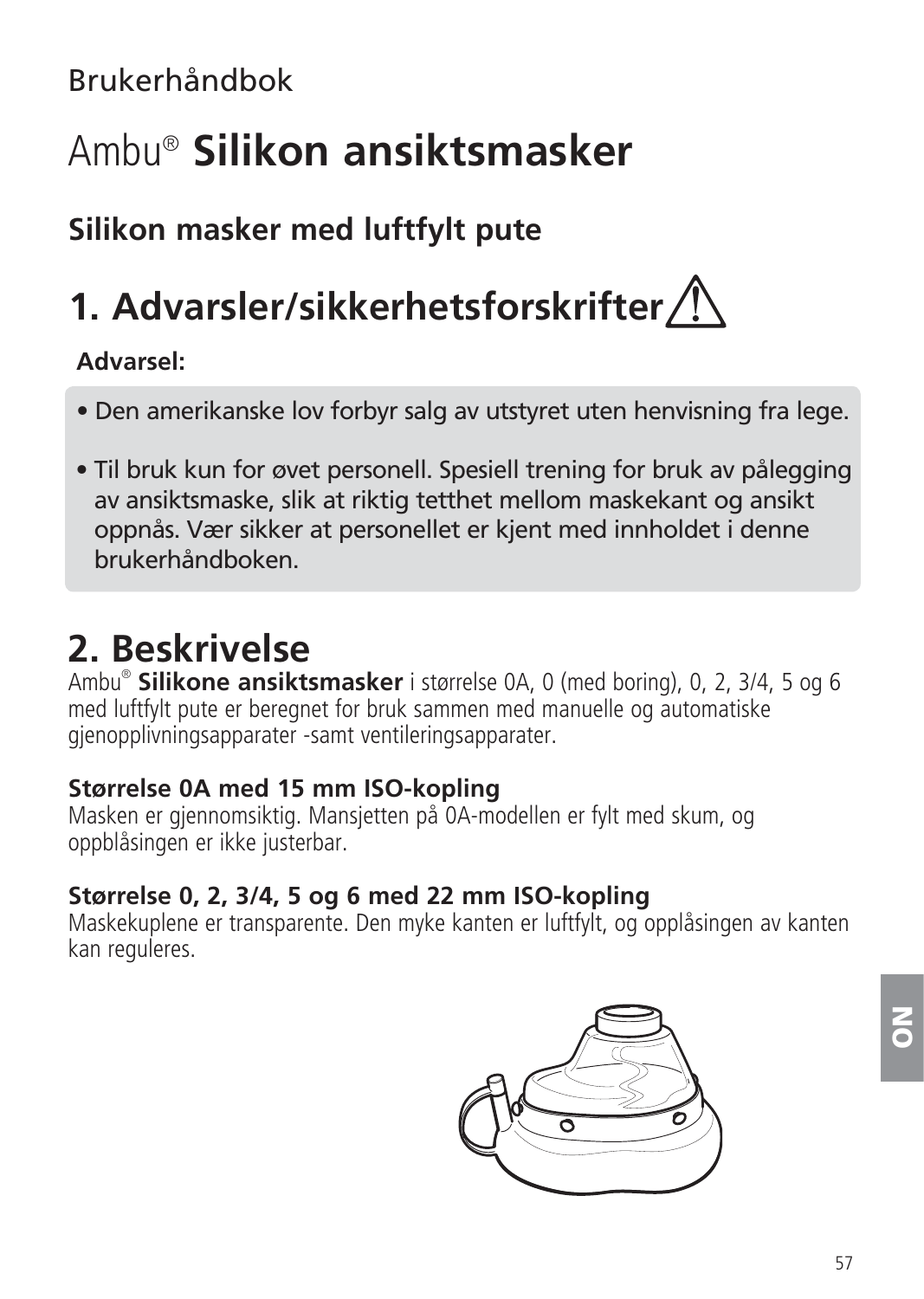## **Størrelse 0 med boring**

Modell 0 med boring er konstruert for bruk med Ambu® **Mark III** og Ambu® **Mark IV ventilasjonsbag** på små barn ned til tre års alder eller med en kroppsvekt på ca. 15 kg. Lekkasjen fra boringen er konstruert for å begrense ventileringstrykket til ca. 4 kPa (40 cm H2O) **og skal ikke brukes til noe annet formål.**



# **3. Brukerveiledning**

#### **Ventilering med ansiktsmaske**

Legg masken fast på pasientens ansikt, så masken slutter helt tett. Hold masken fast mot ansiktet og sørg samtidig for at pasientens hode er bøyd korrekt bakover, så luftveien er åpen.

**Det er veldig viktig å få grundig opplæring i korrekt påsetting av ansiktsmasken før man forsøker å bruke ventilasjonsbag.**

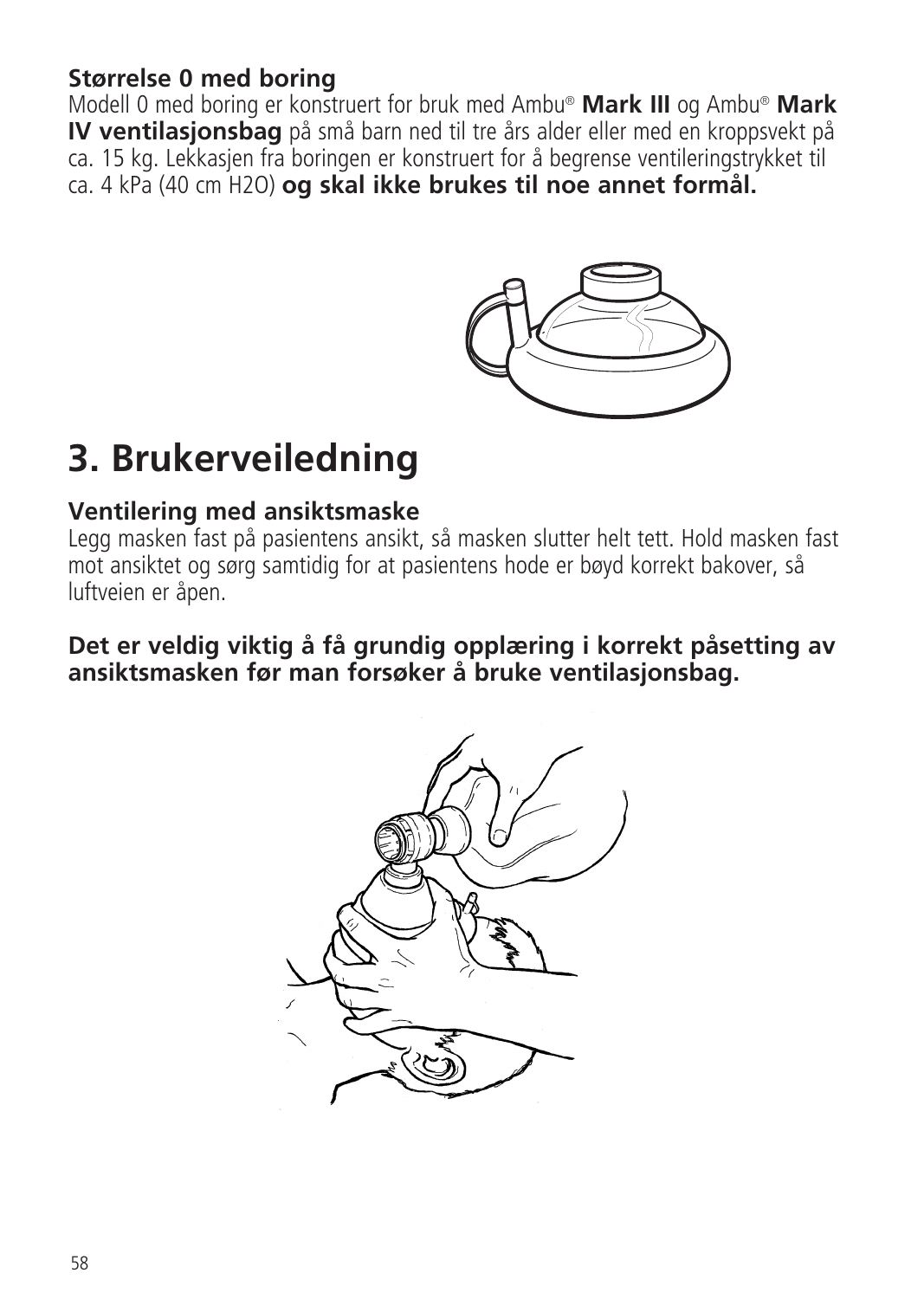# **4. Rengjøring, desinfeksjon og sterilisering**

|                          |                                                                    |          |             | <b>Metoder</b>        |        |                              |                 |       |
|--------------------------|--------------------------------------------------------------------|----------|-------------|-----------------------|--------|------------------------------|-----------------|-------|
| Egnet<br>Ikke egnet<br>О |                                                                    |          | Rengjøring  |                       |        | Desinfeksjon - sterilisering |                 |       |
|                          |                                                                    |          | Vask        | Desinfeksjon          |        | Auto-<br>klavering           |                 |       |
|                          | Maske                                                              | Håndvask | Vlaskinvask | Varmedesinf. i maskin | Koking | Kjemisk desinf               | $121^{\circ}$ C | 138°C |
| Etter hvert<br>bruk      | Gjennomsiktige ansiktsmasker i<br>størrelse 0, 2, 3/4 og 5         |          |             |                       |        |                              |                 |       |
|                          | Gjennomsiktig ansiktsmaske med<br>skumfylt mansjett i størrelse OA |          |             |                       | റ      |                              | O               |       |

*Oversikten viser egnede metoder for rengjøring, desinfeksjon og sterilisering.*

## **Rengjøringsmidler og kjemiske desinfeksjonsmidler**

Det fins mange ulike rengjøringsmidler og kjemiske desinfeksjonsmidler. Bruk bare slike som er kompatible med maskens materialer (se materialelisten side 6), for å unngå at materialenes levetid redu-seres. Følg rengjøringsmiddel- eller kjemikalieprodusentens veiledning angående fortynning og kontakttid. Unngå å bruke fenolholdige midler.

Informasjon om utvalgte rengjøringsmidler og kjemiske desinfek sjonsmidler med verifisert kompatibilitet med maskens materialer kan rekvireres hos den lokale Ambuforhandler eller hos Ambu A/S.

**NB:** Dersom rester av rengjørings- eller desinfeksjonsmidler får lov å tørke inn på masken, kan overflatene bli delvis ødelagt, og produktets levetid kan bli redusert.

# **Framgangsmåte ved rengjøring, desinfeksjon og sterilisering**

Følgende trinn anbefales generelt. Velg rett metode for maskens enkelte deler ifølge oversikten ovenfor.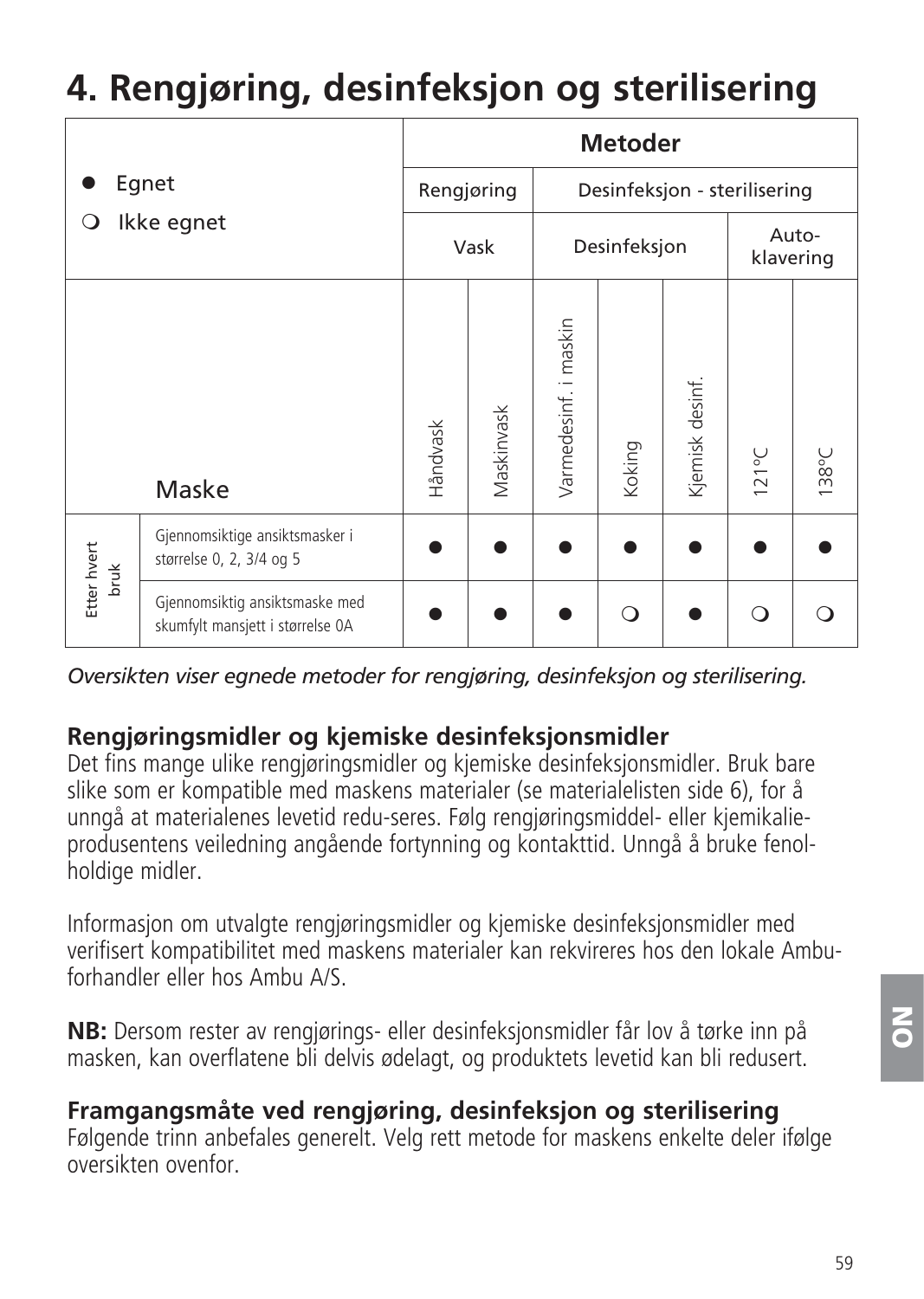# **4.1 Slik demonteres maskene (anbefales)**

Knepp maskekanten av eller ta den av kuppelen.

## **Advarsel:**

Før autoklavering fjernes pluggen fra gummikanten.



*Demontert maske*

*Demontert maske med pluggen fjernet fra gummikanten.*

# **4.2 Rengjøring av de enkelte delene**

## **Vask for hånd eller i automatisk vaskemaskin**

Vask delene i varmt vann og bruk et rengjøringsmiddel som er egnet for maskens materialer (se side 6). Skyll alle deler grundig i rent vann, så alle rester av rengjøringsmiddel fjernes.

Hvis utsiden av masken skal overflaterengjøres og/eller desinfiseres, må man sikre seg at rengjørings- og/eller desinfeksjonsmiddelet er kompatibelt med maskens materialer, og skylle grundig med vann for å fjerne rengjørings-/desinfeksjonsmiddelet. Dersom rester får lov å tørke inn på masken, kan det redusere materialenes levetid.

En automatisk vaskemaskin med et program som er beregnet for vask av anestesirespirasjonsutstyr, kan brukes.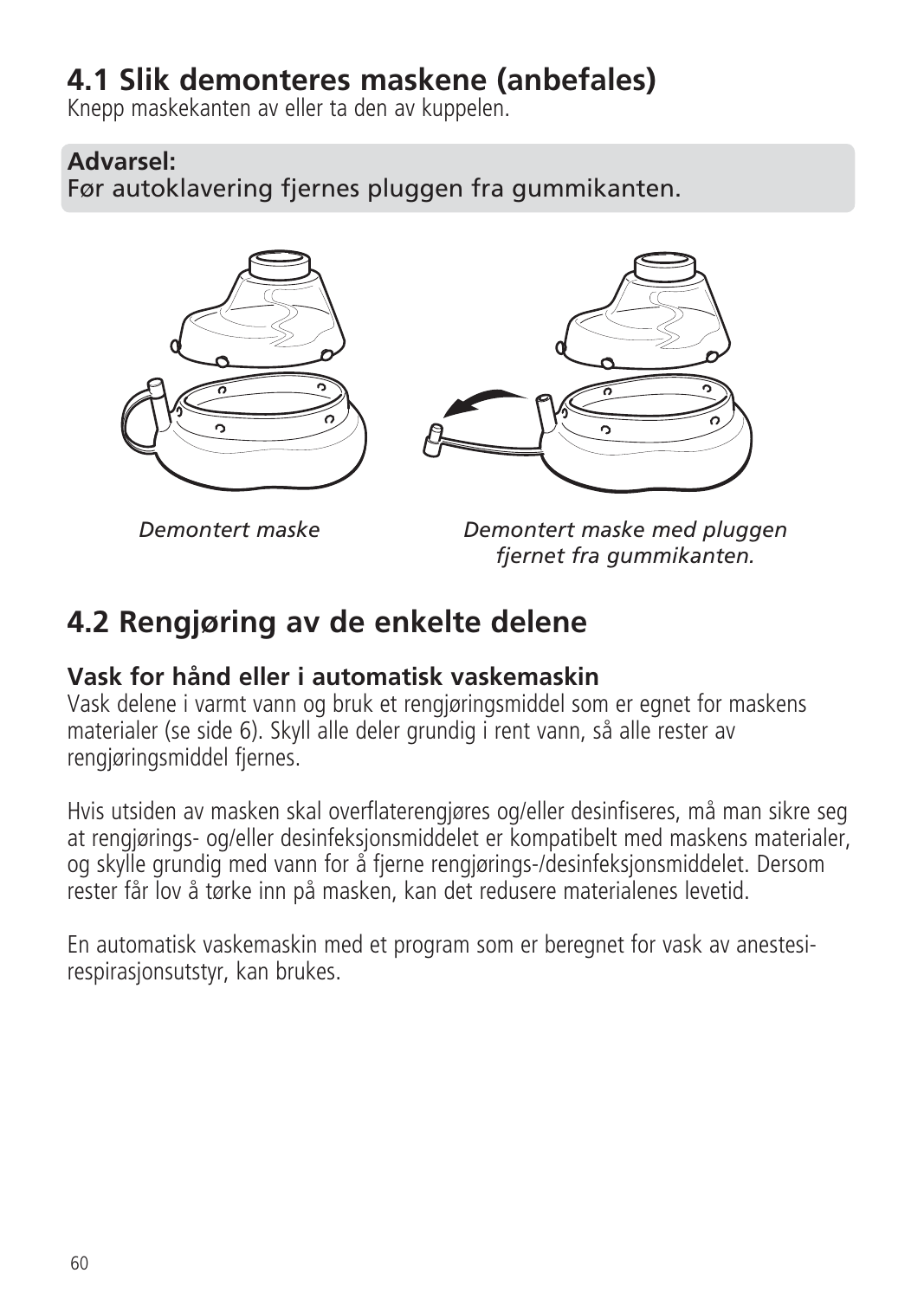# **4.3 Desinfeksjon og/eller sterilisering**

Velg varmedesinfeksjon eller kjemiskdesinfeksjon i samsvar med lokal standard for desinfeksjon og oversikten over egnede metoder.

## **Vaskemaskin - Varmedesinfeksjonsprogram**

Automatiske vaskemaskiner som er beregnet for medisinsk utstyr, omfatter vanligvis programmer for varmedesinfeksjon.

## **Koking**

Bruk rent vann, og desinfisér delene ved oppvarming og koking i f.eks. 10 minutter.

## **Kjemiskdesinfeksjon**

Følg kjemikalieprodusentens veiledning angående desinfeksjonsmiddelets fortynning og kontakttid. Etter at maskens deler har vært i kontakt med et kjemisk desinfeksjonsmiddel, må de skylles grundig i rent vann, så alle rester fjernes.

## **Autoklavering**

Bruk vanlig autoklaveringsutstyr innstilt på maks. 138ºC.

## **Advarsel:**

Før autoklavering fjernes pluggen fra gummikanten.

# **4.4 Tørking og avkjøling**

La delene tørke og/eller kjøle fullstendig før masken monteres.

# **4.5 Kontroll av de enkelte delene**

Etter rengjøring, desinfeksjon og/eller sterilisering må alle deler kontrolleres omhyggelig for skader eller slitasje, og skiftes ut dersom det er nødvendig. Noen rengjøringsmetoder kan misfarge gummidelene uten at dette har noen innvirkning på materialenes levetid. Hvis materialene sprekker eller viser andre tegn på nedbryting. må de pågjeldende delene skiftes ut.

# **4.6 Montering**

Masken monteres sammen igjen.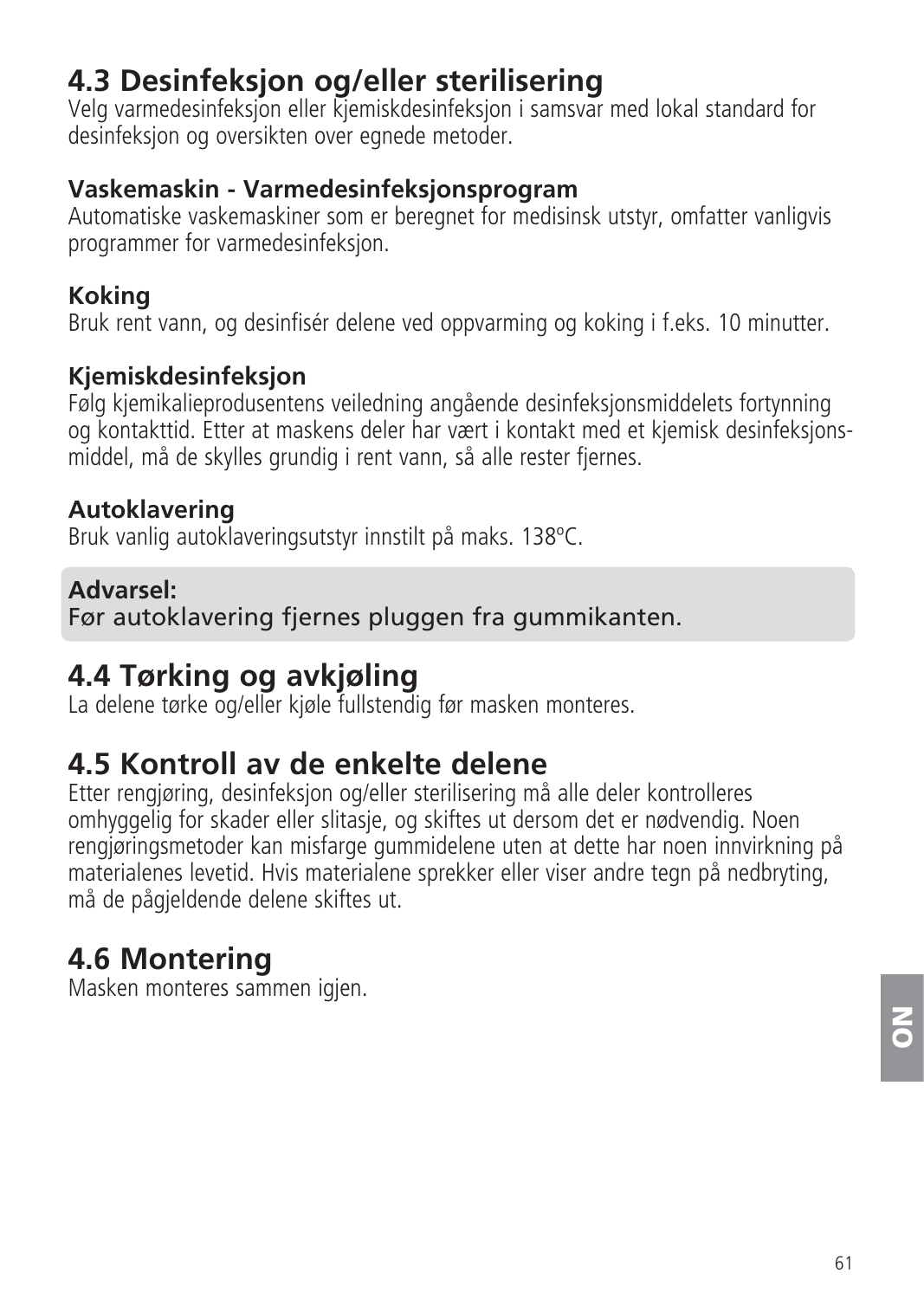# **5. Spesifikasjoner**

# **Vekt**

| Str. OA:           | ca. 28 g | Str. 3/4: | ca. 78 g  |
|--------------------|----------|-----------|-----------|
| Str. 0 med boring: | ca. 39 g | Str. 5:   | ca. 80 g  |
| Str. 0:            | ca. 38 g | Str. $6:$ | ca. 105 g |
| Str. $2:$          | ca. 63 g |           |           |

| Brukstemperatur:                       | -40°C til 50°C |  |
|----------------------------------------|----------------|--|
| Oppbevaringstemperatur: -40°C til 70°C |                |  |

**Reservedeler** Materialer **Materialer** Materialer Maskekuppel Polysulfon Maskepute, str. 0, 2, 3/4, 5 og 6 Silikongummi Maskekopling

| Str. 3/4: | ca. 78 g  |
|-----------|-----------|
| Str. 5:   | ca. 80 g  |
| Str. 6:   | ca. 105 c |

Silikongummi fylt med skum<br>Polysulfon

Blå<br>000 313 000

# Kat. nr. **Størrelse** Kopling

000 313 000 Ansiktsmaske, str. 0A 15 mm ISO-kopling 000 314 000 Ansiktsmaske, str. 0 med boring 22 mm ISO-kopling 000 315 000 Ansiktsmaske, str. 0 22 mm ISO-kopling 000 316 000 Ansiktsmaske, str. 2 22 mm ISO-kopling 000 312 000 Ansiktsmaske, str. 3/4 22 mm ISO-kopling 000 317 000 Ansiktsmaske, str. 5 22 mm ISO-kopling Ansiktsmaske, str. 6

**NB:**



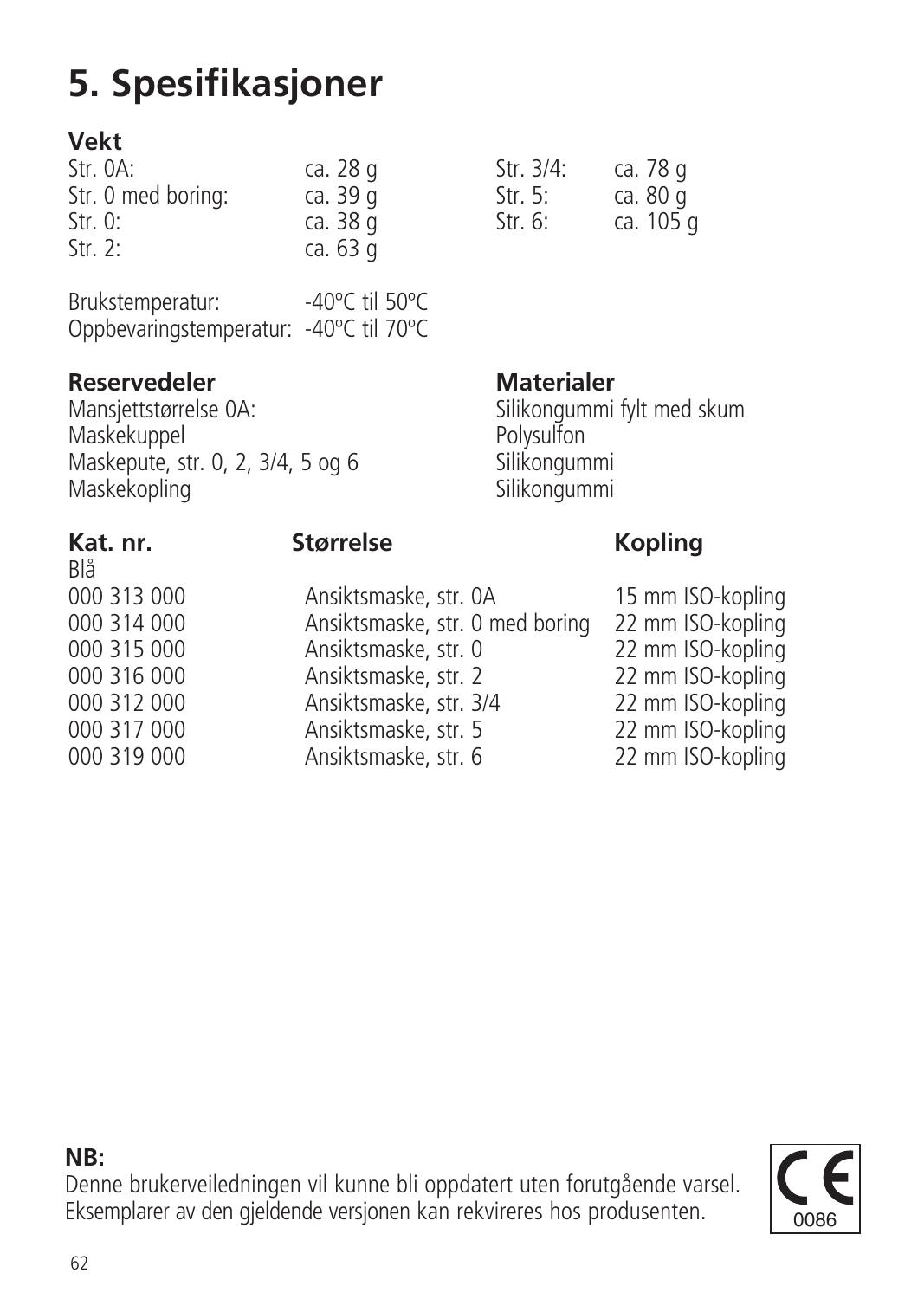# **Instruções de utilização**

# **Máscaras de Silicone** Ambu®

# **Máscaras transparentes com rebordo insuflável**

# **1. Avisos/precauções**

# **Cuidado:**

- A legislação federal dos EUA restringe a venda deste dispositivo a, ou por ordem de, um médico (apenas para os EUA).
- Para utilização exclusiva por pessoal treinado em RCP. A correcta aplicação de uma máscara, de forma a obter uma aderência hermética, deverá ser especialmente estudada. Certifique-se de que os utilizadores estão familiarizados com o conteúdo deste manual.

# **2. Descrição**

As **Máscaras Faciais Silicone** Ambu® tamanhos 0A, 0 (com orifício), 0, 2, 3/4, 5 e 6 com rebordo insuflável, foram concebidas para utilização com ressuscitadores manuais e automáticos e com ventiladores.

### **Tamanho 0A com um conector 15 mm ISO**

A máscara é transparente. O rebordo do modelo 0A é enchido com espuma e a insuflação não é ajustável.

## **Tamanhos 0, 2, 3/4, 5 e 6 com conector 22 mm ISO**

A cúpula das máscaras é transparente. O rebordo em borracha macia é insuflável, podendo a inflação ser ajustada.

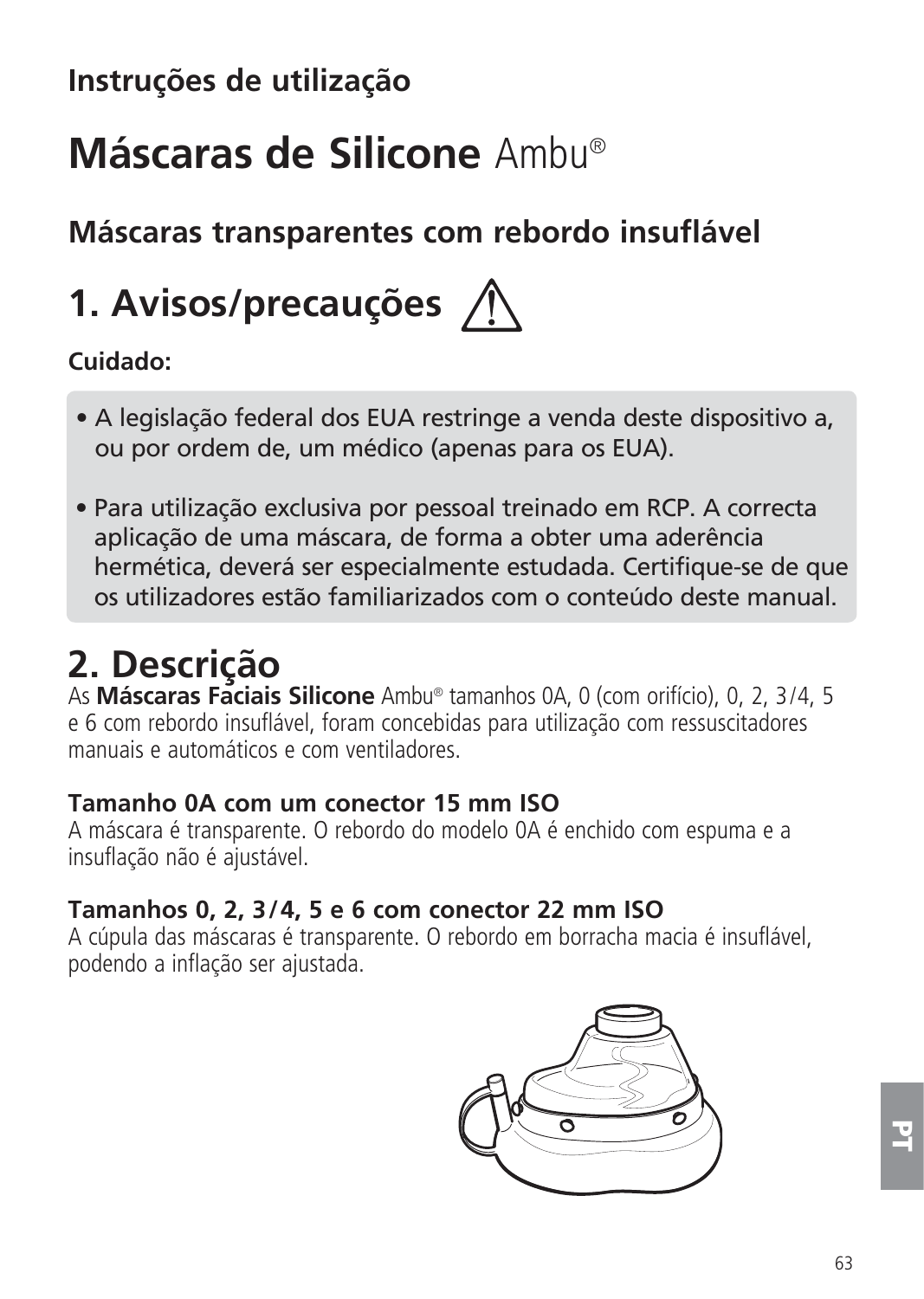### **Tamanho 0 com orifício**

O modelo 0 com orifício foi concebido para ser utilizado com o ressuscitador Ambu® **Mark III** e Ambu® **Mark IV** em crianças até três anos de idade com aprox. 15 kg de peso. A fuga através do orifício destina-se a limitar a pressão da ventilação a aprox. 4 kPa (40 cm H2O) **e não deverá ser utilizada para nenhuma outra aplicação.**



# **3. Instruções de utilização**

### **Ventilação com máscara**

Aplique a máscara ao rosto do paciente firme e hermeticamente. Segure a máscara com firmeza no rosto do paciente, mantendo a correcta inclinação da cabeça de forma a assegurar a desobstrução das vias aéreas.

**É muito importante estudar minuciosamente a aplicação da máscara antes de qualquer tentativa de utilização de um ressuscitador.**

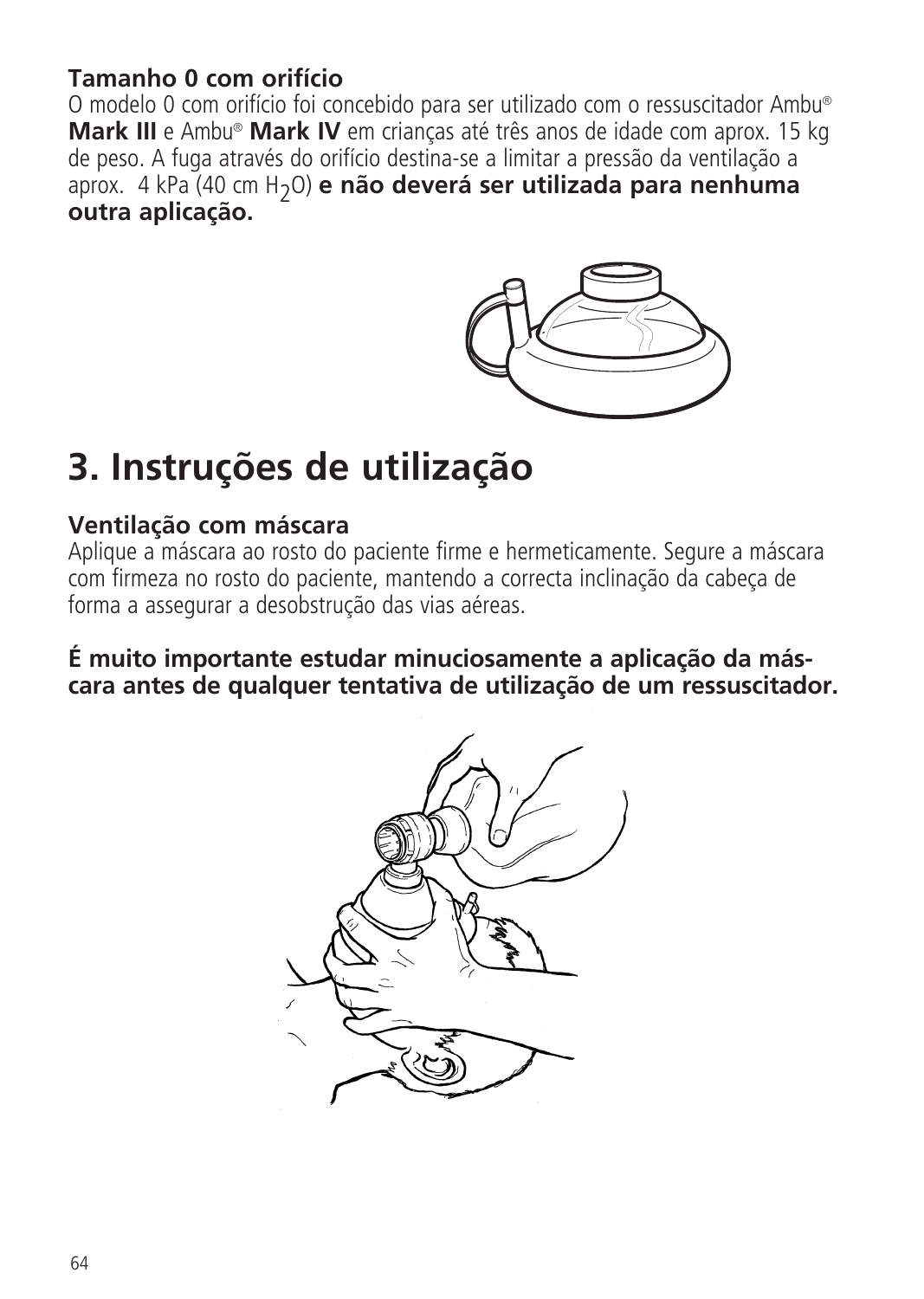# **4. Limpeza - desinfecção - esterilização**

| Aplicável<br>Não aplicável<br>O |                                                                                | <b>Métodos</b> |                         |                              |         |          |                 |       |
|---------------------------------|--------------------------------------------------------------------------------|----------------|-------------------------|------------------------------|---------|----------|-----------------|-------|
|                                 |                                                                                | Limpeza        |                         | Desinfecção - esterilização  |         |          |                 |       |
|                                 |                                                                                | Lavagem        |                         | Desinfecção                  |         |          | Autoclave       |       |
|                                 | Máscara                                                                        | avagem manual  | Máquina de lavar (M.L.) | Desinfecção por calor na M.L | Fervura | Químicos | $121^{\circ}$ C | 138°C |
| Após cada<br>utilização         | Máscaras faciais transparentes tam-<br>anhos 0, 2, 3/4 & 5                     |                |                         |                              |         |          |                 |       |
|                                 | Máscara facial transparente com rebordo<br>com enchimento de espuma tamanho 0A |                |                         |                              | ∩       |          |                 |       |

*A tabela mostra os métodos de limpeza, desinfecção e esterilização aplicáveis.*

# **Detergentes e desinfectantes químicos**

Existem várias marcas de detergentes e desinfectantes químicos disponíveis no mercado. Utilize somente as marcas que forem compatíveis com os materiais que compõem a máscara para evitar que o seu tempo de vida seja reduzido. A lista de materiais poderá ser consultada na página 6. Siga as instruções do fabricante do detergente ou desinfectante químico relativamente à diluição e tempo de exposição. Evite utilizar substâncias que contêm fenol.

Poderá obter informações sobre detergentes e desinfectantes químicos seleccionados, relativamente à compatibilidade dos mesmos com os materiais que compõem a máscara, mediante pedido ao representante local da Ambu ou à Ambu A/S.

**Nota:** Se deixar secar resíduos de detergentes ou desinfectantes nas peças que compõem a máscara, as suas superfícies poderão ser danificadas diminuindo, assim, o seu tempo de vida.

### **O processo de limpeza, desinfecção e esterilização**

Em geral, recomendamos as etapas indicadas abaixo. Seleccione os métodos adequados para cada peça da máscara, de acordo com a tabela anterior.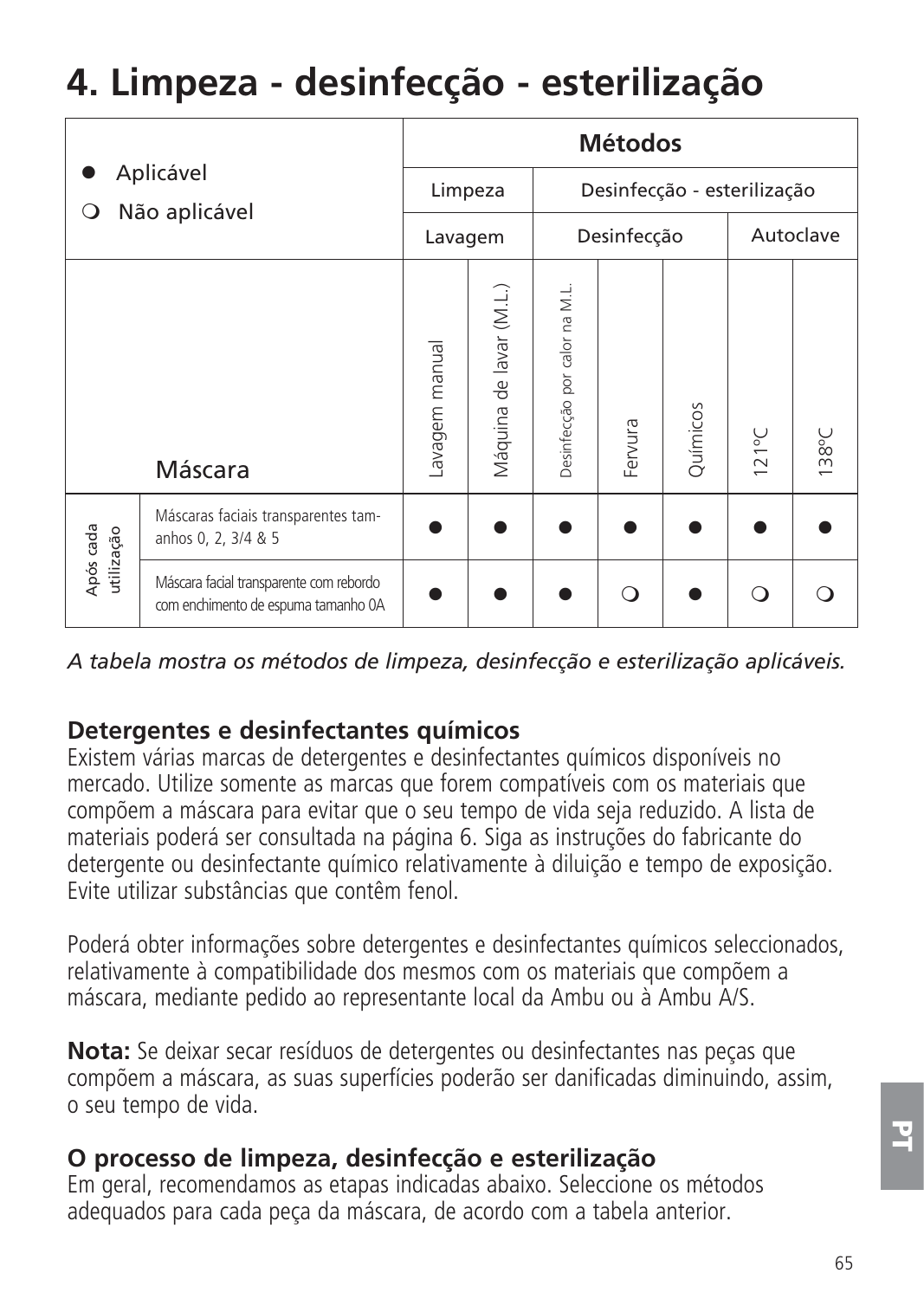# **4.1 Desmontagem da máscara (recomendada)**

Desabotoe ou remova o rebordo da máscara da cúpula.

### **Cuidado:**

Antes de autoclavar remover a tampa do tubo de insuflação.





*Máscara desmontada*

*Máscara desmontada com a tampa retirada do orifício de inflação*

# **4.2. Limpeza das peças**

# **Lavagem manual ou em máquina de lavar automática**

Lave as peças em água quente com um detergente adequado para os materiais que compõem a máscara (consulte o capítulo 5). Passe cuidadosamente todas as peças por água limpa para remover todos os resíduos de detergente.

Caso as superfícies externas da máscara sejam submetidas a limpeza e/ ou desinfecção, assegure-se de que o detergente e/ou desinfectante são compatíveis com os materiais que compõem o equipamento. Assegure-se também da remoção do detergente e/ou desinfectante com água. Se deixar secar resíduos na máscara, o tempo de vida dos materiais poderá diminuir.

Poderá utilizar máquina de lavar automática com programa adequado à lavagem de equipamento de respiração em anestesia.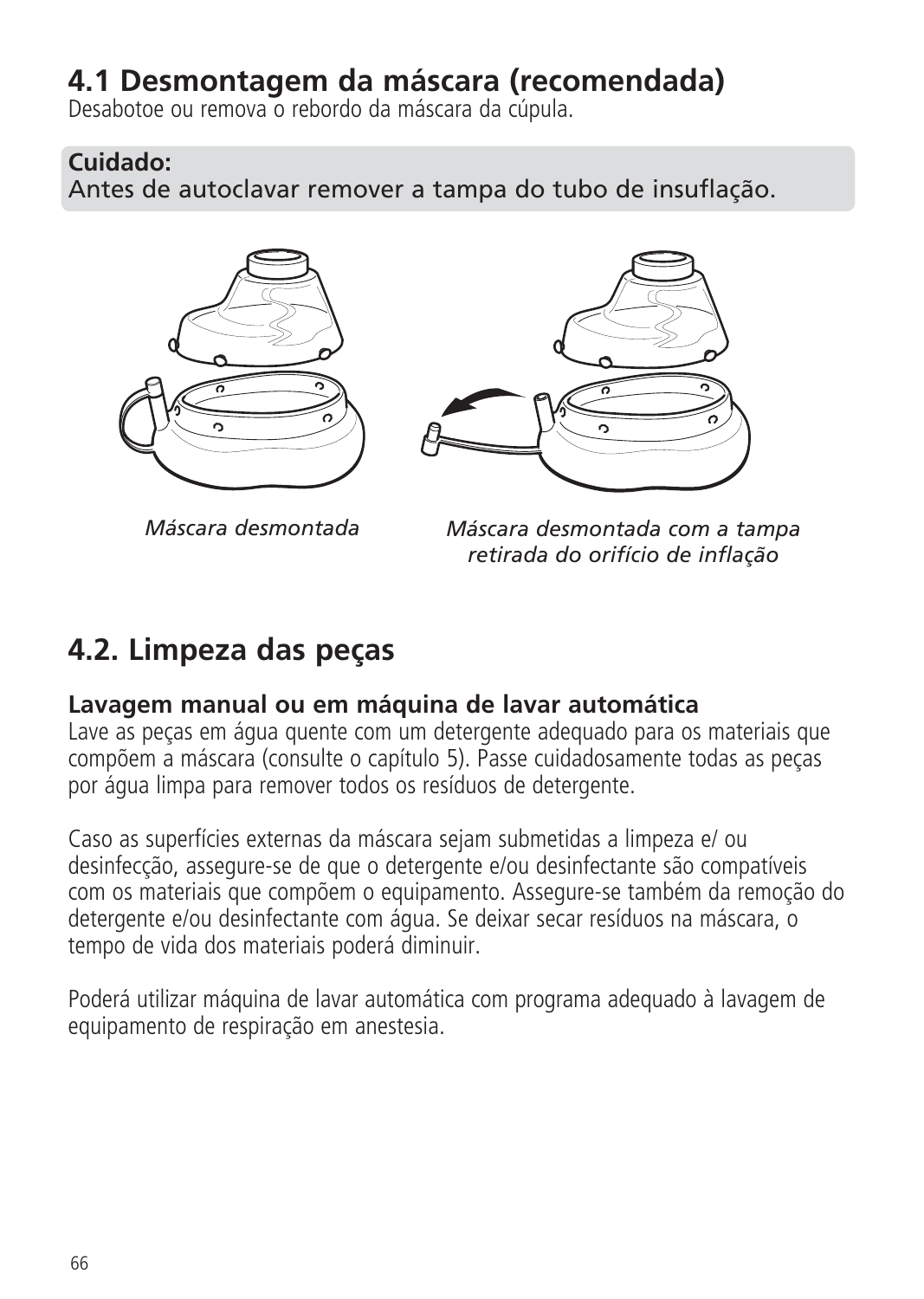# **4.3. Desinfecção e/ou esterilização**

Seleccione desinfecção química ou a calor, de acordo com as normas locais de desinfecção e com a tabela de métodos aplicáveis.

## **Máquina de lavar - Programa de desinfecção por calor**

Geralmente as máquinas de lavar automáticas projectadas para equipamentos de medicina incluem ciclos de programas para desinfecção por calor.

### **Fervura**

Utilize água limpa. Ferva as peças durante cerca de 10 minutos para desinfectar.

### **Desinfecção química**

Siga as instruções do fabricante do desinfectante químico relativamente à sua diluição e ao tempo de exposição do equipamento. Ap—s utilização do desinfectante, passe todas as peças cuidadosamente por água limpa para remover todos os resíduos.

## **Autoclave**

Utilize equipamentos de autoclave standard, regulados para 138 °C no máximo.

## **Cuidado:**

Antes de autoclavar remover a tampa do tubo de insuflação.

# **4.4. Secagem e arrefecimento**

Deixe secar e/ou arrefecer completamente as pecas antes de montar a máscara.

# **4.5. Verificação das peças**

Depois da limpeza, desinfecção e/ou esterilização, verifique cuidadosamente todas as peças, observando se estão danificadas ou desgastadas; substitua-as se necessário. Alguns métodos poderão alterar as cores das peças em borracha sem que isso afecte o seu tempo de vida útil. Em caso de marcada deterioração (por ex. fendas), as peças deverão ser substituídas.

# **4.6. Montagem**

Volte a montar a máscara.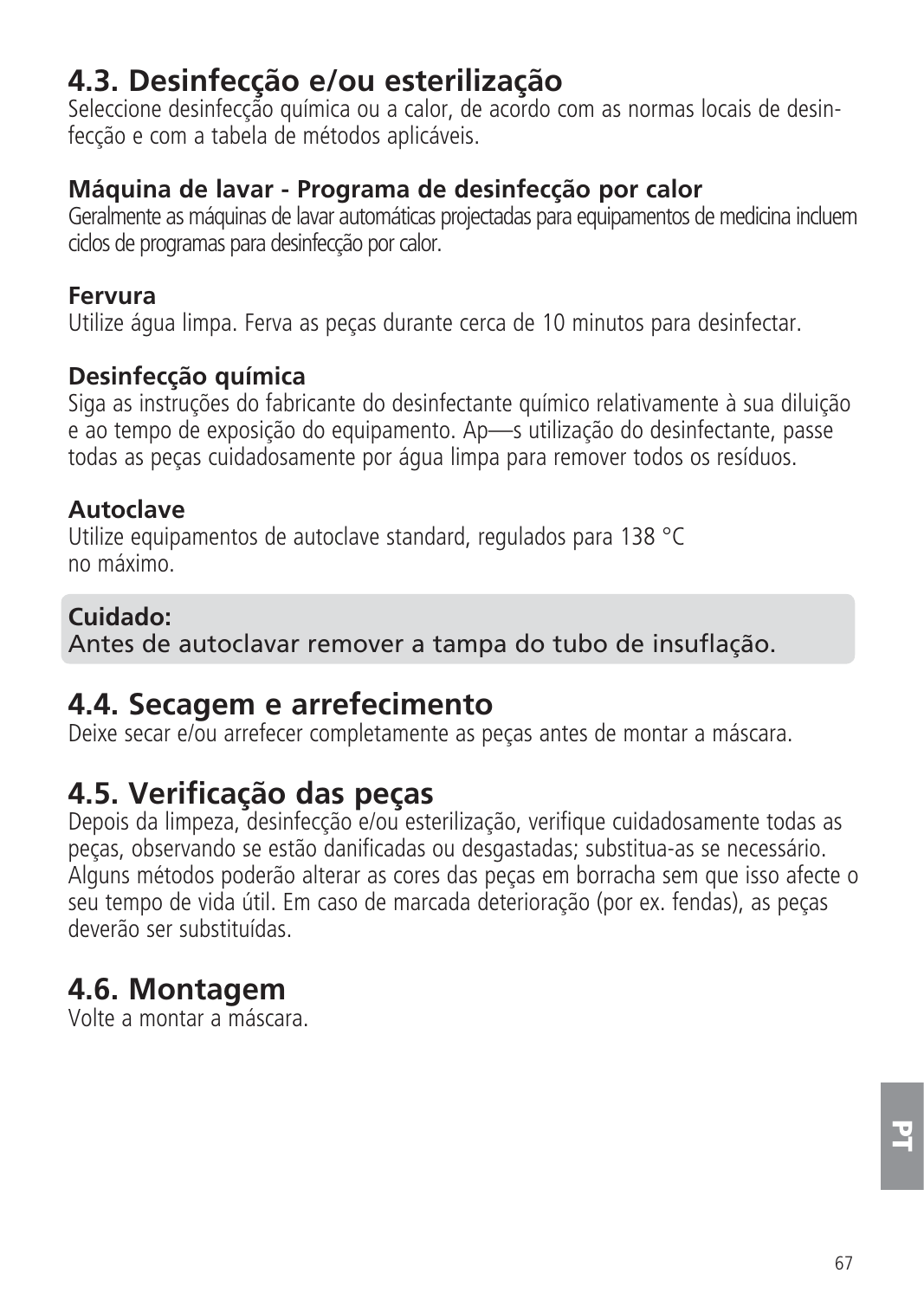**Nota:**

# **5. Especificações**

**Peso** Tamanho 0 c/ orifício: aprox. 39 g. Tamanho 5: aprox. 80 g. Tamanho 0: aprox. 38 g. Tamanho 6: aprox. 105 g.  $aprox. 63<sub>q</sub>$ .

Temperatura de funcionamento: -40ºC a 50ºC Temperatura de armazenagem: -40ºC a 70ºC

**Peças Materiais**<br>Rebordo da máscara tamanho 0A: Borracha de

Borracha de silicone com enchimento de espuma<br>Polisulfona Cúpula da máscara<br>Rebordo das máscaras nº 0 - 2 - 3/4 - 5 & 6 - - - Rorracha de silicone Rebordo das máscaras nº 0, 2, 3/4, 5 & 6 Borracha de silicone<br>Conector da máscara

## **Listagem de produto Código Tamanho Conector**

Conector da máscara

| Azul        |                           |
|-------------|---------------------------|
| 000 313 000 | Máscara nº 0A             |
| 000 314 000 | Máscara nº 0 com orifício |
| 000 315 000 | Máscara nº 0              |
| 000 316 000 | Máscara nº 2              |
| 000 312 000 | Máscara nº 3/4            |
| 000 317 000 | Máscara nº 5              |
| 000 319 000 | Máscara nº 6              |

Conector 15 mm ISO Conector 22 mm ISO Conector 22 mm ISO Conector 22 mm ISO Conector 22 mm ISO Conector 22 mm ISO Conector 22 mm ISO

aprox. 28 g Tamanho 3/4: aprox. 78 g.<br>aprox. 39 g. Tamanho 5: aprox. 80 g.

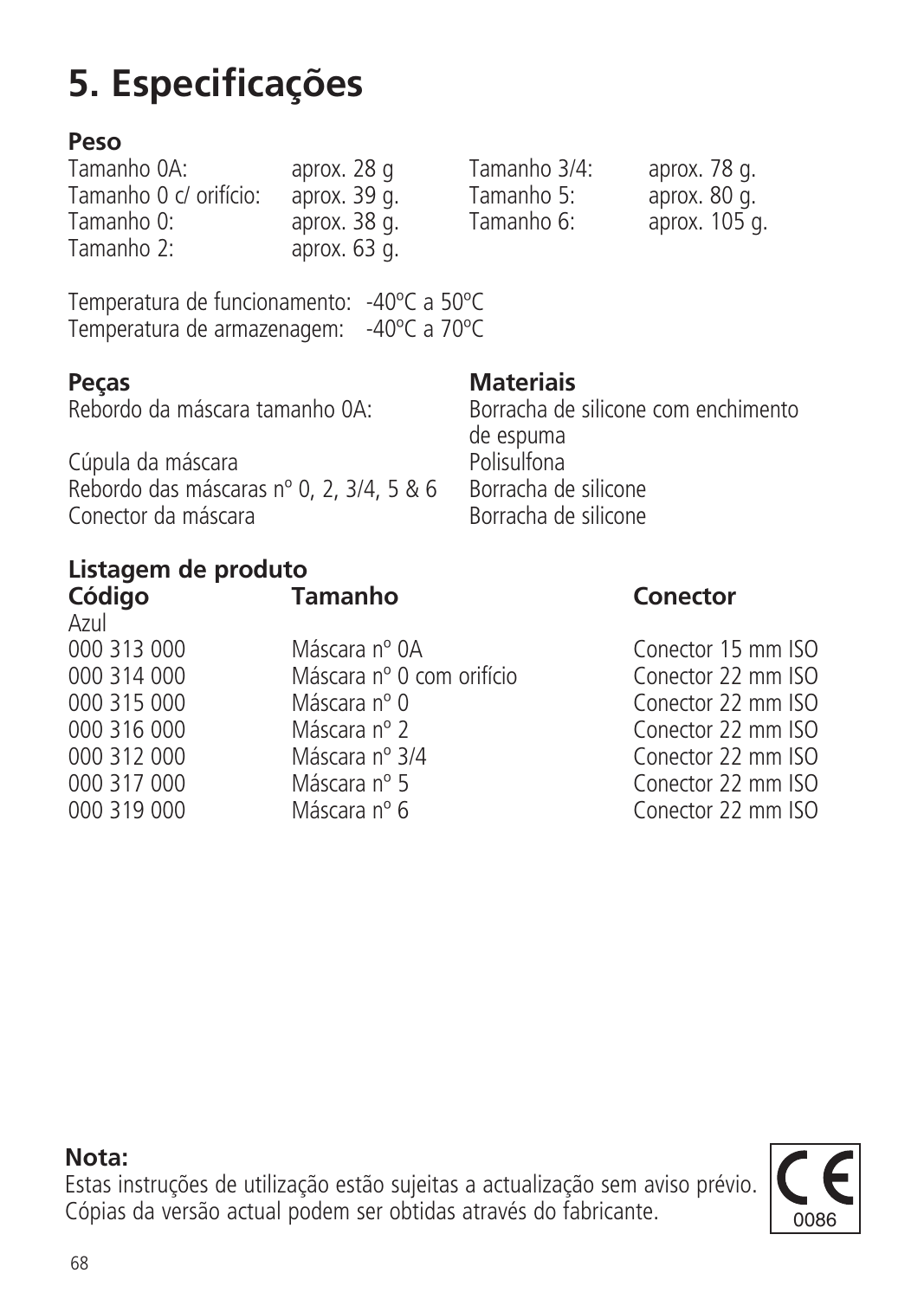# **Bruksanvisning**

# Ambu® **Silikon Ansiktsmasker**

# **Silikonmasker med luftfylld kudde**

# **1. Varningsföreskrifters**

# **Försiktighet:**

- Enligt nationell lagstiftning i USA får denna apparat endast säljas genom läkare eller efter läkares ordination (endast USA).
- Får endast användas av hjärt-lungräddningspersonal. Särskild omsorg bör ägnas åt inövningen av det korrekta sättet att placera en ansiktsmask för att skapa en tät förslutning. Se till att sådan personal är insatt i denna bruksanvisnings innehåll.

# **2. Beskrivning**

Ambu®  **Silikon Ansiktsmasker** i storlekarna 0A, 0 (med hål) 0, 2, 3/4, 5 och 6 med luftfylld kudde är utformade för användning tillsammans med manuella handventilatorer, automatiska transportventilatorer och ventilatorer.

# **Storlek 0A med 15 mm ISO-anslutning**

Masken är genomskinlig. Manschetten på 0A-modellen är fylld med skum och uppblåsningen kan inte justeras.

# **Storlekarna 0, 2, 3/4, 5 och 6 med 22 mm ISO-anslutning**

Maskerna höljen är transparenta. Den mjuka kudden är uppblåsbar med möjlighet att anpassa mängden luft.

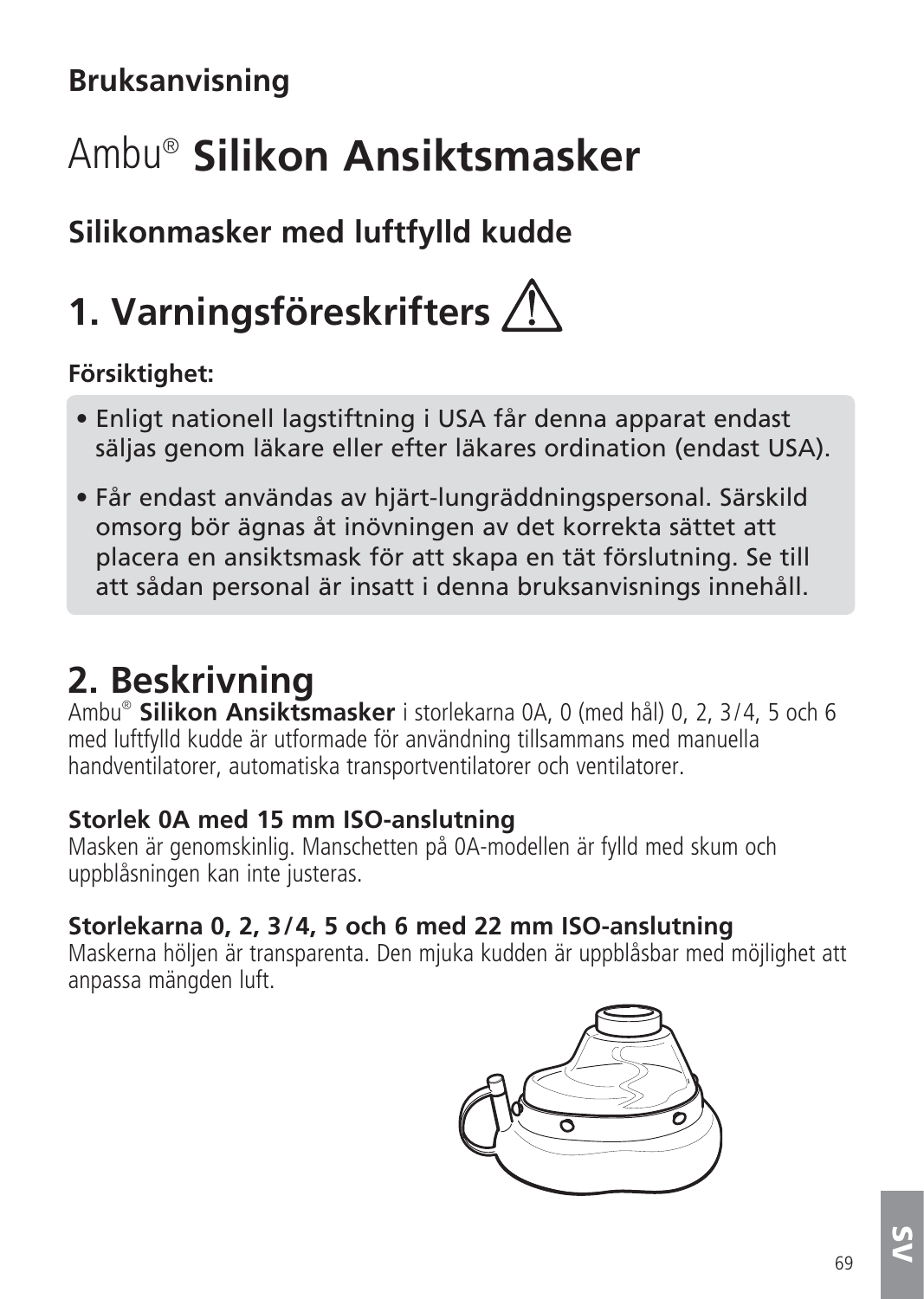## **Storlek 0 med hål**

Modell 0 med hål är konstruerad för användning med andningsballongerna Ambu® **Mark III** och Ambu® **Mark IV** för små barn ned till tre år eller en kroppsvikt på ca 15 kg. Läckaget från hålet är avsett att begränsa ventilationstrycket till ca 4 kPa (40 cm H2O) och **får inte användas för andra ändamål än detta.**



# **3. Bruksanvisning**

## **Ventilation med ansiktsmask**

Placera masken stadigt mot patientens ansikte så att den sluter tätt. Håll masken tätt emot ansiktet och böj samtidigt huvudet bakåt så att luftvägen hålls öppen.

### **Det är mycket viktigt att man tränar grundligt på att placera ansiktsmasken, innan man använder en handventilator.**

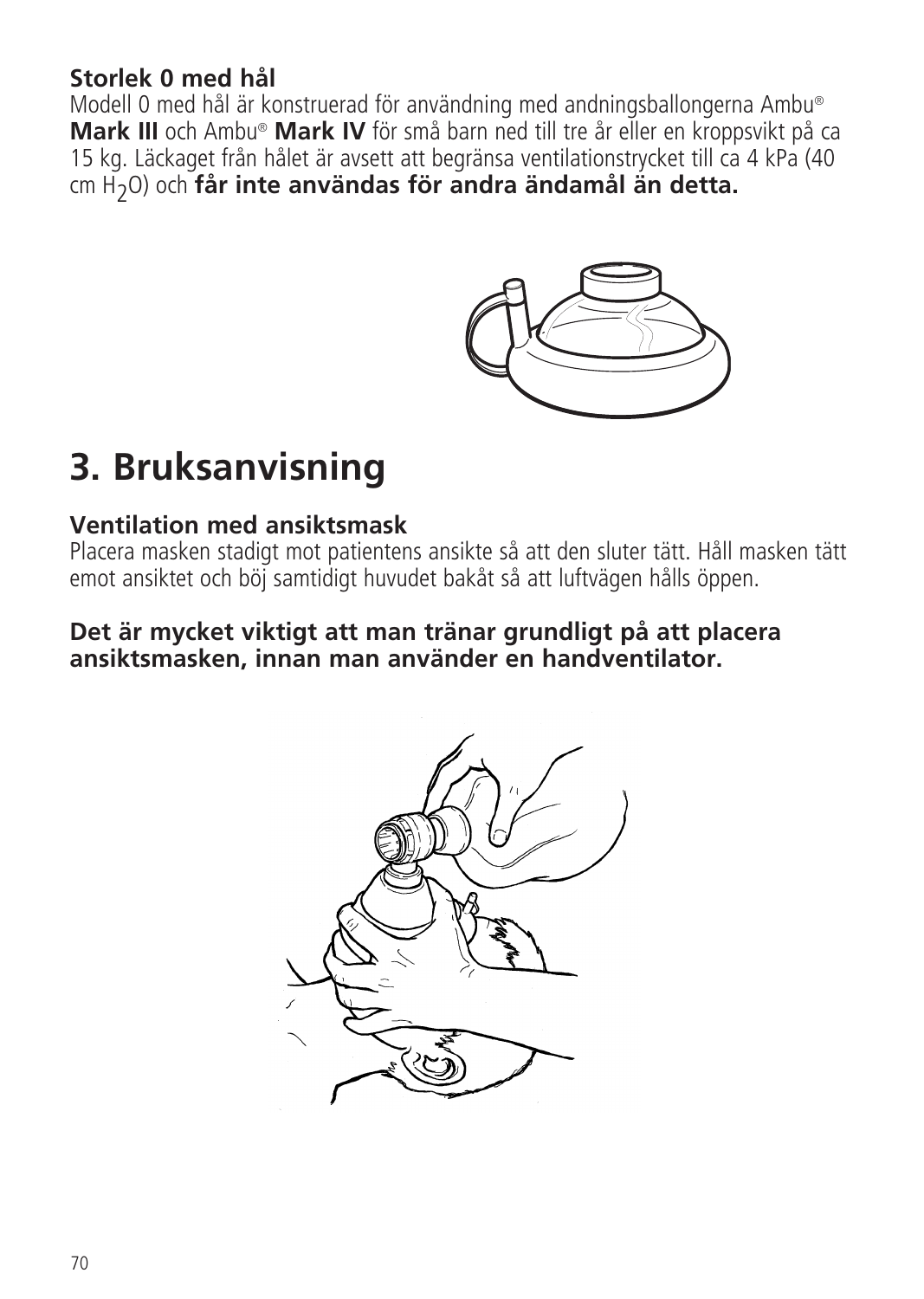# **4. Rengöring - desinfektion - sterilisering**

|                           |                                                                    | <b>Metoder</b>    |                              |                      |         |        |                    |       |
|---------------------------|--------------------------------------------------------------------|-------------------|------------------------------|----------------------|---------|--------|--------------------|-------|
| Lämpligt                  | Rengöring                                                          |                   | Desinfektion - sterilisering |                      |         |        |                    |       |
| Ej lämpligt<br>Ő          |                                                                    | Tvättning         |                              | Desinfektion         |         |        | Auto-<br>klavering |       |
|                           | Mask                                                               | Manuell tvättning | Ivättmaskin (TM)             | TM värmedesinfektion | Kokning | Kemisk | $121^{\circ}$ C    | 138°C |
| användning<br>Efter varje | Genomskinlig ansiktsmask i storle-<br>karna 0, 2, 3/4 och 5        |                   |                              |                      |         |        |                    |       |
|                           | Genomskinlig ansiktsmask med<br>skumfylld manschett i storleken OA |                   |                              |                      | ∩       |        | ∩                  |       |

*Tabellen visar lämpliga metoder för rengöring, desinfektion och sterilisering.*

## **Rengöringsmedel och kemiska desinfektionsmedel**

Det finns ett stort antal rengöringsmedel och kemiska desinfektionsmedel att tillgå. För att undvika att materialens livslängd förkortas bör endast produkter som är lämpliga att användas på maskens material användas. Se materiallistan på sidan 6. Följ instruktionerna som anges av rengöringsmedlets tillverkare för utspädning och användning. Undvik produkter som innehåller fenol.

Information om vilka rengöringsmedel och kemiska desinfektionsme del som är lämpliga för maskens material kan fås mot begäran via lokal Ambu återförsäljare eller Ambu A/S.

**Observera:** Om rester av rengörings- eller desinfektionsmedel får torka på masken kan ytan skadas och produktens livslängd förkortas.

### **Förfaringssätt vid rengöring, desinfektion och sterilisering**

Följande steg rekommenderas allmänt. Välj lämpliga metoder för de delar av masken som avses enligt tabellen ovan.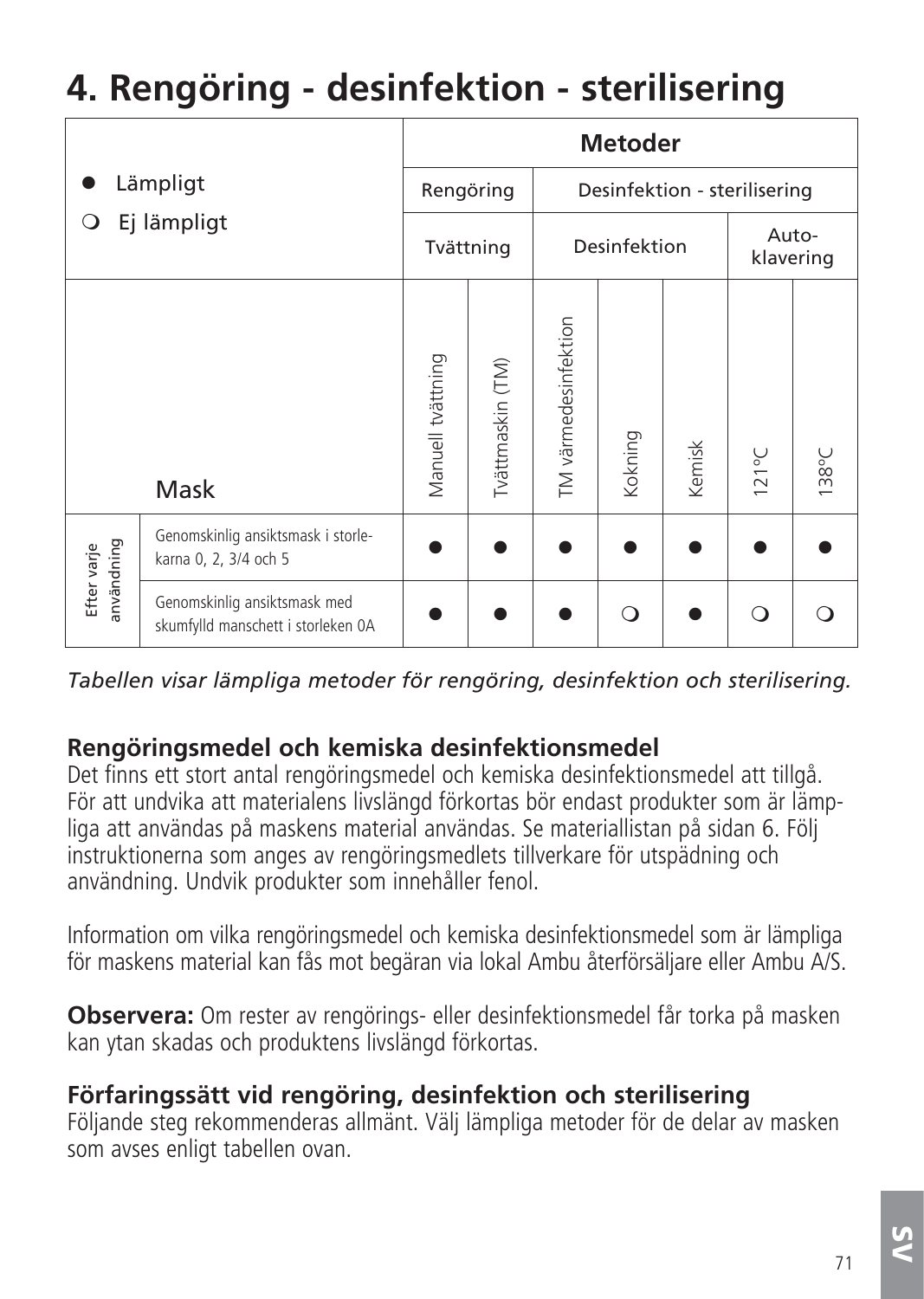# **4.1 Isärtagning av masken (rekommenderas)**

Knäpp loss eller ta av maskens kudde från höljet.

## **Försiktighet:**

Ta bort proppen från uppblåsningsröret innan autoklavering.



*Isärtagen mask*

*Isärtagen mask med proppen uttagen ur slangen.*

# **4.2 Rengöring av delar**

## **Manuell eller automatisk tvättmaskin.**

Tvätta delarna i varmt vatten och använd ett rengöringsmedel som är lämpligt för maskens delar enligt avsnitt 5. Skölj alla delarna noggrant i rent vatten för att få bort alla rester av rengöringsmedel.

Kontrollera att lämpligt rengöringsmedel och/eller desinfektionsmedel används vid rengöring och/eller desinfektion av de yttre delarna. Skölj noggrant med vatten. Om rester av rengörings- eller desinfek tionsmedel får torka på masken kan materialens livslängd förkortas.

En automatisk tvättmaskin med ett program avpassat för diskning av anestesi- och andningsutrustning kan användas.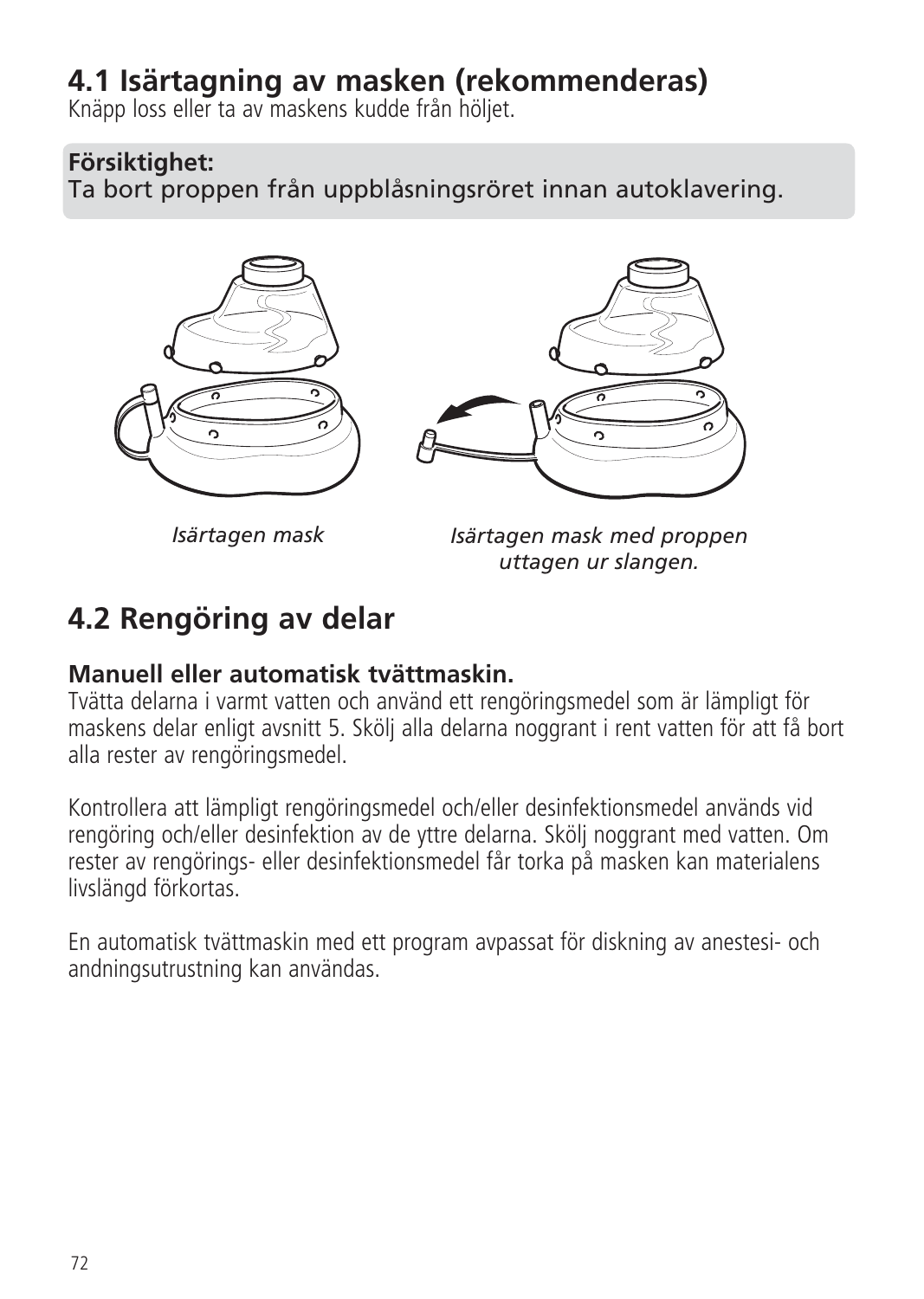# **4.3 Desinfektion och/eller sterilisering**

Välj värme- eller kemisk desinfektion enligt de normer för desinfektion som tillämpas på arbetsplatsen och enligt tabellen över lämpliga metoder.

### **Tvättmaskin - Program för värmedesinfektion**

Automatiska tvättmaskiner utformade för medicinsk utrustning omfattar vanligtvis program för värmedesinfektion.

### **Kokning**

Använd rent vatten. Koka upp och koka delarna i cirka 10 minuter för att desinficera dem.

### **Kemisk desinfektion**

Följ tillverkarens instruktioner för utspädning och användning. Skölj masken noga i rent vatten för att ta bort alla rester av desinfektionsmedel när desinfektion med kemiska desinfektionsmedel skett.

### **Autoklavering**

Använd vanlig autoklaveringsutrustning inställd på max. 138°C.

### **Försiktighet:**

Ta bort proppen från uppblåsningsröret innan autoklavering.

# **4.4. Torkning och avkylning**

Låt maskens delar torka och/eller kallna helt innan de sätts ihop igen.

## **4.5 Kontroll av delarna**

Efter rengöring, desinfektion och/eller sterilisering kontrolleras alla delar noggrant för att upptäcka skador eller förslitningar. Byt ut vid behov. En del metoder kan orsaka missfärgning av gummidelarna utan att detta inverkar på deras livslängd. Om materialet är skadat, d.v.s. sprucket, bör delarna bytas ut.

# **4.6 Ihopsättning**

Sätt ihop masken igen.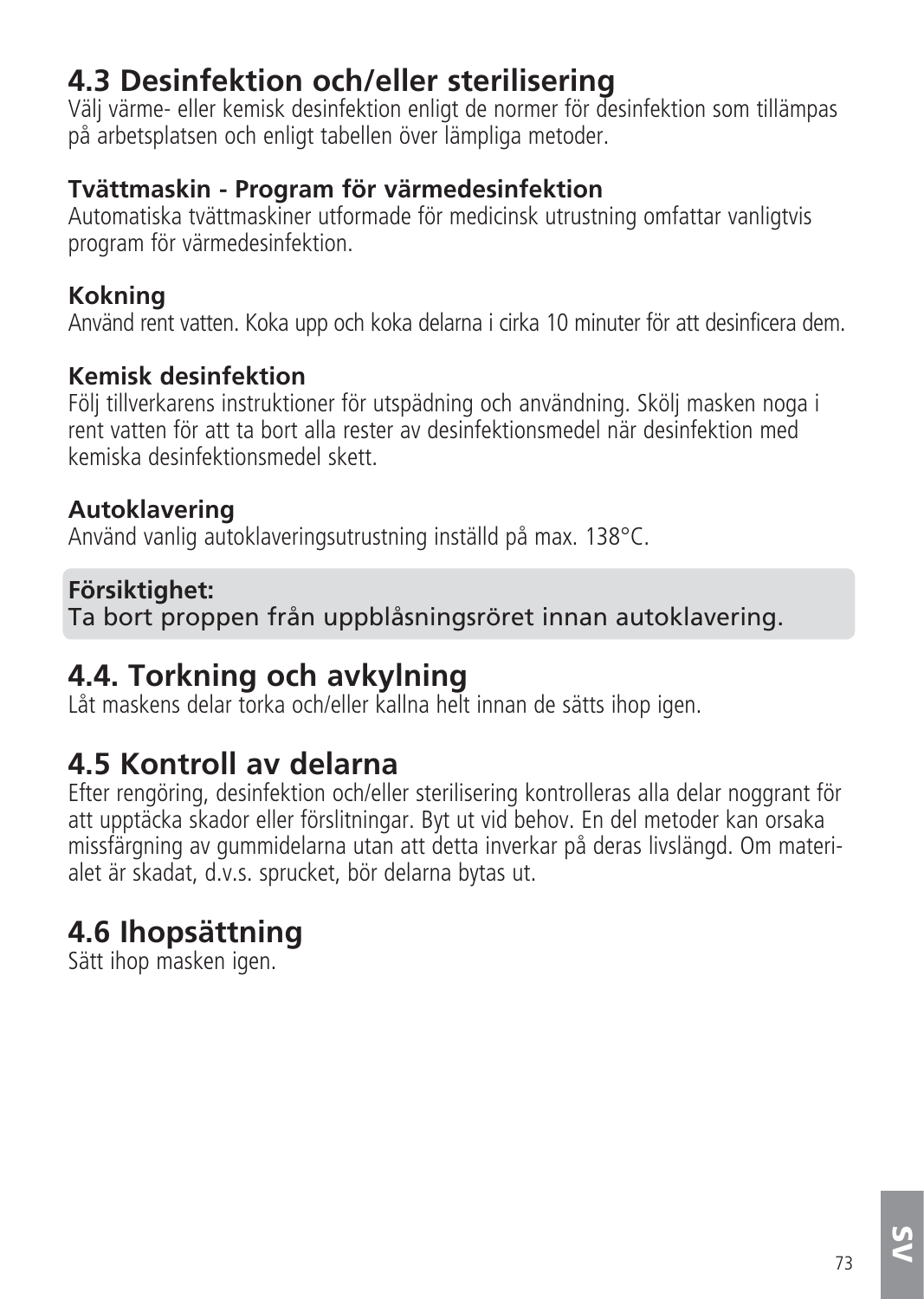# **5. Specifikationer**

### **Vikt**

| Storlek OA:        | ca. 28 g  | Storlek 3/4: | ca. 78 g. |
|--------------------|-----------|--------------|-----------|
| Storlek 0 med hål: | ca. 39 g. | Storlek 5:   | ca. 80 g. |
| Storlek 0:         | ca. 38 g. | Storlek 6:   | ca. 105   |
| Storlek 2:         | ca. 63 g. |              |           |

| Driftstemperatur:   | -40 $^{\circ}$ C till 50 $^{\circ}$ C |  |
|---------------------|---------------------------------------|--|
| Lagringstemperatur: | -40 $^{\circ}$ C till 70 $^{\circ}$ C |  |

**Delar Material**<br>Maskmanschettstorlek 0A material Maskmanschettstorlek 0A Silikongummi med skumfyllning<br>Maskhölie Maskhölje Polysulfon Maskkudde, storlek 0, 2, 3/4, 5 & 6 Silikongummi Maskanslutning Silikongummi

# **Reservdelslista**

| I<br>×<br>$\sim$<br>۰.<br>v |
|-----------------------------|
|                             |

| Blå         |                               |                      |
|-------------|-------------------------------|----------------------|
| 000 313 000 | Ansiktsmask storlek OA        | 15 mm ISO-anslutning |
| 000 314 000 | Ansiktsmask storlek 0 med hål | 22 mm ISO-anslutning |
| 000 315 000 | Ansiktsmask storlek 0         | 22 mm ISO-anslutning |
| 000 316 000 | Ansiktsmask storlek 2         | 22 mm ISO-anslutning |
| 000 312 000 | Ansiktsmask storlek 3/4       | 22 mm ISO-anslutning |
| 000 317 000 | Ansiktsmask storlek 5         | 22 mm ISO-anslutning |
| 000 319 000 | Ansiktsmask storlek 6         | 22 mm ISO-anslutning |
|             |                               |                      |

Storlek 6: ca. 105 g.

### **Nummer Store Store Anslutning**

**OBS:**

Denna bruksanvisning kan uppdateras utan att detta meddelas på förhand. Exemplar av den aktuella versionen finns att få från tillverkaren.

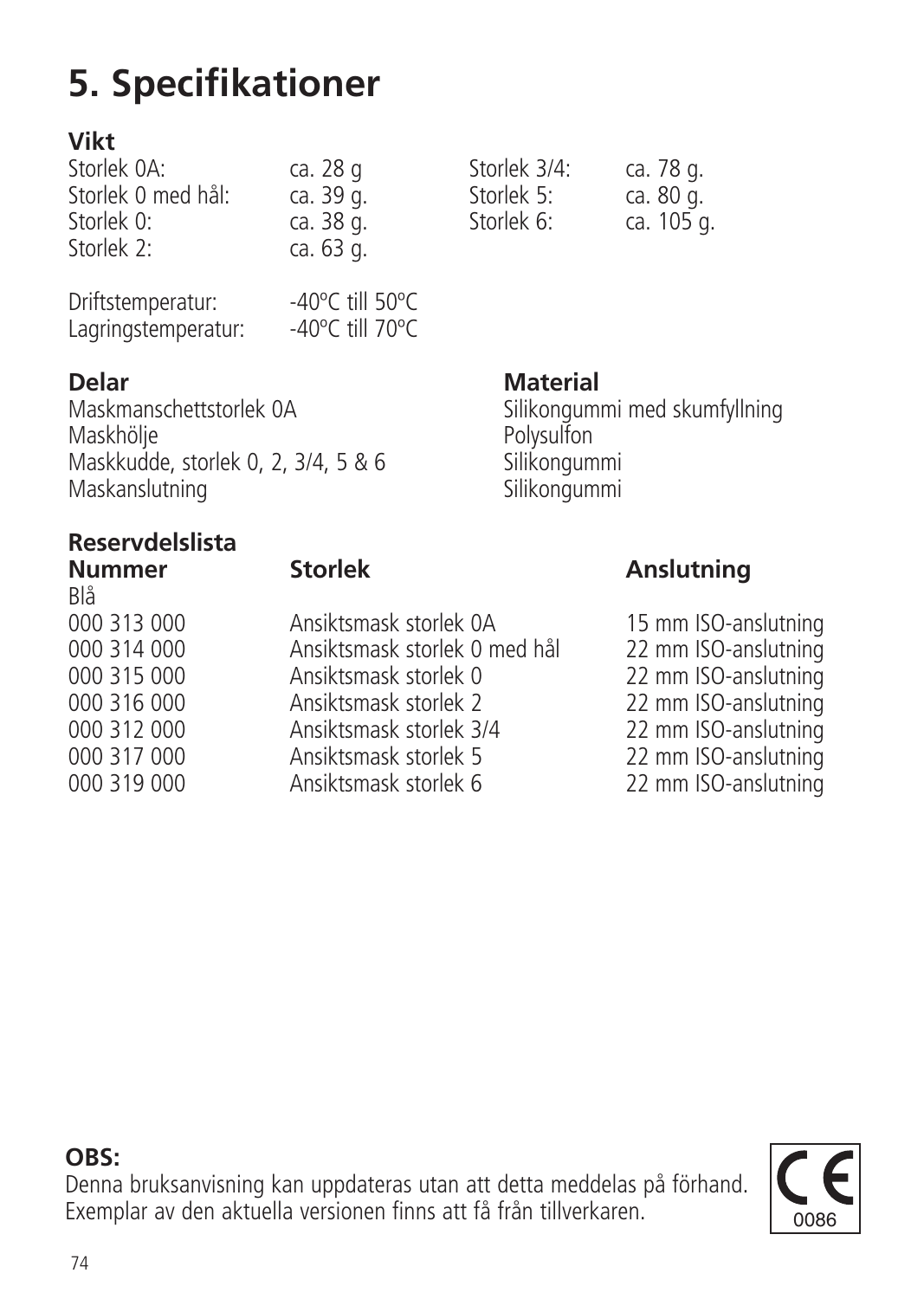### **Corporate Head Office & Manufacturer:**

Ambu A/S Baltorpbakken 13 DK-2750 Ballerup Denmark  $Tel: +4572252000$  $Fay: 445, 72, 25, 20, 50$ E-mail: ambu@ambu.com www.ambu.com

### **USA**

Ambu Inc. 6740 Baymeadow Drive Glen Burnie, MD 21060  $Tel: +14107686464$  +1 800 262 8462 Fax: +1 410 760 4907 www.ambu.com

### **France**

Ambu S.A.R.L Airspace — 6, Rue Gagarine F-33185 Le Haillan  $T_{\text{el}}$ : +33 5 57 92 31 50 Fax: +33 5 57 92 31 59 www.ambu.com

### **Germany**

Ambu GmbH In der Hub 5 D-61231 Bad Nauheim  $Tel: +49603292500$ Fax: +49 800 ambude www.ambu.de

### **UK**

Ambu Ltd. 8 Burrel Road St. Ives Cambridgeshire PE27 3LE Tel.: +44 1480 498 403  $F_{2V}$ :  $+44$  1480 498 405 www.ambu.com

### **Italy**

Ambu S.R.L Via Lombardia, 7 I-20060 Vignate (Mi)  $Tel: +39.02.953.60415$  $Fax: +390295360477$ www.ambu.com

### **Spain**

Firma Ambu S.L. C/ Alcalá 261-265, Edificio 1, 3º Izq 28027 Madrid Tel: +34 91 411 68 30  $Fax: +34915645082$ www.ambu.gc

### **Netherlands**

Ambu B.V. Edisonstraat 16j 2809 PB Gouda  $T_{\text{el}}$ : +31 0182 573293 Fax: +31 0182 531364 www.ambu.nl